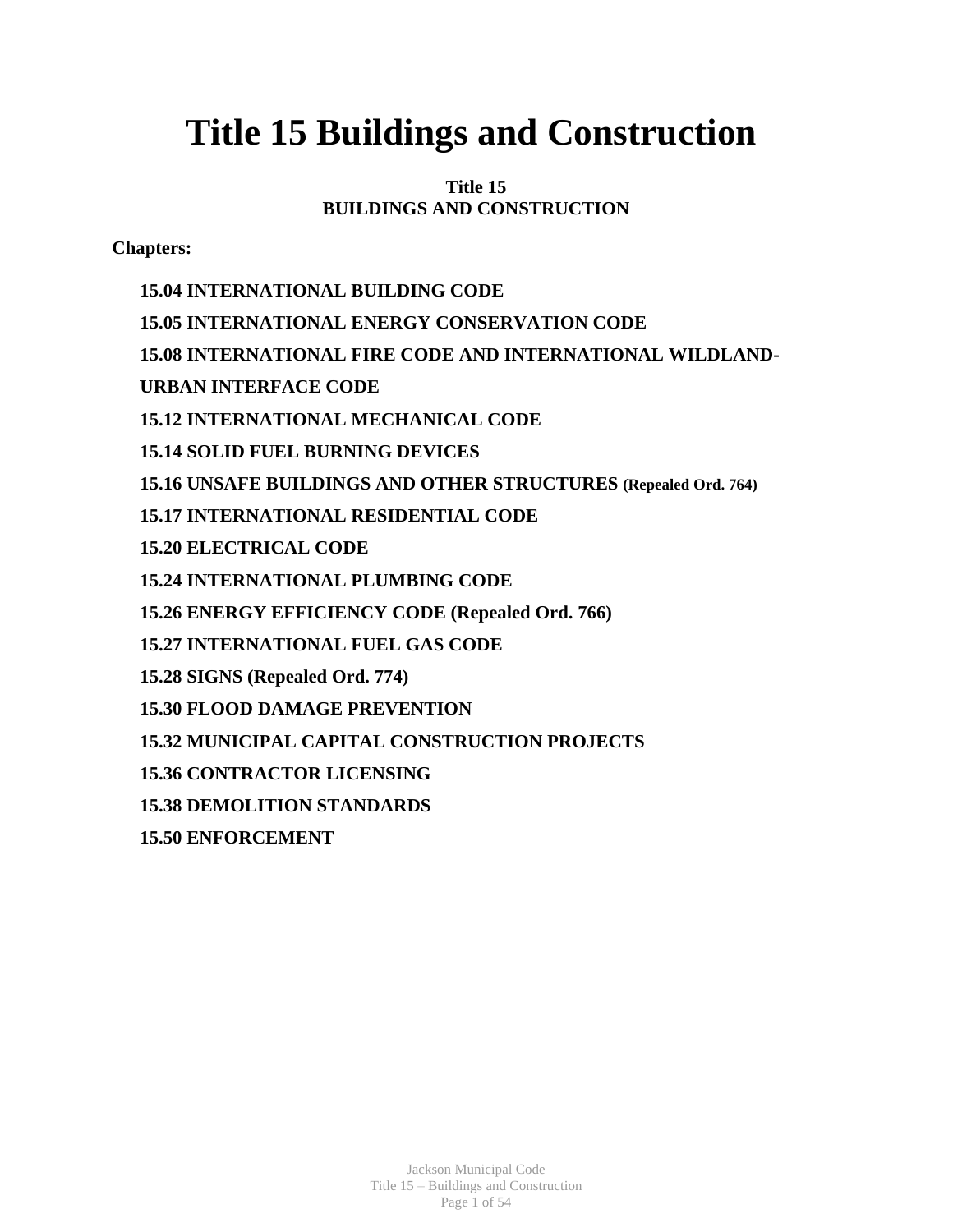# **Chapter 15.04 INTERNATIONAL BUILDING CODE**

**Sections:**

**15.04.010 Permit required--Application. 15.04.020 International Building Code. 15.04.030 Definitions. 15.04.040 Sewer and water connections. 15.04.050 Building permit issuance--Compliance required. 15.04.060 Exceptions. 15.04.070 Business license—Non-issuance for noncompliance. 15.04.080 Appeal to board of adjustments. 15.04.090 Building Permit Fees**

## **15.04.010 Permit required--Application.**

It is unlawful for any person to erect, construct, reconstruct, alter or change the use of any building or other structure within the town limits without obtaining a building permit from the Building Official, and such Building Official shall not issue any permit unless the plans of and for the proposed erection, construction, reconstruction, alteration or use fully conforms to the zoning regulations, subdivision regulations and building regulations then in effect. All applications for building permits shall be accompanied by all documentation as required on the building permit application and such other information as may be deemed necessary to provide for the enforcement of the town's Land Development Regulations (LDRs) [Appendix A of this code]. All building permit fees are to be determined by the town council by resolution or ordinance, and may be changed from time to time.

(Ord. 760 § 3, 2004; Ord. 271 § 1, 1981.)

#### **15.04.020 International Building Code.**

- A. All buildings and temporary structures built or located within the Town from and after January 1, 2022, shall be constructed in accordance with the requirements of the International Building Code, 2021Edition, as published by the International Code Council, specifically excluding all appendices. Said Code is incorporated herein by reference as if the same were fully herein set out, except as follows:
- 1. The last sentence of **Section 101.4.3. Plumbing** shall read, "The provisions of the *Wyoming Department of Environmental Quality shall apply to private sewage disposal systems*."
- 2. **Section 101.4.4 Property Maintenance** shall be deleted in its entirety.
- 3. **Section 103.3 Deputies.** The last sentence shall be deleted.
- 4. **Section 104.11.0.1** shall be amended by adding "**Section 104.11.0.1 Structural Insulated Panel Roof Assemblies**. All roofs utilizing Structural Insulated Panels (SIP) will be required to include a cold roof ventilation design approved by the Building Official."
- 5. **Section 105.2 Work exempt from permit**.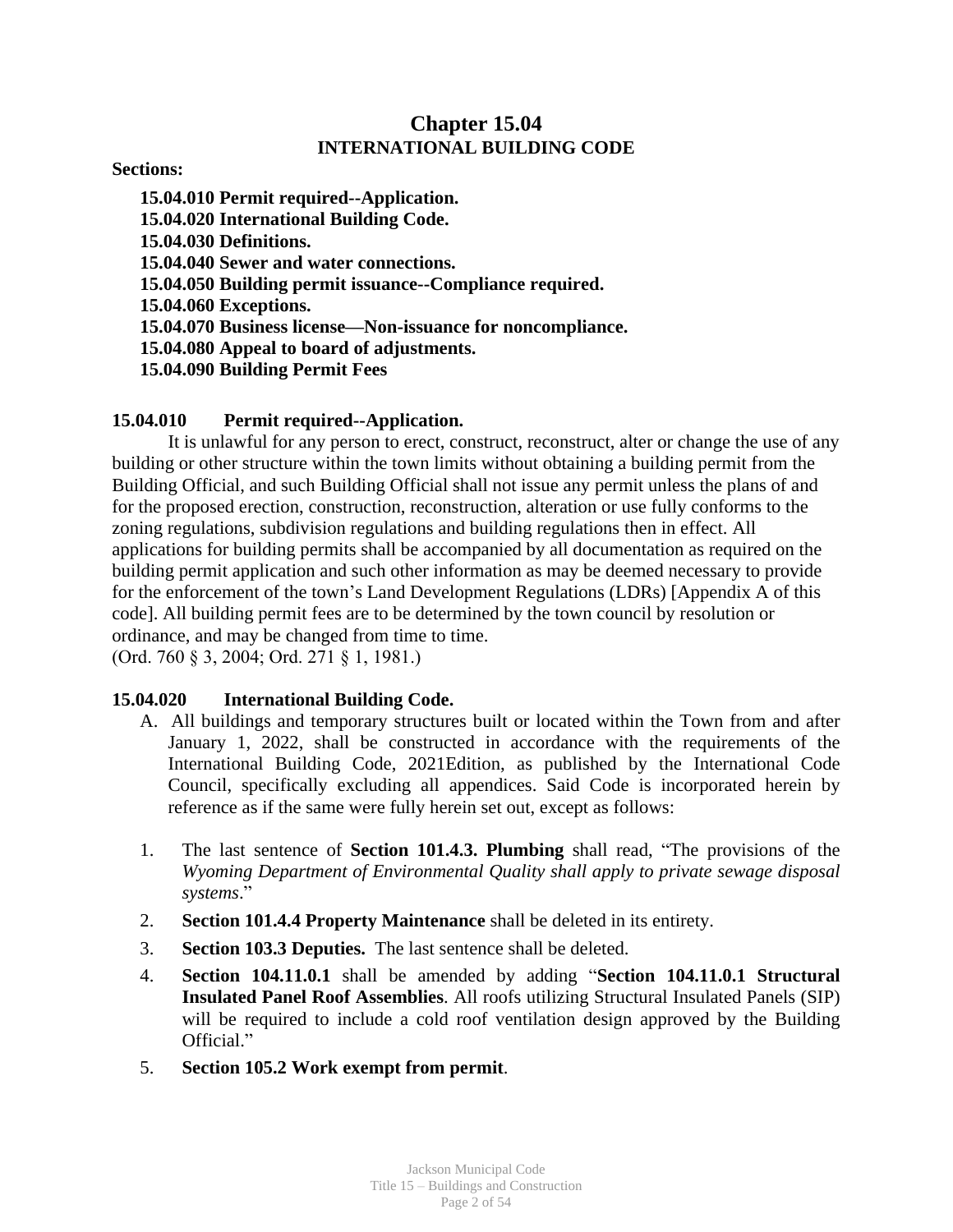- a. Item 6 shall be amended as follows: "Platforms, decks, sidewalks and driveways not more than 30-inches above grade and not over any basement or story below and are not part of an accessible route."
- b. Item 11 shall read: "Swings and other playground equipment."
- 6. **Section 108.3 Temporary Power**. The last sentence shall read, "The part covered by the temporary certificate shall comply with the requirements specified for temporary lighting, heat or power in the National Electrical Code."
- 7. **Section 109.2 Schedule of Fees** shall read, "On buildings, structures, electrical, gas, mechanical, and plumbing systems or alterations requiring a permit, a fee for each permit shall be paid in an amount as established by resolution. A non-refundable deposit in an amount established by resolution, to be applied against the full building permit fee, shall be paid at the time of building permit application for all commercial, industrial, and multi-family buildings. (Ord. 1303 § 1, 2022; Ord. 1280 § 8, 2021; Ord. 1229 § 1, 2019; Ord. 1141 § 1, 2016; Ord. 1020 § 1, 2013; Ord.854 § 2, 2007; Ord. 760 § 4, 2004; Ord. 601 § 1, 1998; Ord. 493 § 1, 1995; Ord. 483 § 1, 1994; Ord. 450 § 1, 1992; Ord. 430 § 1, 1991; Ord. 406 § 1, 1990; Ord. 320 § 1, 1984; Ord. 271 § 2, 1981.)
- 8. A second sentence shall be added to **Section 109.2:** Schedule of permit fees which shall read, "Additionally, when a third-party review is required by the administrative authority, it shall be paid for by the applicant, authorized representative, or owner."
- 9. **Section 109.6 Refunds** shall read "If no work has begun pursuant to an issued building permit and the permittee requests a refund in writing from the Town Manager, or their designee, on or before the 270th day since the issuance of the building permit, the permittee shall be refunded 80% of the building permit fee. After passage of the 270th day since the issuance, no refund shall be issued. There shall be no refund of the plan review fee under any circumstance."
- 10. Add **Section 109.3.1 Re-inspection Fee**. "A re-inspection fee, in an amount established by resolution and due prior to the re-inspection taking place, may be assessed for each reinspection when such portion of the work for which inspection is requested is not complete or when required corrections have not been made. Re-inspection fees may be assessed when the approved plans are not readily available to the inspector, for failure to provide access on the date for which inspection is requested, or for deviating from the plans requiring the approval of the Building Official."
- 11. **Section 305.2 Group E, Day Care Facilities** shall be revised to read, "The use of a building or structure, or portion thereof, for educational, supervision or personal care services for more than ten children older than 2-1/2 years of age, shall be classified as a Group E occupancy."
- 12. **Section 308.5.4** Ten or fewer persons receiving care in a dwelling unit shall be revised to read, "A facility such as the above with ten or fewer persons shall be classified as a Group R-3 or shall comply with the International Residential code in accordance with Section 101.2."
- 13. **Section 901.7 Fire Areas** Revise to read as follows: Where structures or portions thereof, are 5,000 square feet or larger, the building shall be protected by an approved automatic fire sprinkler system, installed in accordance with further requirements of the IBC, IFC, and/or NFPA 13, 13D or 13R, whichever applies based on type of occupancy. For the purpose of this section, square footage calculations shall be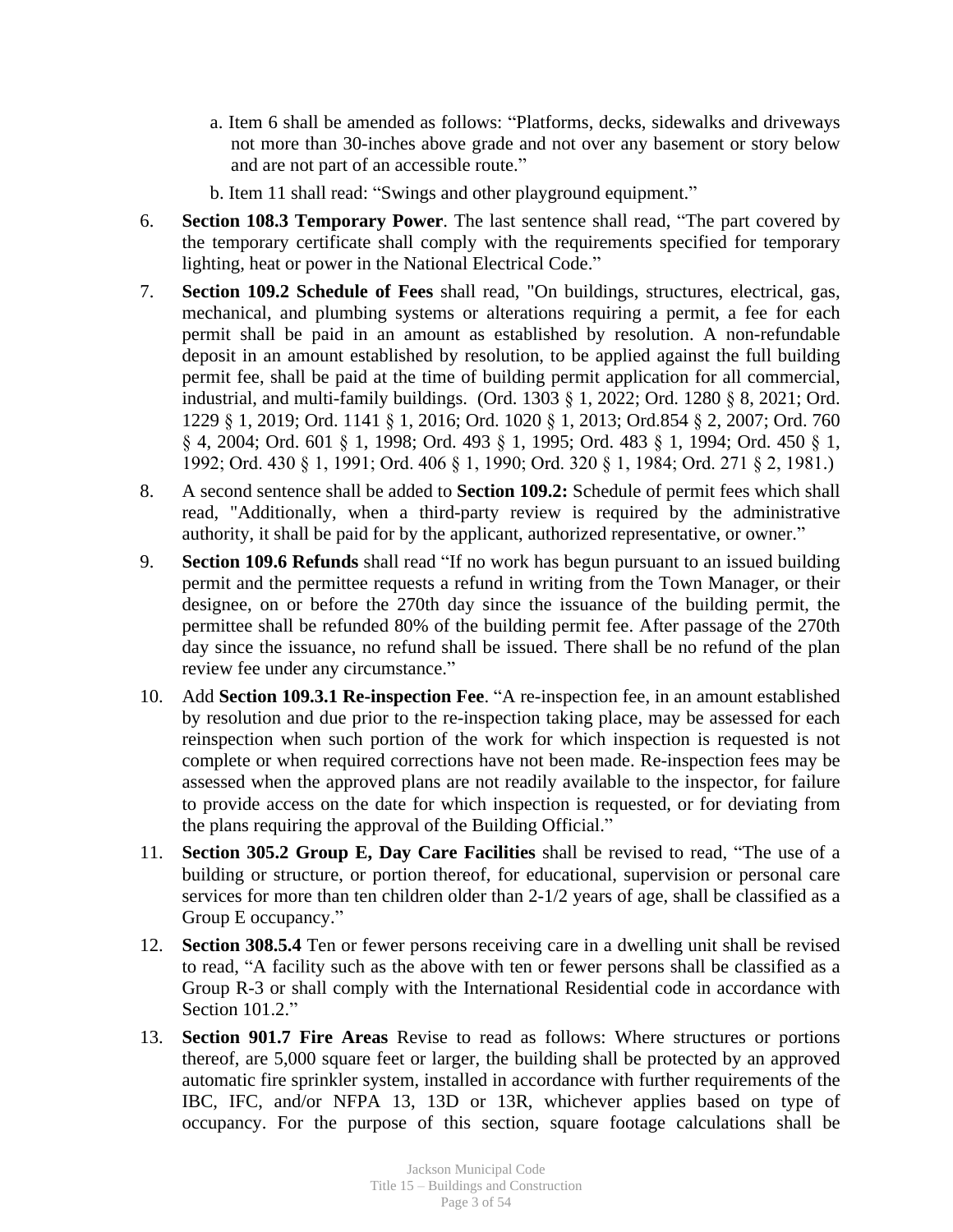measured from the exterior surface of framing members encompassing the perimeter of the Fire Area, from the interior surface of concrete or masonry walls that are 50 % or more below grade, and for log construction to the exterior surface of foundations or supporting elements.

- 14. **Section 903.2 Where required**. A second sentence shall be added and shall read, "Additionally, all structures, regardless of occupancy, 5000 square feet or larger shall be protected by an approved automatic sprinkler system, installed in accordance with further requirements of this Chapter whichever applies based on type of occupancy. Where requirements in this chapter are more restrictive, the more restrictive requirement shall control. EXCEPTIONS: Agricultural buildings. Where uses other than residential occur within an agricultural building and comprise not more than 10% of the floor area of such building, an automatic fire extinguishing system may be omitted unless otherwise required by this Chapter."
- 15. The exceptions to **Fire Alarms Sections 907.2.1** Group A, 907.2.2 Group B, 907.2.4 Group F, and 907 2.7 Group M shall be revised to read as follows: EXCEPTION: See section 907.2 of the International Fire Code for locations of manual fire alarm boxes.
- 16. Delete **Section 1030.1 EXCEPTION 4** in its entirety.
- 17. A fourth sentence shall be added to the first paragraph of **Section 1608.2**, **Ground Snow Loads** and shall read, "The ground snow load shall be 93 psf."
- 18. The second sentence of Section **1805.1.2 Under Floor Space** shall be revised to read "Where there is evidence that the seasonal ground water table rises to the elevation of the bottom floor of the crawl space, the ground level of the under floor space shall elevated to a minimum of 12 inches above such elevation unless an approved drainage system is provided".
- 19. **Section 1809.5 Frost Protection.** Amend by Deleting Section 1809.5 in its entirety and replacing with the following: "Foundation walls, piers and other permanent supports of buildings and structures shall be protected from frost by the following method; Footings subject to frost shall have a minimum depth of 34 inches measured from finished grade to the bottom of the footing or the depth otherwise specified by the Soils Engineer of record."
- 20. Delete **Section1809.12 Timber Footings.** in its entirety.

(Ord. 1303 § 1, 2022; Ord. 1229 § 1, 2019; Ord. 1141 § 1, 2016; Ord. 1020 § 1, 2013; Ord.854 § 2, 2007; Ord. 760 § 4, 2004; Ord. 601 § 1, 1998; Ord. 493 § 1, 1995; Ord. 483 § 1, 1994; Ord. 450 § 1, 1992; Ord. 430 § 1, 1991; Ord. 406 § 1, 1990; Ord. 320 § 1, 1984; Ord. 271 § 2, 1981.)

In the event any of the adopted ordinances of the Town as codified in this code as of the date of the adoption of the ordinance codified in this section conflict with any other sections of the Town of Jackson Municipal Code, the most restrictive shall apply. (Ord. 760 § 5, 2004.)

#### **15.04.030 Definitions.**

The definitions as set forth in the International Building Code, as said code is adopted in Section 15.04.020, shall apply in interpretation of the provisions of said code unless there is a discrepancy between the definitions contained in said code and definitions found in Appendix A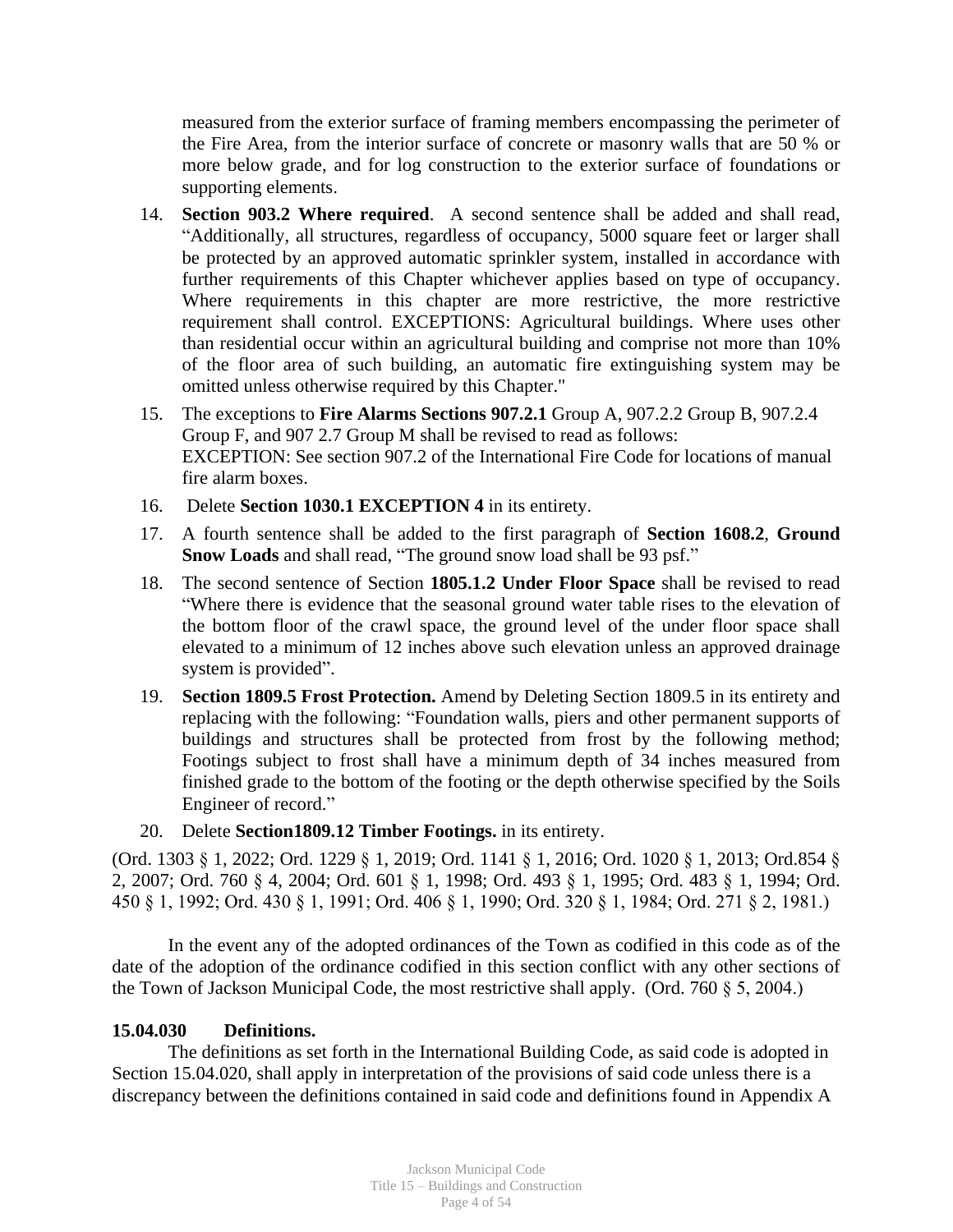of this code, and in that event, the definitions found in Appendix A of this code shall take precedence.(Ord 760 § 6, 2004; Ord. 271 § 3, 1981.)

## **15.04.040 Sewer and water connections.**

All buildings and temporary structures built within the town from and after May 2, 1972 shall be connected to the water and sewer lines of the town. (Ord 760 § 7, 2004; Ord. 105A § 3 (part), 1972: Ord. 105 Ch. 2 § 11(H)(3), 1967.)

## **15.04.050 Building permit issuance--Compliance required.**

The town building official shall not issue a building permit for any building or temporary structure to be built within the town unless the plan submitted for such building or temporary structure complies fully with the provisions of this chapter. (Ord 760 § 8, 2004; Ord. 105A § 3 (part), 1972: Ord. 105 Ch. 2 § 11(H)(4), 1967.)

## **15.04.060 Exceptions.**

The requirements of Section 15.04.040 shall not apply to garages or other noncommercial outbuildings which are to be constructed upon property zoned for residential development. (Ord. 760 § 9, 2004; Ord. 271 § 4, 1981.)

## **15.04.070 Business license—Non-issuance for noncompliance.**

The town clerk shall not issue a business license to any business being conducted in any building or temporary structure constructed or placed after the effective date of the ordinance codified in this chapter which does not comply with the provisions of this chapter and shall not issue a business license to any business being conducted in any building or temporary structure which did not comply with applicable ordinances in effect at the time of construction or placement of such building. (Ord. 760 § 10, 2004; Ord. 271 § 5, 1981.)

#### **15.04.080 Appeal to board of adjustments.**

An appeal from the provisions of this chapter shall be made to the Town Board of Examiners/Appeals on a form to be furnished by the board, which may be secured at the town office. Any recommendation by the town Board of Examiners/Appeals for departure from the provisions of this chapter shall be subject to the approval of the town council.

#### **15.04.090 Building Permit Fees**

All building permit fees shall be in amounts established by resolution.

(Ord. 1280 § 8, 2021; Ord.893 § 1, 2008; Ord. 770 § 2, 3, 4, 2004; Ord. 760 § 11, 2004; Ord. 256 § 6, 1979: Ord. 105A § 3 (part), 1972: Ord. 105 Ch. 2 § 11(H)(7), 1967.)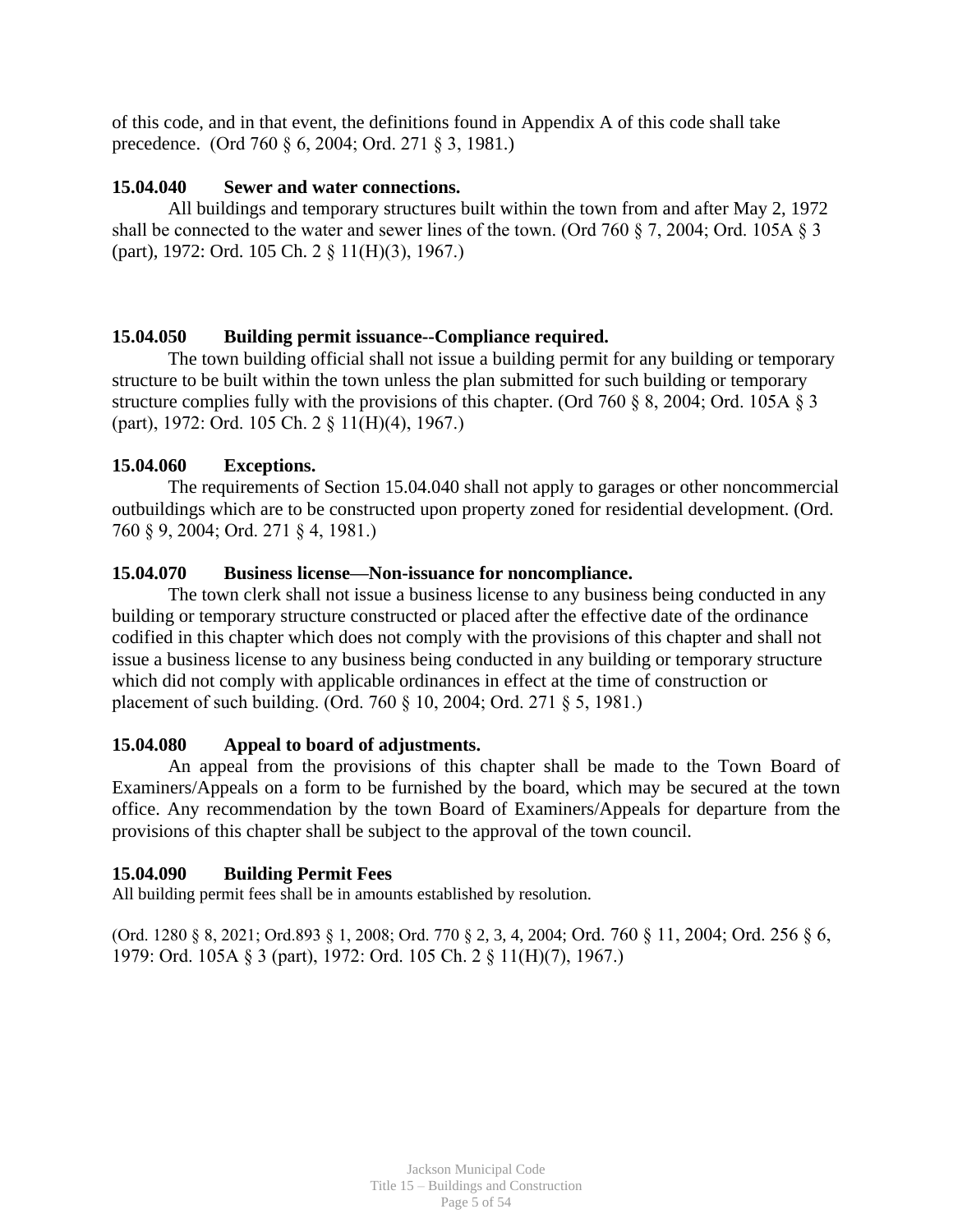# **Chapter 15.05 INTERNATIONAL ENERGY CONSERVATION CODE**

#### **Sections:**

# **15.05.010 International Energy Conservation Code—Adoption by reference.**

## **15.05.010 International Energy Conservation Code--Adoption by reference**.

- A. All buildings and temporary structures built or located within the town from and after January 1, 2022 shall be constructed in accordance with the requirements of the International Energy Conservation Code, 2021Edition, as published by the International Code Council, specifically excluding all appendices. Said Code is incorporated herein by reference as if the same were fully herein set out, except as follows:
- 1. **Sections C401.1 and R401.1** shall have the following added to the end of the paragraphs:

**EXCEPTION:** Log buildings shall be provided with the following:

- 1. Exterior log walls shall have a minimum diameter of 8 inches and shall be exempt from the exterior wall insulation requirements.
- 2. Roof/ceiling assemblies shall be provided with a minimum R-60 roof insulation.
- 3. All HVAC ductwork shall be insulated or installed within conditioned space.

## 2. **Delete Sections: C402.5.1.5, C402.5.2, C402.5.2, and C408.2 thru C408.2.4 from the Commercial Standard.**

3. **Delete Sections**: N1102.4.1.2 and N1103.3.5 from the Residential Standard.

(Ord. 1304 § 1, 2022; Ord. 1021 § 1, 2013; Ord. 862 § 1, 2008.)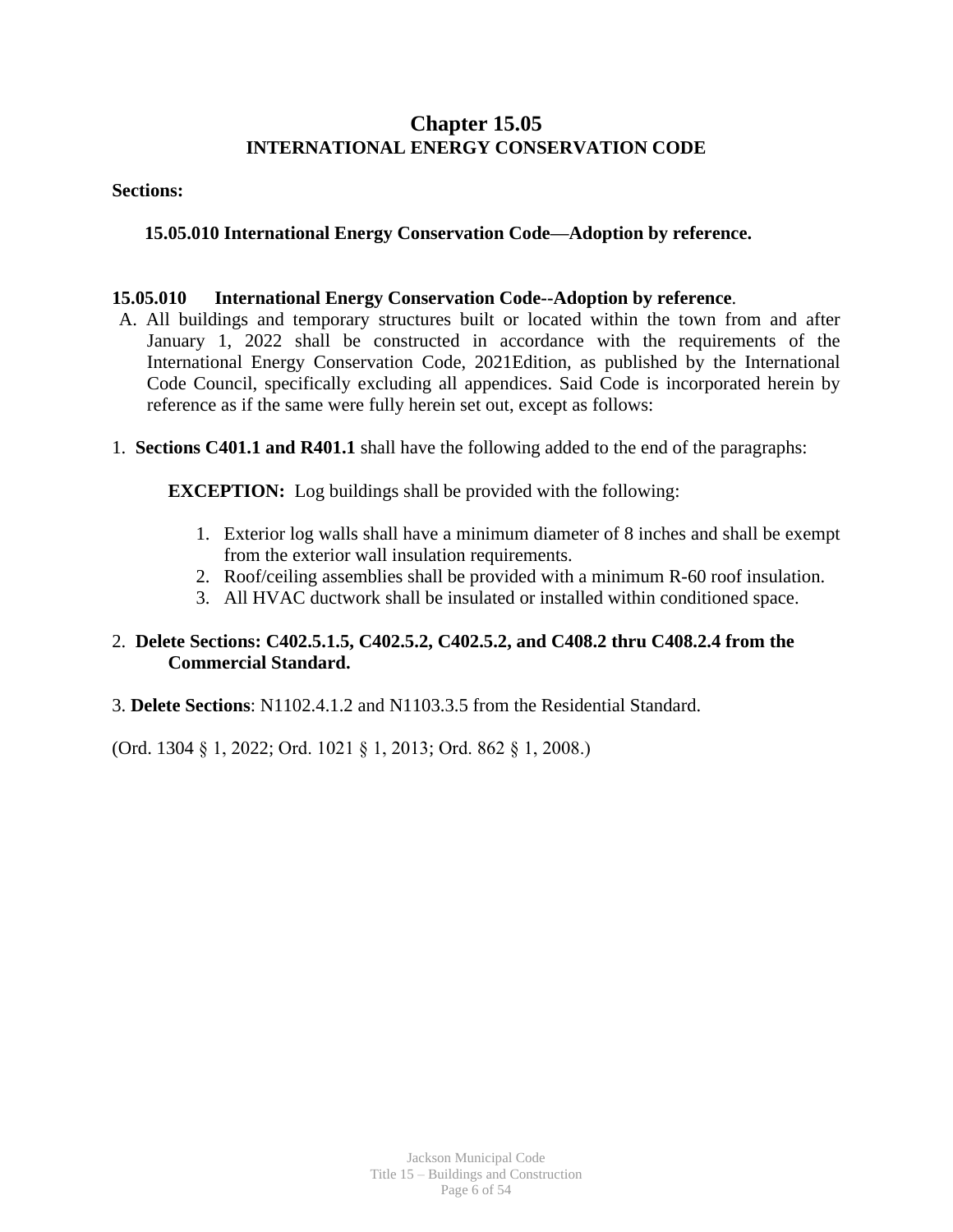# **Chapter 15.06 INTERNATIONAL EXISTING BUILDING CODE**

## **Sections:**

# **15.06.010 International Existing Building Code – Adoption by reference**

# **15.06.010 International Existing Building Code**

A. All existing buildings built or located within the Town from and after January 1, 2022 shall be constructed in accordance with the requirements of the International Existing Building Code, 2021 Edition, as published by the International Code Council, specifically excluding all appendices. Said Code is incorporated herein by reference as if the same were fully herein set out except as follows:

- 1. Section 108.2 Schedule of Fees shall read, "For all buildings; structures; electrical, gas, mechanical, and plumbing systems; and alterations to the foregoing requiring a permit, a fee in an amount established by resolution for each permit shall be paid at the time of application. A non-refundable deposit in an amount established by resolution, to be applied against the full building permit fee, shall be paid at the time of building permit application for all commercial, industrial, and multi-family buildings."
- 2. Section 108.2.1 Schedule of Permit Fees shall be added, which shall read as follows: "Additionally, when a third-party review is required by the administrative authority, it shall be paid for by the applicant, authorized representative, or owner."
- 3. Section 108.6 Refunds shall read "If no work has begun pursuant to an issued building permit and the permittee requests a refund in writing from the Town Manager, or their designee, on or before the 270th day since the issuance of the building permit, the permittee shall be refunded 80% of the building permit fee. After passage of the 270th day since the issuance, no refund shall be issued. There shall be no refund of the plan review fee under any circumstance."

(Ord. 1305§ 1, 2022).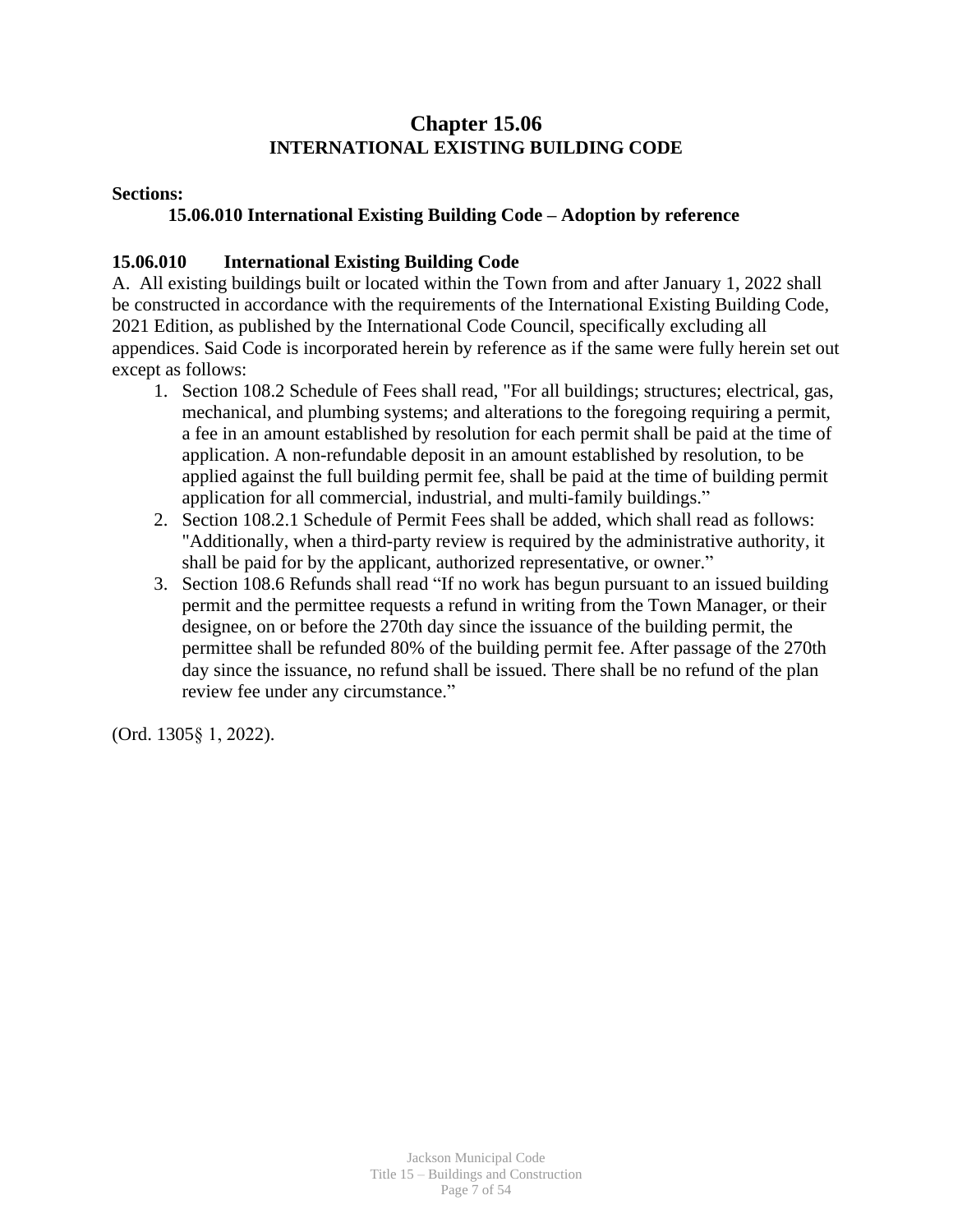# **Chapter 15.08 INTERNATIONAL FIRE CODE**

**Sections:**

#### **15.08.010 Adoption of International Fire Code and International Wildland-Urban Interface Code 15.08.020 Priority of ordinances.**

# **15.08.010 Adoption of the International Fire Code and International Wildland-Urban Interface Code.**

There is hereby adopted by the Town Council of the Town of Jackson, for the purpose of prescribing regulations governing conditions hazardous to life and property from fire, hazardous materials or explosion, that certain Codes known as the International Fire Code and International Wildland-Urban Interface Code, 2021 Editions, published by the International Code Council, Inc., with the following amendments:

- A. **THE INTERNATIONAL FIRE CODE (IFC)**, including Appendices B, C, D, E, F, and G, 2021 Edition, referring to the most current year standard referenced in the code, as published by the International Code Council, Inc., with the following amendments:
	- 1. **GENERAL**: Substitute the *National Electrical Code* for all reference to the *ICC Electrical Code* throughout the IFC.
	- 2. **CHAPTER 3, General, SECTION 307, Open Burning**. Add sections: **307.6 Pile Volume**. The pile volume of any open burn shall not exceed 1000 cubic feet. **307.7 Prohibited Materials**. Materials containing paints, resins, glues, stains or any other manufactured coating or bonding material shall not be burned.
	- 3. **CHAPTER 4, Emergency Planning and Preparedness, SECTION 403, Emergency Preparedness Requirements, SUBSECTION 403.4 Group E Occupancies.** Add subsection:

**403..44 Alternate type of drill.** Alternate safety drills may be used in lieu of fire evacuation drills provided fire evacuation drills are conducted at each public or private Group E Occupancy not less than four (4) times during any one (1) academic year. The building's fire alarm system shall be tested at each fire evacuation or alternate safety drill. An alternate safety drill may include any organized response to a potential threat to the health and safety of the student population.

- 4. **CHAPTER 5, Fire Service Features, SECTION 507, Fire Protection Water Supplies, SUBSECTION 507.5.1 Where Required**. Amend exceptions to read: Exceptions:
	- 1. For Group R-3 and Group U occupancies, the distance requirements shall be 500 feet  $(152 \text{ m})$ .
	- 2. For buildings equipped throughout with an approved automatic sprinkler system installed in accordance with Section 903.3.1.1 or 903.3.1.2, the distance requirement shall be 500 feet (152 m).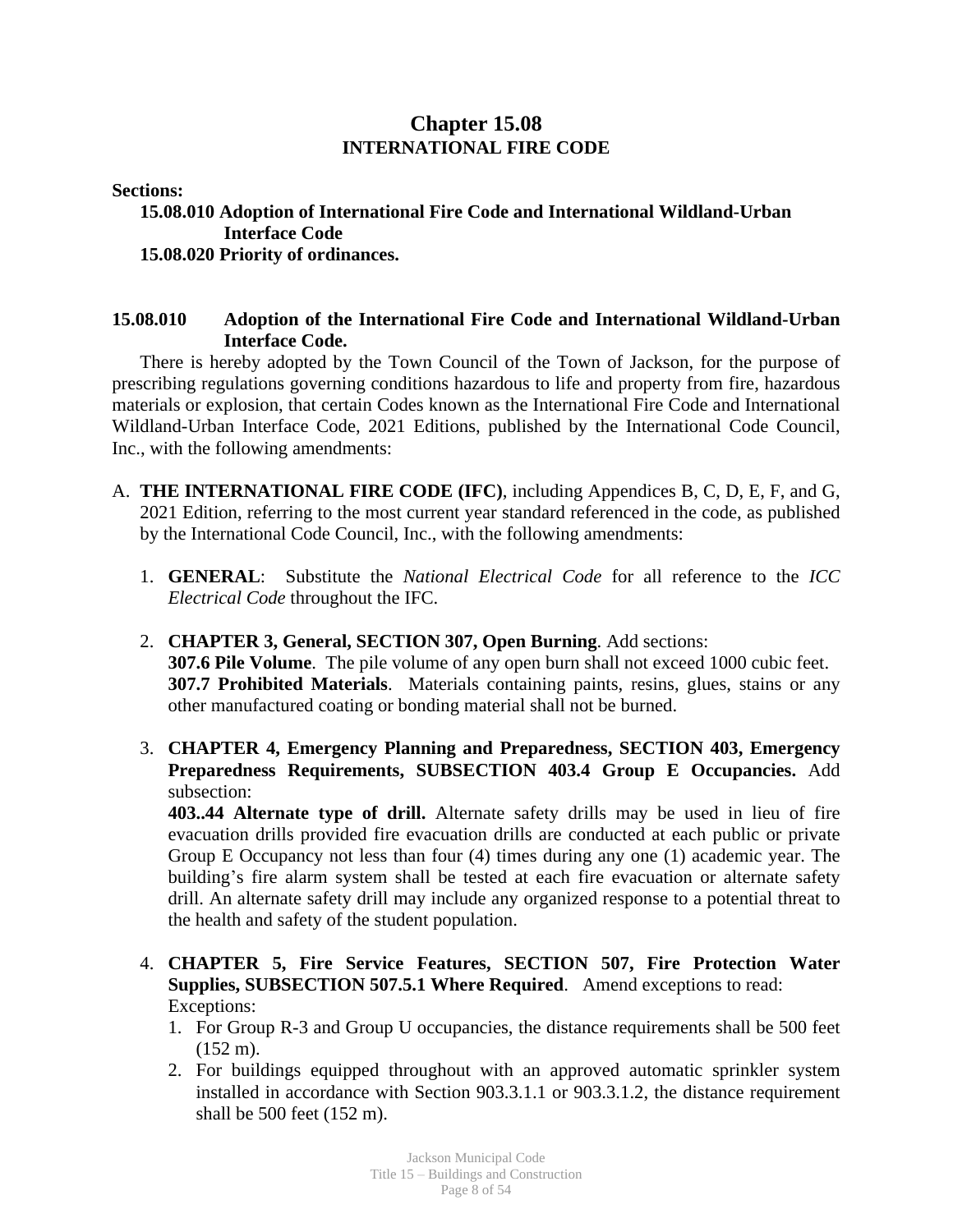- 5. **CHAPTER 9, Fire Protection and Life Safety Systems, SECTION 903, Automatic Sprinkler Systems, SUBSECTION 903.3 Installation requirements 903.3.1.1.1 Exempt locations**. Add exceptions:
	- 1. The upper ceiling of an elevator shaft built in accordance with Section 3008 of the International Building Code.

# **6. CHAPTER 9, Fire Protection and Life Safety Systems, SECTION 903, Automatic Sprinkler Systems, SUBSECTION 903.2 Where Required**.

Add second paragraph and EXCEPTION:

Additionally, all structures, regardless of occupancy, 5000 square feet or larger, shall be protected by an approved automatic sprinkler system, installed in accordance with further requirements of this Chapter whichever applies based on type of occupancy. Where requirements in this chapter are more restrictive, the more restrictive requirement shall control.

EXCEPTION: Agricultural buildings.

Where non-agricultural uses, other than residential, occur within an agricultural building, and comprise not more than 10% of the floor area of such building, an automatic fireextinguishing system may be omitted unless otherwise required by this Chapter.

7. **CHAPTER 12, Energy Systems, SECTION 1205.2 Solar Photovoltaic Power Systems, Access and Pathways,**

Add: Exception: 3. Structures built to the International Building Code and fully fire sprinklered with a NFPA 13 System.

# 8. **CHAPTER 23, Motor Fuel-Dispensing Facilities and Repair Garages, SECTION 2301, General**.

Add subsections:

**2301.7 Emergency Spill Containment**. Each automotive motor fuel-dispensing facility, marine motor fuel-dispensing facility, and fleet vehicle motor fuel-dispensing facility shall maintain not less than one spill kit within 100 feet of dispensing equipment and shall be immediately available for Fire Department use. The type and size of spill kit shall be determined by the Fire Code Official and shall be based upon the product and potential spill size. The person in control of the facility shall be responsible to ensure kit supplies are replaced immediately after use.

**2301.8 Disposal of Spilled Product**. The person in control of the facility shall be responsible for proper disposal of all spilled materials and spill mitigation products. Spilled materials shall be immediately removed from the facility and shall be transported to the appropriate hazardous waste facility. If immediate removal is not possible, the spilled material and containment products shall be stored in a manner approved by the Fire Code Official.

- 9. **CHAPTER 56, Explosives and Fireworks, SECTION 5601, General, SUBSECTION 5601.1.3, Fireworks**. Strike EXCEPTION 4.
- 10. **CHAPTER 61, Liquefied Petroleum Gases, SECTION 6104, Location,**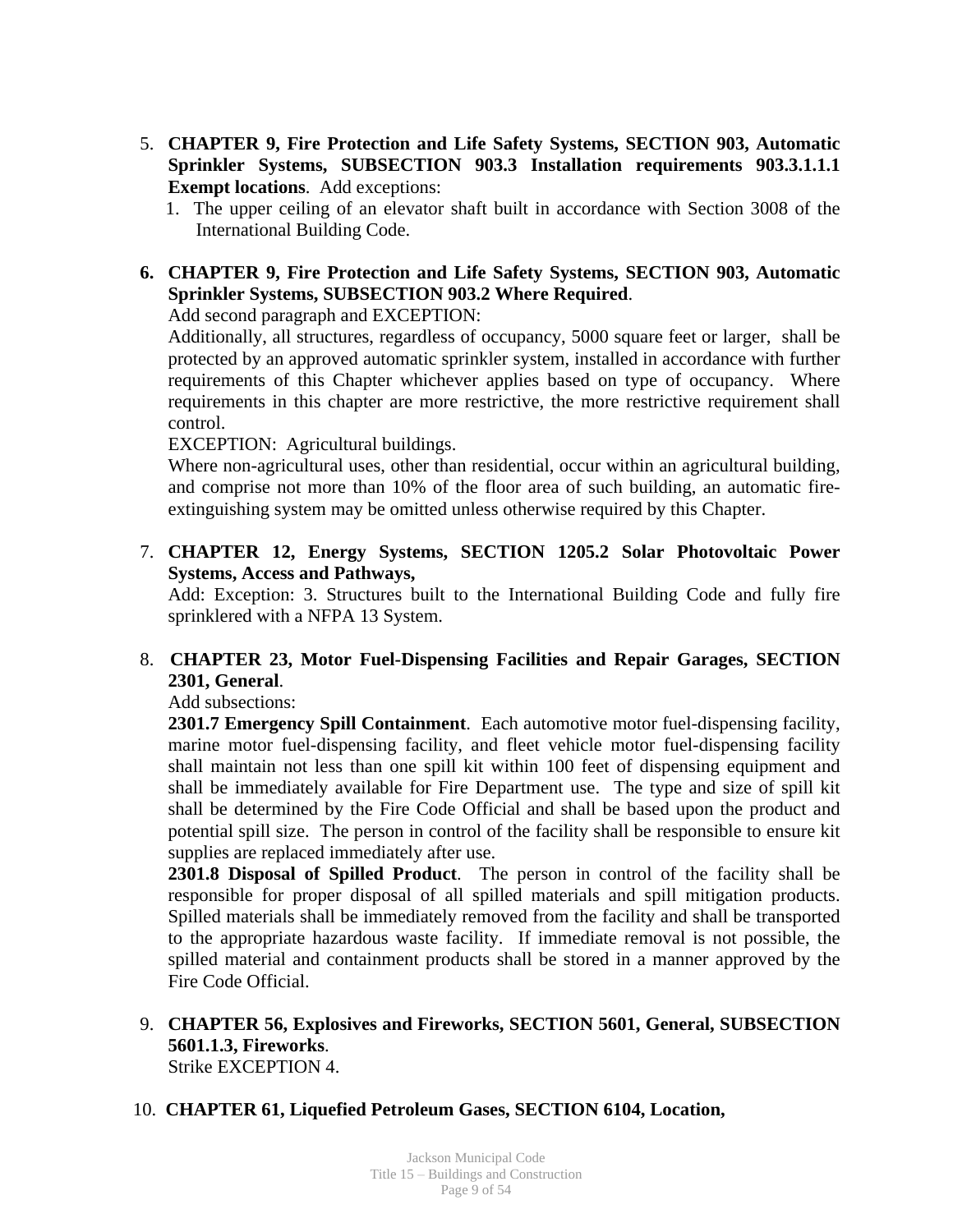Add: LP-Gas containers having a water capacity of 125 Gallons or more, shall be defined as a utility and be buried underground.

- B. **THE INTERNATIONAL WILDLAND-URBAN INTERFACE CODE (IWUIC)**, including Appendices, 2021 Edition, as promulgated by the International Code Council, Inc., with the following amendments:
	- 1. **GENERAL.** Substitute the *National Electrical Code* for all reference to the *ICC Electrical Code* throughout the IWUIC.
	- 2. **CHAPTER 1, Scope and Administration, SECTION 101, Scope and General Requirements, SUBSECTION 101.5, Additions or alterations.** Add exception: Exception: Additions or alterations of not more than 500 square feet to existing structures shall not be required to conform to that required for a new building or structure.
	- 3. **CHAPTER 4, Urban-Wildland Interface Area Requirements, SECTION 403, Access, SUBSECTION 403.2.3 Service limitations**.

Amend to read: A driveway shall serve not more than two dwelling units.

- 4. **CHAPTER 5, Special Building Construction Regulations, SECTION 501, General**. **CHAPTER 5, IGNITION-RESISTANT CONSTRUCTION MATERIAL, SECTION 503.1.4 Vent locations**, Add exception:
	- 3. Exception: Cold Roofs constructed above structural framing and insulation shall be allowed to have horizontal ventilation located in soffits, in eave overhangs, between rafters at eaves, or in other overhang areas. Ventilation shall be allowed when the structural sheathing is protected by noncombustible materials used for one hour fire resistive construction. Such ventilation shall be covered with noncombustible, corrosion-resistant mesh with opening not to exceed  $\frac{1}{4}$  inch (6.4 mm). A Cold Roof is a roof assembly constructed with a ventilated cavity above the insulated roof provided to equalize exterior and interior temperatures through the process of air movement.

# **CHAPTER 5, IGNITION-RESISTANT CONSTRUCTION MATERIAL, SECTION 503.2,**

**Add: 503.2.1 Wood Shakes and Shingles.** The use of all types of wood shake and wood shingles is prohibited withing the mapped Wildland-Urban Interface area.

5. **CHAPTER 6, Fire Protection Requirements, SECTION 606, Liquefied Petroleum Gas Installations**.

Add subsection:

**606.3 Underground installation**. LP-gas containers shall be installed underground within the wildland-urban interface.

**INSERT APPENDIX C**- All 3 tabs

**Section 7.** Fire Code Official. The "Fire Code Official" referred to by the International Fire Code, as herein adopted, is the officer charged with the implementation, administration and enforcement of such codes. The Fire Code Official is hereby defined and declared to be the Fire Chief of Jackson Hole Fire/EMS.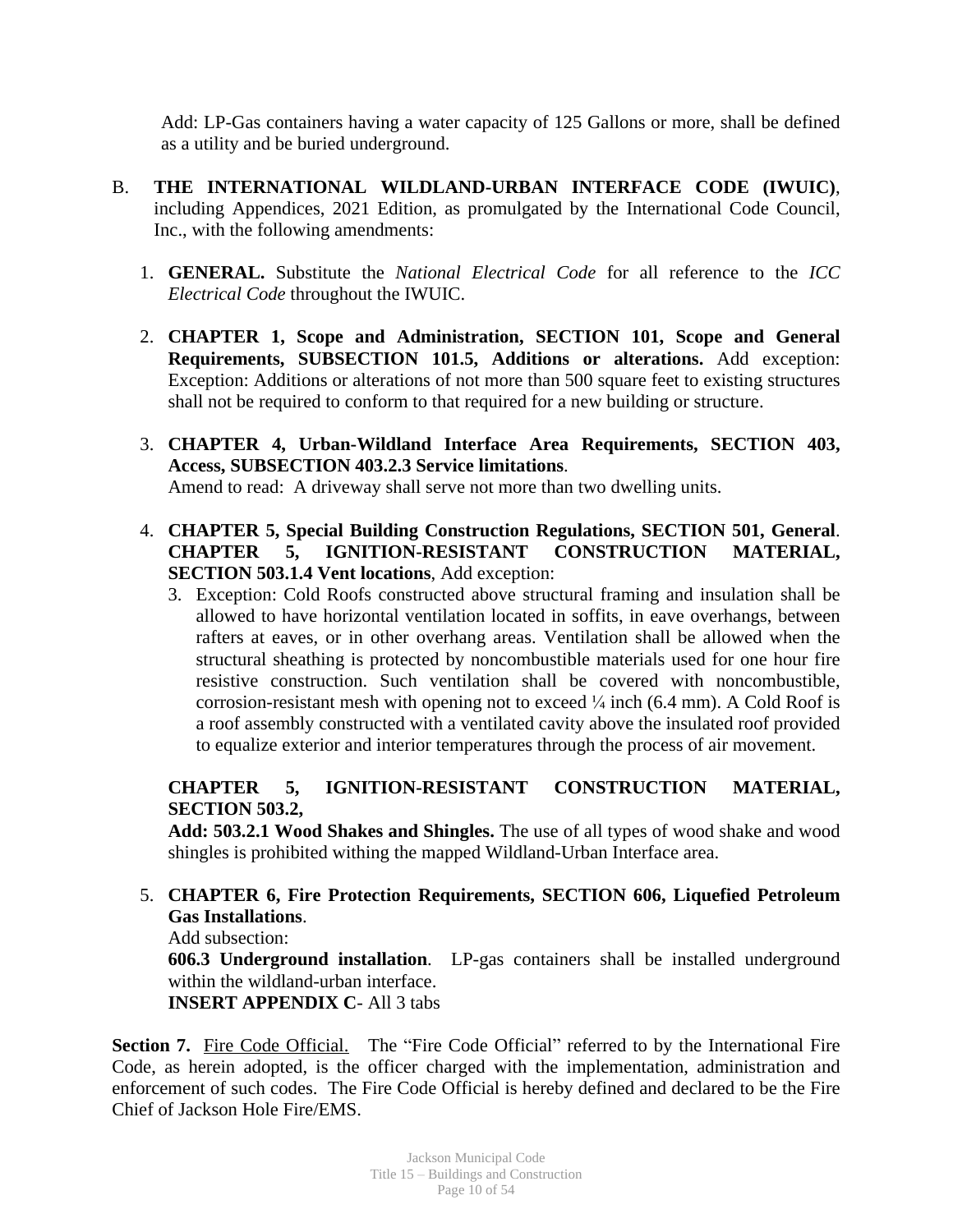**Section 8.** Enforcement. It shall be the duty of the Fire Chief to enforce the provisions of this ordinance and to make inspections and test hereunder.

**Section 9.** Date of Effect. This ordinance shall take effect and be in force from and after its approval date as required by law.

A copy of said Code is on file and available in the Office of the Fire Chief.

(Ord. 1306 § 1, 2022; Ord. 1234 § 1, 2019; Ord. 1143 § 1, 2016; Ord. 1022 § 1, 2013; Ord. 885 § 1, 2008; Ord. 761 § 3, 2004; Ord. 591 § 1, 1998; Ord. 497 § 1, 1995; Ord. 446 § 1, 1992; Ord. 408 § 1, 1990; Ord. 372 § 1, 1987; Ord. 321,C-1 § 1, 1984; Ord. 277 § 2, 1981; Ord. 272 § 2, 1981.)

## **15.08.020 Priority of ordinances.**

In the event any of the adopted ordinances of the town as codified in this code as of the date of the adoption of the ordinance codified in this section conflict with any other sections of the Town of Jackson Municipal Code, the most restrictive shall comply.

(Ord. 761 § 4, 2004; Ord. 591 § 1, 1998: Ord. 497 § 1, 1995: Ord. 372 § 2, 1987.)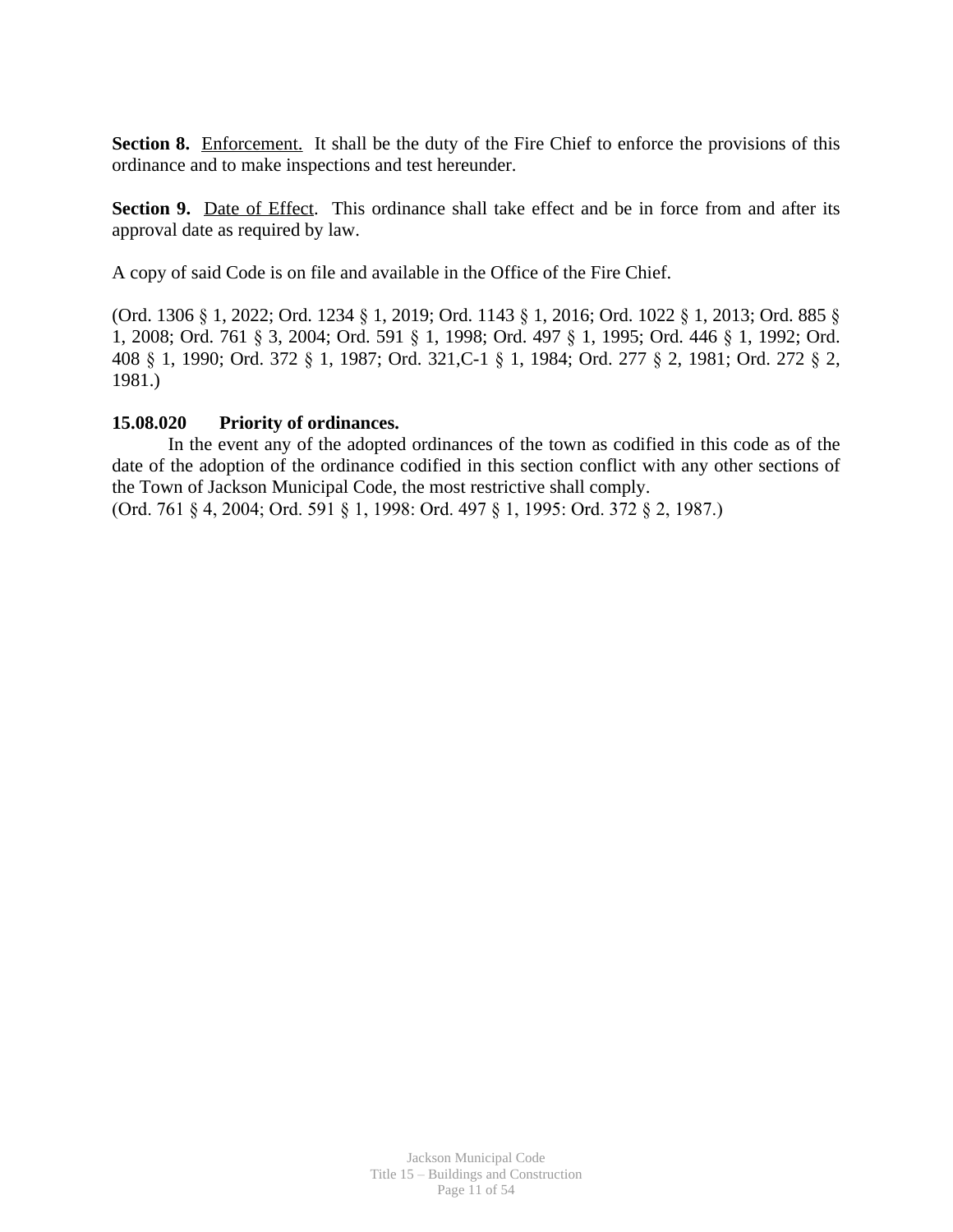# **Chapter 15.12 INTERNATIONAL MECHANICAL CODE**

#### **Sections:**

- **15.12.010 International Mechanical Code--Adoption by reference.**
- **15.12.020 Priority of ordinances.**
- **15.12.030 Mechanical/Fuel Gas Permit Fees**

#### **15.12.010 International Mechanical Code--Adoption by reference**.

All buildings and temporary structures built or located within the town from and after January 1, 2022 shall be constructed in accordance with the requirements of the International Mechanical Code, 2021 Edition, as published by the International Code Council, specifically excluding all appendices. The said Code is incorporated herein by reference as if the same were more fully herein set out except as follows:

- 1. **Section 101.1 Title** shall read, "These regulations shall be known as the Mechanical Code of the Town of Jackson, hereinafter referred to as "this code".
- 2. **Section 106.5.2 Fee schedule.** shall read "All work fees shall be in amounts established by resolution."

(Ord. 1280 § 8, 2021; Ord. 1232 § 1, 2019; Ord. 1145§ 1, 2016; Ord. 1023 § 1, 2013; Ord. 855 § 2, 2007; Ord. 762 § 3, 2004; Ord. 603 § 1, 1998; Ord. 494 § 1, 1995; Ord. 447 § 1, 1992; Ord. 412 § 1, 1990; Ord. 322 § 1, 1984; Ord. 273 § 2, 1981.)

- 3. **Section 106.5.3 Fee refunds** number .2 shall read "If no work has begun pursuant to an issued building permit and the permittee requests a refund in writing from the Town Manager, or their designee, on or before the 270th day since the issuance of the building permit, the permittee shall be refunded 80% of the building permit fee. After passage of the 270th day since the issuance, no refund shall be issued. There shall be no refund of the plan review fee under any circumstance."
- 4. **Section 106.5.3 Fee refunds** number .3 shall be deleted.
- 5. A third sentence shall be added to **Section 107.2.3 Approval** and shall read, "A reinspection fee, in an amount established by resolution and due prior to the reinspection taking place, may be assessed for each reinspection when such portion of the work for which inspection is requested is not complete or when required corrections have not been made. Re-inspection fees may be assessed when the approved plans are not readily available to the inspector, for failure to provide access on the date for which inspection is requested or for deviating from the plans requiring the approval of the Building Official."
- 6. **Section 108.4 Violation penalties** shall read, "Any person who shall violate a provision of this code or shall fail to comply with any of the requirements thereof or who shall erect, install, alter or repair plumbing or mechanical work in violation of the approved construction documents or directive of the code official, or of a permit or certificate of occupancy issued under the provisions of this code, shall, upon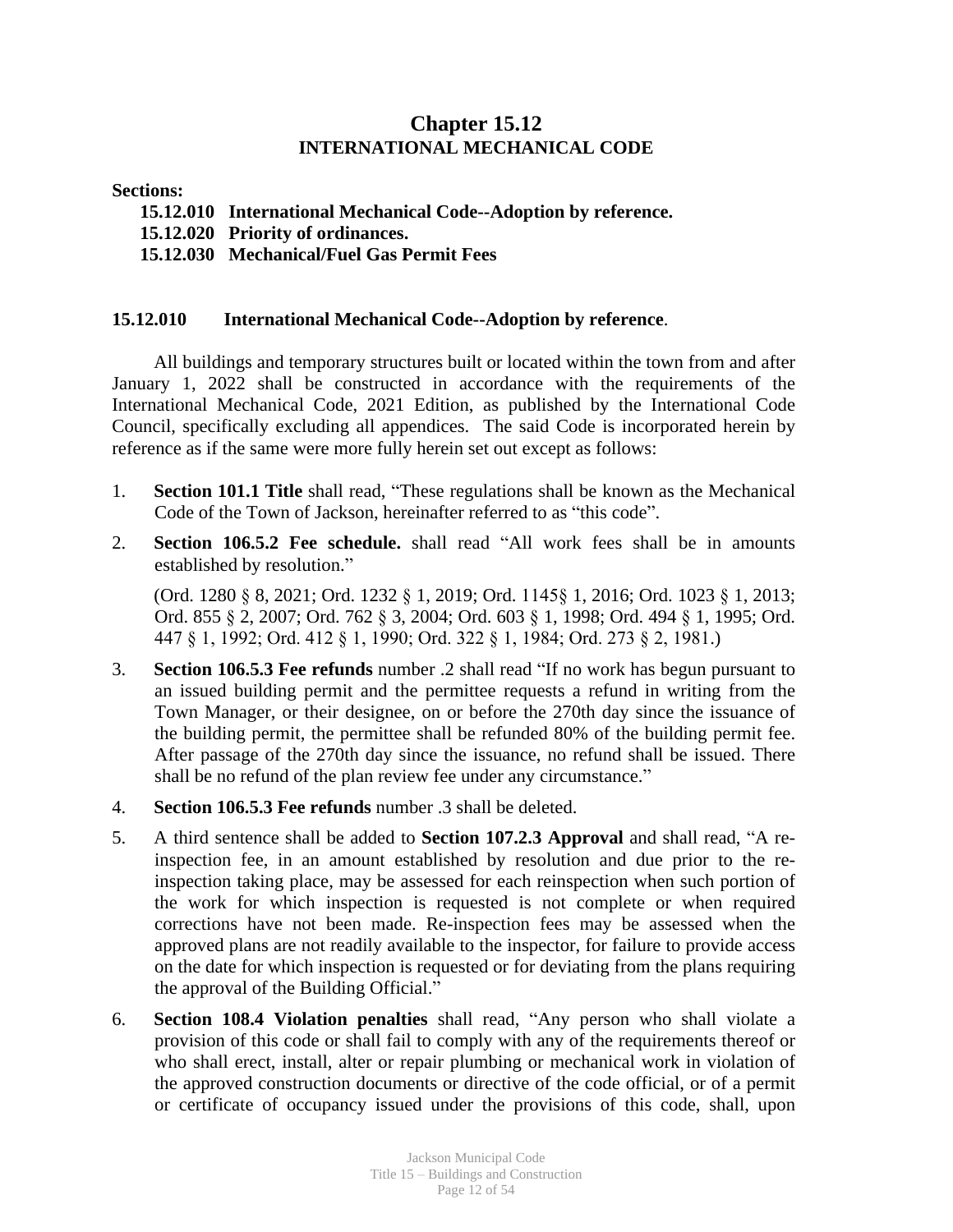conviction, be punished as provided in Section 1.12.010 of the Town of Jackson Municipal Code".

- 7. The last sentence of **Section 108.5 Stop work orders** shall read "Any person who shall continue any work in or about the structure after having been served with a stop work order, except such work as that person is directed to perform to remove a violation or unsafe condition shall, upon conviction, be punished as provided in Section 1.12.010 of the Town of Jackson Municipal Code".
- 8. **Section 702.1** shall be added to read, "Combustion and dilution air shall be permitted to be obtained entirely from the indoors in buildings, *other than Group R Occupancies*, that are not of unusually tight construction".
- 9. **Section 702.2** shall be added to read, "This section shall apply only to appliances located in confined spaces in buildings, *other than Group R Occupancies*, not of unusually tight construction."
- 10. A second sentence shall be added to **Section 903.3 Unvented gas log heaters** and shall read, "Unvented gas log heaters shall not be installed in residential occupancies, habitable rooms or spaces or building of unusually tight construction."

Said code is available in the offices of the Town Clerk and the Town Building Official.

(Ord. 1307 § 1, 2022; Ord. 1232 § 1, 2019; Ord. 1145§ 1, 2016; Ord. 1023 § 1, 2013; Ord. 855 § 2, 2007; Ord. 762 § 3, 2004; Ord. 603 § 1, 1998; Ord. 494 § 1, 1995; Ord. 447 § 1, 1992; Ord. 412 § 1, 1990; Ord. 322 § 1, 1984; Ord. 273 § 2, 1981.)

## **15.12.020 Priority of ordinances.**

In the event any of the adopted ordinances of the town as codified in this code as of the date of the adoption of the ordinance codified in this section conflict with any other sections of the Town of Jackson Municipal Code, the most restrictive shall apply.

## **15.12.030 Mechanical / Fuel Gas Permit Fees**

All mechanical/fuel gas permit fees shall be in amounts established by resolution.

(Ord. 1280 § 8, 2021; Ord. 891 § 1, 2008; Ord. 772 § 1, 2, 3, 2004; Ord. 762 § 4, 2004; Ord. 603 § 1, 1998: Ord. 494 § 1, 1995; Ord. 447 § 1, 1992: Ord. 412§1, 1990: Ord. 412 § 2, 1990: Ord. 322 § 1, 1984: Ord. 273 § 2, 1981.)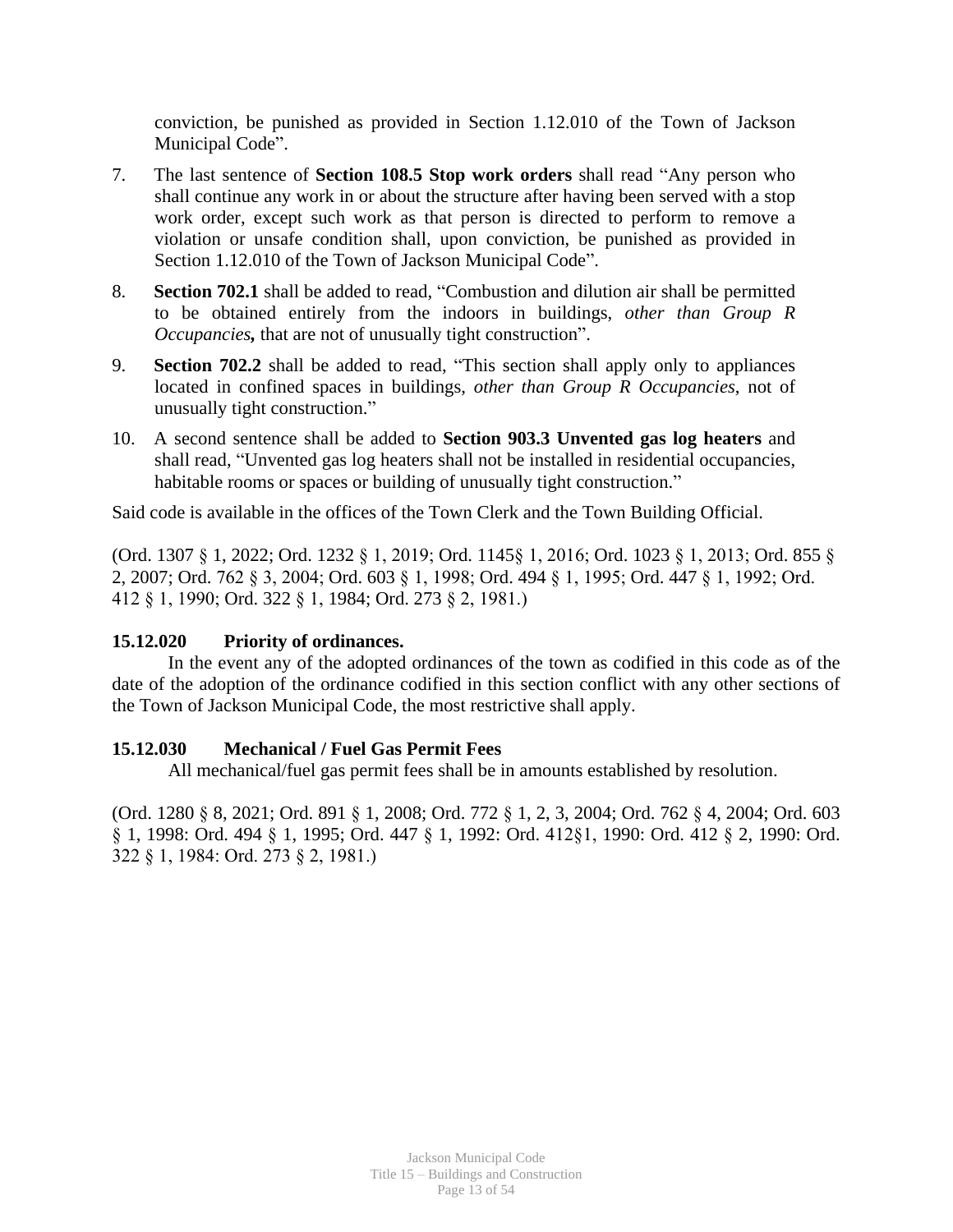# **Chapter 15.14 SOLID FUEL BURNING DEVICES**

**Sections:**

**15.14.010 Definitions. 15.14.020 Mechanical permit required--Compliance. 15.14.030 Approved solid fuel burning devices. 15.14.040 Installation guidelines.**

## **15.14.010 Definitions.**

- A. "Free burning" means a condition in which the air for combustion is not capable of being regulated and is drawn from its surroundings.
- B. "Solid fuel burning device (SFBD)" means any device, including but not limited to, fireplace inserts, woodstoves of any nature, or any other controlled burning device used for the purpose of burning combustible material. This definition shall specifically exclude site built free burning masonry fireplaces and barbecue devices.
- C. "Approved SFBD" means any woodstove or fireplace insert, which, through testing by a recognized testing agency, has been found to be in compliance with the U.S. Environmental Protection Agency's Phase II Standards for particulate emissions of woodstoves.
- D. "Existing SFBD" means any solid fuel device in use prior to the adoption of this resolution. Devices, which can show compliance with EPA Phase II Standards may be considered an approved device.

(Ord. 763 § 3, 2004; Ord. 431 § 1, 1991.)

#### **15.14.020 Mechanical permit required--Compliance.**

No SFBD shall be installed in any structure without a mechanical permit issued by the building official. Any installation of any SFBD shall be in compliance with the adopted edition of the International Mechanical Code in effect at the time of permit application. (Ord. 763 § 4, 2004)

#### **15.14.030 Approved solid fuel burning devices.**

Any SFBD installed after the effective date of this chapter shall be of the approved type. No SFBD, which is not the approved type shall be sold within the town for the purpose of installation within the town or Teton County for the purpose of installation. (Ord. 763 § 5, 2004)

## **15.14.040 Installation guidelines.**

All factory built chimneys and solid fuel burning devices constructed, located or placed within the Town of Jackson from and after June 15, 1992 shall be constructed, placed or built in accordance with the requirements of the manufacturers listed installation specifications. (Ord. 763 § 6, 2004; Ord. 498 § 1, 1995: Ord. 445 § 1, 1992: Ord. 431 § 1, 1991.)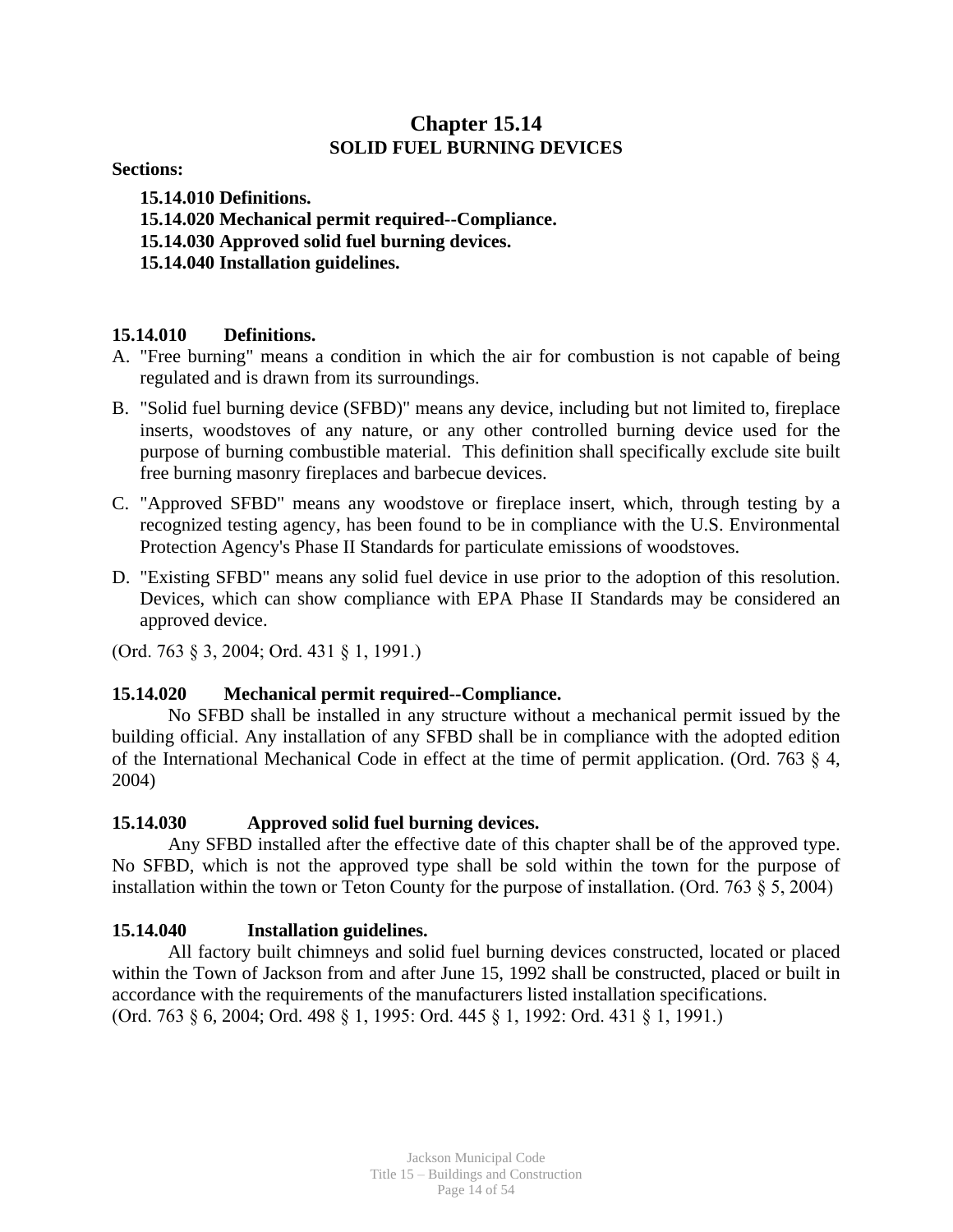# **Chapter 15.16 UNSAFE BUILDINGS AND OTHER STRUCTURES (Repealed)**

- **15.16.010 Adoption of Uniform Code for the Abatement of Dangerous Building by reference. Repealed**. (Ord. 764 § 1, 2004)
- **15.16.020 Penalty for noncompliance. Repealed**. (Ord. 764 §, 2004; Ord. 324 § 3, 1984: Ord. 324 § 2, 1984: Ord. 289 § 22, 1980: Ord. 324 § 2, 1984Ord. 69 § 15, 1959.)

# **Chapter 15.17 INTERNATIONAL RESIDENTIAL CODE**

**Sections:**

**15.17.010 International Residential Code--Adoption by reference. 15.17.020 Priority of ordinances.**

## **15.17.010 International Residential Code--Adoption by reference**.

A. All detached one- and two-family dwellings and multiple single-family dwellings (townhouses) not more than three stories in height with separate means of egress built or located within the town from and after January 1, 2022 shall be constructed in accordance with the requirements of the International Residential Code, 2021 Edition, as published by the International Code Council, specifically **including appendix AF**. Said Code is incorporated herein by reference as if the same were fully herein set out except as follows:

- 1. **Section R102.7 Existing Structures**. The first sentence shall read "The legal occupancy of any structure existing on the date of adoption of this code shall be permitted to continue without change, except as is specifically covered in this code or the International Fire Code, or as is deemed necessary by the building official for the general safety and welfare of the occupants and the public."
- 2. **Section R104.11.0.1.** Amend by adding. **"Section R104.11.0.1 Structural Insulated Panel Roof Assemblies.** All roofs utilizing Structural Insulated Panels (SIP) will be required to include a cold roof ventilation design approved by the Building Official."
- 3. **Section 108.2** A second sentence shall be added to **Section108.2 Schedule of permit fees** that reads, "For all buildings, structures, electrical, gas, mechanical, and plumbing systems, and alterations to the foregoing requiring a permit, a fee in an amount established by resolution for each permit shall be paid at the time of application." ( Ord. 1308 § 1, 2022; Ord. 1280 § 8, 2021; Ord. 1230 § 1, 2019; Ord. 1147 § 1, 2016; Ord.1024 § 1, 2013; Ord. 856 § 2, 2007; Ord. 764 § 3, 2004.)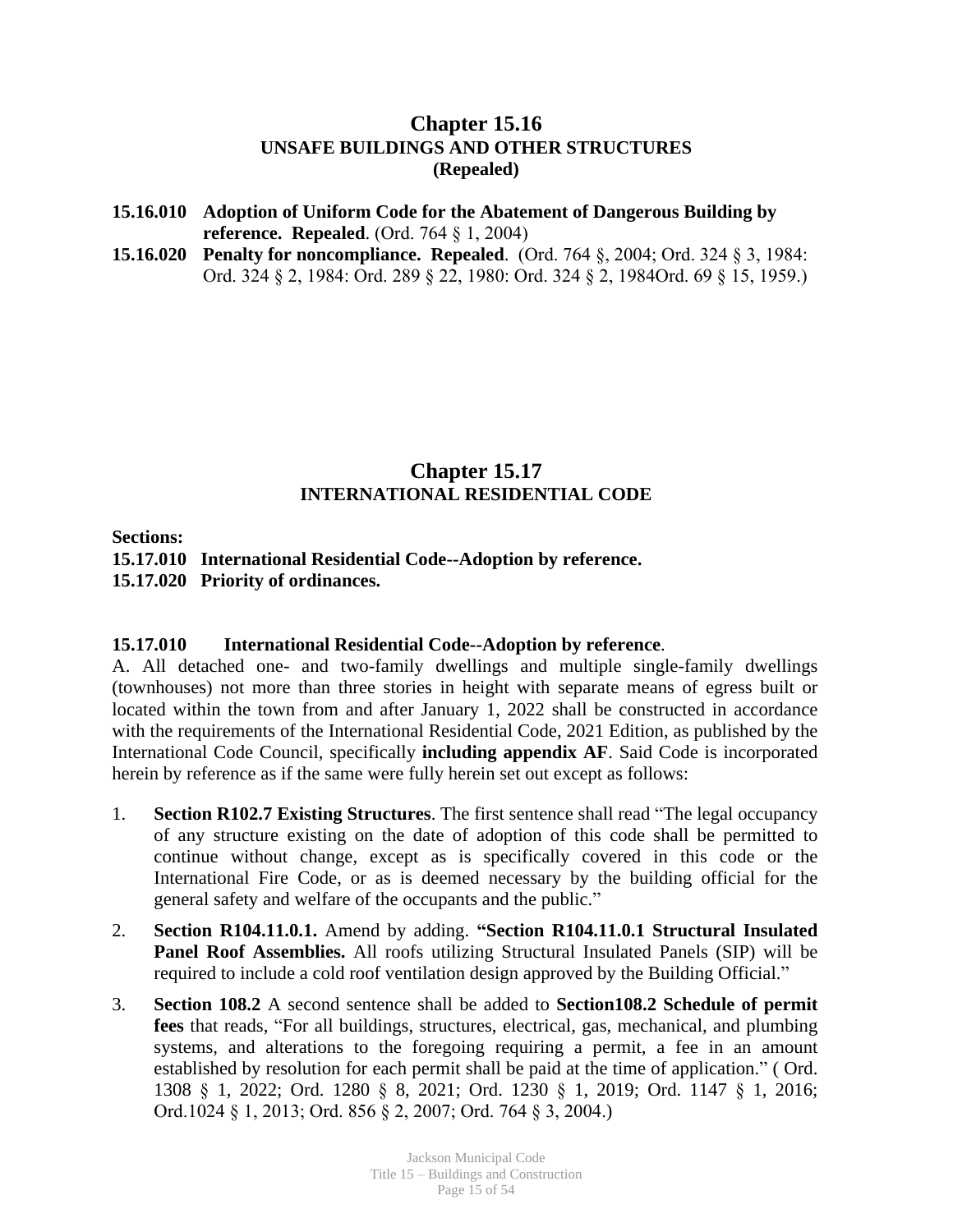- 4. **Section 108.5 Refunds** shall read, "If no work has begun pursuant to an issued building permit and the permittee requests a refund in writing from the Town Manager, or their designee, on or before the 270th day since the issuance of the building permit, the permittee shall be refunded 80% of the building permit fee. After passage of the 270th day since the issuance, no refund shall be issued. There shall be no refund of the plan review fee under any circumstance."
- 5. **Section R113.4 Violation Penalties** shall be revised to read, "Any person who violates a provision of this code or fails to comply with any of the requirements thereof or who erects, constructs, alters, or repairs a building or structure in violation of the approved construction documents or directive of the building official, or of a permit or certificate issued under the provisions of this code, shall be subject to penalties 1.12.010 of the Town of Jackson Municipal Code".
- 6. **R301.1 Design.** Add the following: Residential structures, regardless of occupancy, 5,000 square feet or larger shall be protected by an approved automatic fire sprinkler system, installed in accordance with further requirements of the IRC and/or NFPA 13, 13D or 13R, whichever applies, based on type of occupancy, and use of the structure.

## a. **EXCEPTIONS**:

- 1. Agricultural buildings. Where uses other than residential occur within an agricultural building and comprise not more than 10% of the floor area of such building, an automatic fire extinguishing system may be omitted unless otherwise required by other provisions as adopted by Town of Jackson.
- 2. Additions to existing residences built after October 1st 1991, may use the 2 hr. fire barrier provision to separate the fire areas to 5000 sq. ft. or less on each side of the fire barrier and shall not be required to provide sprinkler protection provided that all of the following provisions are met:
	- a. The door or doors separating the areas shall be 90-minute rated, self-closing and provided with hold-open devises actuated to release on detection of smoke by detectors located on each side of the door or by the loss of power.
	- b. Ducts that penetrate fire barrier shall have fire damper that is fire-resistancerated to 90 minutes.
- b. Buildings permitted before October 1st, 1991, with additions permitted for construction on or after that date, totaling 5000 square feet or larger, shall be required to be protected by an approved sprinkler system throughout or may have the additions only, protected by an approved sprinkler system, provided they are separated from the exiting construction by a two hour fire barrier approved by the Building Official.
- c. For the purpose of this section, square footage calculations shall be measured from the exterior surface of framing members encompassing the perimeter of the Fire Area, from the interior surface of exterior concrete or masonry walls that are 50 % or more below grade, and for log construction to the exterior surface of foundations or supporting elements.
- 7. **Table R301.2(1)** shall read as follows: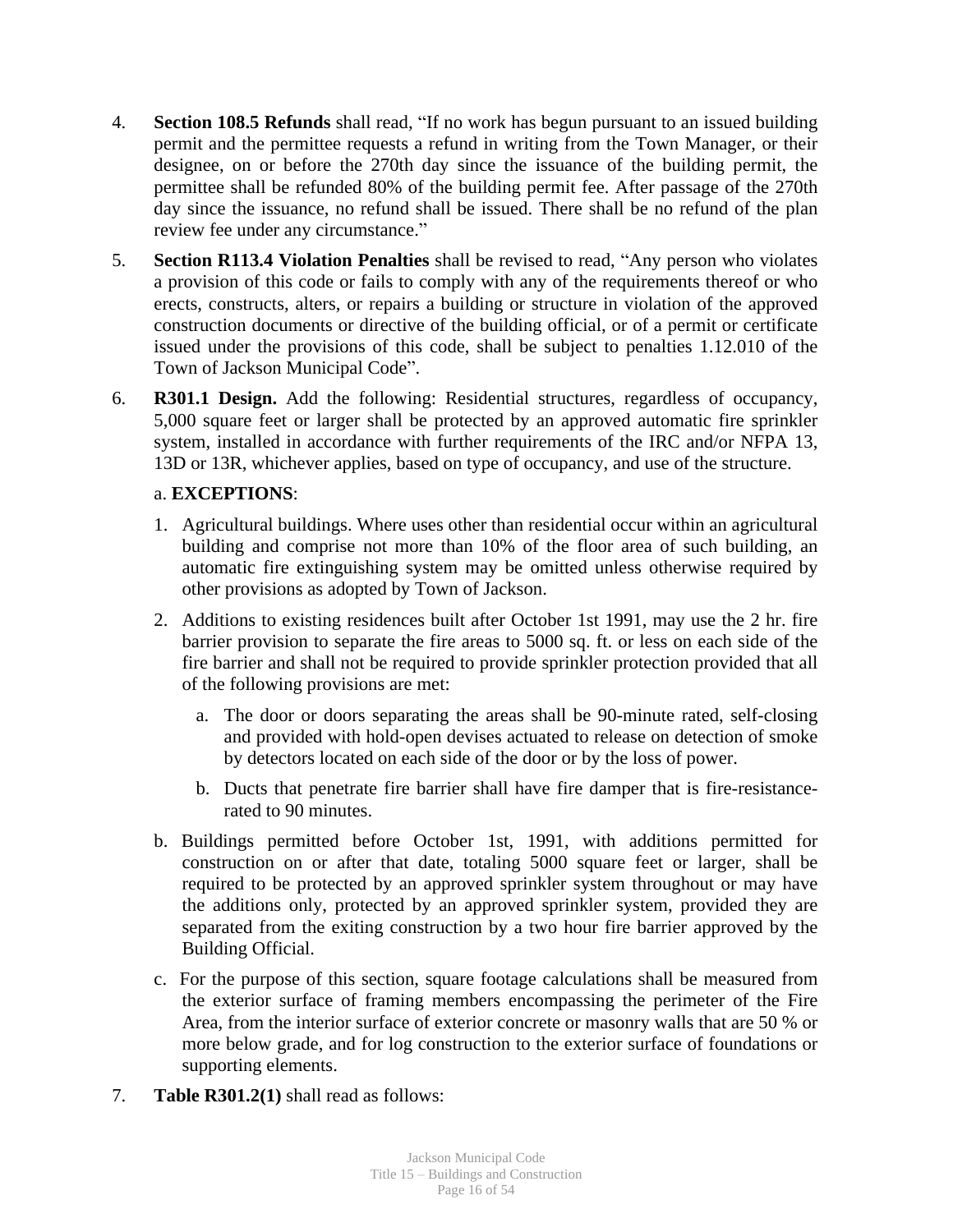| Ground snow load                 | 93 psf         |
|----------------------------------|----------------|
| <b>Wind Speed</b>                | $115$ mph      |
| Seismic Design Category          | D              |
| Weathering                       | Severe         |
| <b>Frost Line Depth</b>          | 34 inches      |
| <b>Termite</b>                   | None to Slight |
| Winter Design Temperature        | 30 degrees f   |
| Ice Shield Underlayment Required | Yes            |
| <b>Flood Hazards</b>             | 1989           |
| Air Freezing Index               | 2531           |
| <b>Mean Annual Temp</b>          | 38 degrees     |

- 8. The first sentence in **Section 301.1.3 Engineered design** shall be revised to read, "All residential structures shall be designed by a civil or structural engineer licensed in the State of Wyoming.
- 9. **Section R302.6 Shall be revised to read: Dwelling/garage Separation required:** "The garage shall be separated from the residence and its attic area by not less than 5/8 inch Type X gypsum board applied to the garage side. The structure supporting the separation shall also be protected by not less than 5/8 inch Type X gypsum board.
- 10. **Section R302.7 Under stair protection** shall be revised to read, "Enclosed accessible space under stairs shall have the underside of the stair surface, all walls enclosing the under-stairs space, and any soffits protected on the enclosed side of the stairway constructed with 5/8-inch type X gypsum board."
- 11. Delete **Section R302.13** in its entirety.
- 12. Delete **Section R309.5 Fire Sprinklers** in its entirety.
- 13**. Section R310.1 Emergency Escape and Rescue Openings.** Delete **Exception 2** in its entirety.
- 14. Delete **Section R313 Automatic Fire Sprinkler Systems** in its entirety.
- 15. **Section R403.1.4.1 Frost Protection**.
	- a. Item 1 to read "Extended below frost line, which is 34."
	- b. Delete item number 2 in its entirety.
	- c. Change exception 1 to read "Freestanding accessory structures with an area of 600 square feet or less, an eave height of 10 feet or less, and do not have any plumbing, shall not be required to be frost protected."
- 16. **Sections R403.3.** Shall be replaced with the sentence reading "Frost protected shallow foundations are prohibited."
- 17. **Section N1101.1.1 Special Conditions**.
	- a. All pools and spas shall be equipped with evaporation control covers.
	- b. All exterior landscape lighting shall be solar powered.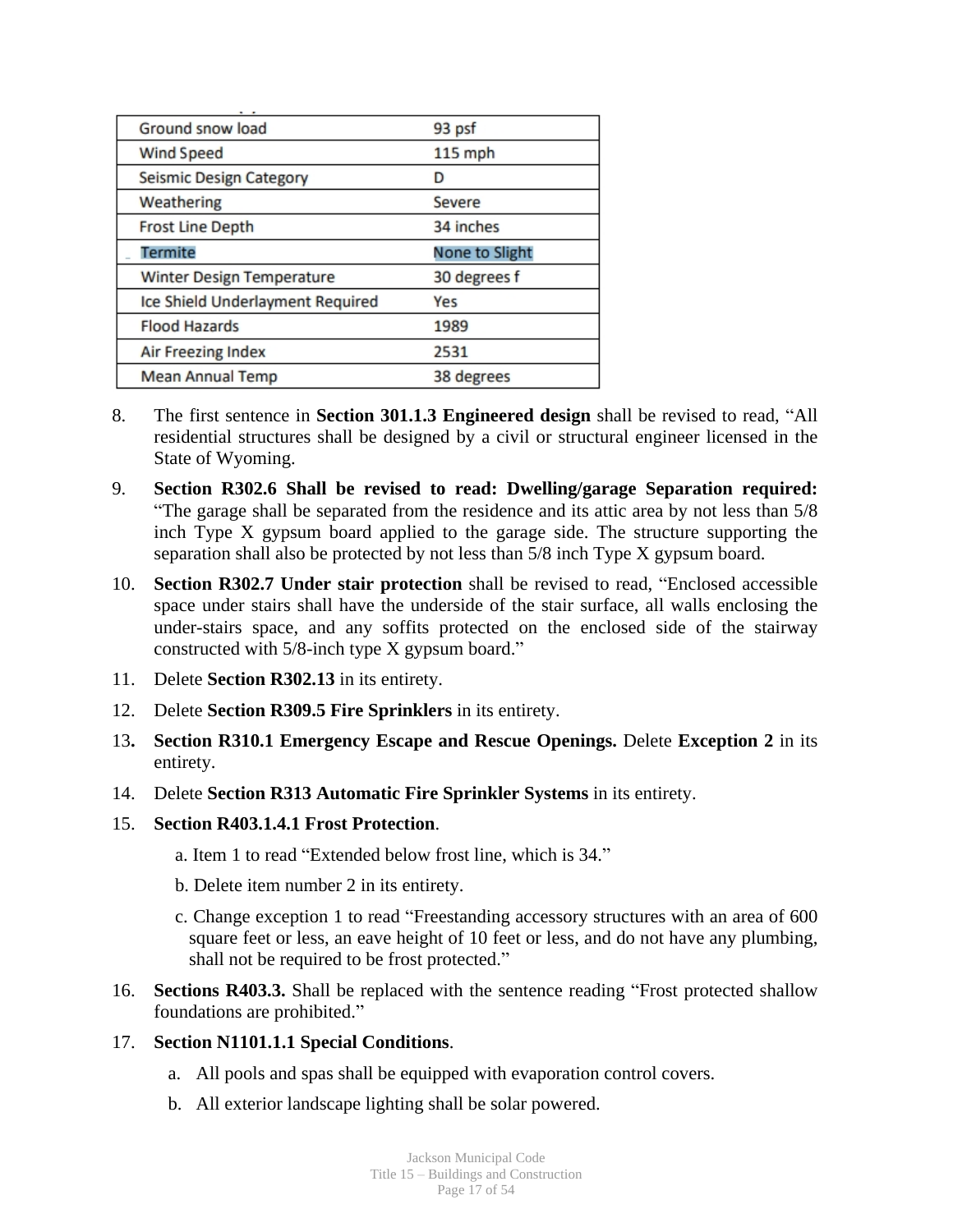- c. The first 5 feet of piping to storage water heaters shall be insulated.
- d. Interior lighting fixtures shall be limited to 25% maximum use of incandescent lighting.
- e. Finished garages and accessory structures shall meet the minimum insulation requirements for Table N1101.1.1.
- 18. Amend **Section N1102.1 Item 2. Insulation and fenestration criteria** by adding the following: "In place of ICC400, homes with exterior log walls shall meet the following requirements.
	- a. Logs in exterior walls shall have a minimum dimension of 8 inches and shall have all spiral cracks greater than  $\frac{1}{4}$  inch sealed in an approved manner.
	- b. Roof insulation shall be a minimum R-60.
	- c. The reduction of R-values listed in N1102.2.1 and N1102.2.2 shall not apply.
	- d. The primary heating source shall have a minimum AFUE rating of 90.
	- e. Fenestration shall not exceed 30% of the gross conditioned wall area above grade. To determine allowable wall area of walk out (daylight) basements, the wall must have a minimum of 6-foot exposure from finished grade. The 30% limit can be exceeded only if the designer can demonstrate that the UA total of the proposed design is less that the UA total of the same structure with 30% fenestration total and code minimum insulation and fenestration values using the ResCheck or other approved software programs.
- 19. Delete Sections N1102.4.1.2, M1105.3.2.2, and M1106.7.2.2 in their entirety.

## 20. **Section M1503.4**

- a. This exception shall not apply to any new construction.
- b. This exception can only be used for remodels and only if the kitchen fan installation would require existing finishes to be removed.
- 21. **Section M1701.1.1 Buildings of unusually tight construction**. Add the first sentence to read as follows: "In all structures containing habitable space or unusually tight construction, combustion air shall be obtained from outside the thermal envelope."
- 22. Delete from the first sentence of M1801.1 the following: "except appliances listed and labeled for unvented use."
- 23. **Section G2406.2 (303.3) Prohibited Locations.** Delete Exceptions 3 and 4 in their entirety.
- 24. **Section G2414.5** shall be revised to read as follows: "Copper and brass tubing shall not be used for installations of gas piping systems.".
- 25. **Amend Section G2432.1 (602.1)** by adding the following: "Decorative appliances installed in residential occupancies shall be listed and labeled to allow for installation of glass doors and be listed and labeled to operate with the doors in the closed position." **Exception:** An approved Flue Sentinel may be installed with an electrical interlock in conjunction with the decorative appliance only if the doors are not installed on the fireplace.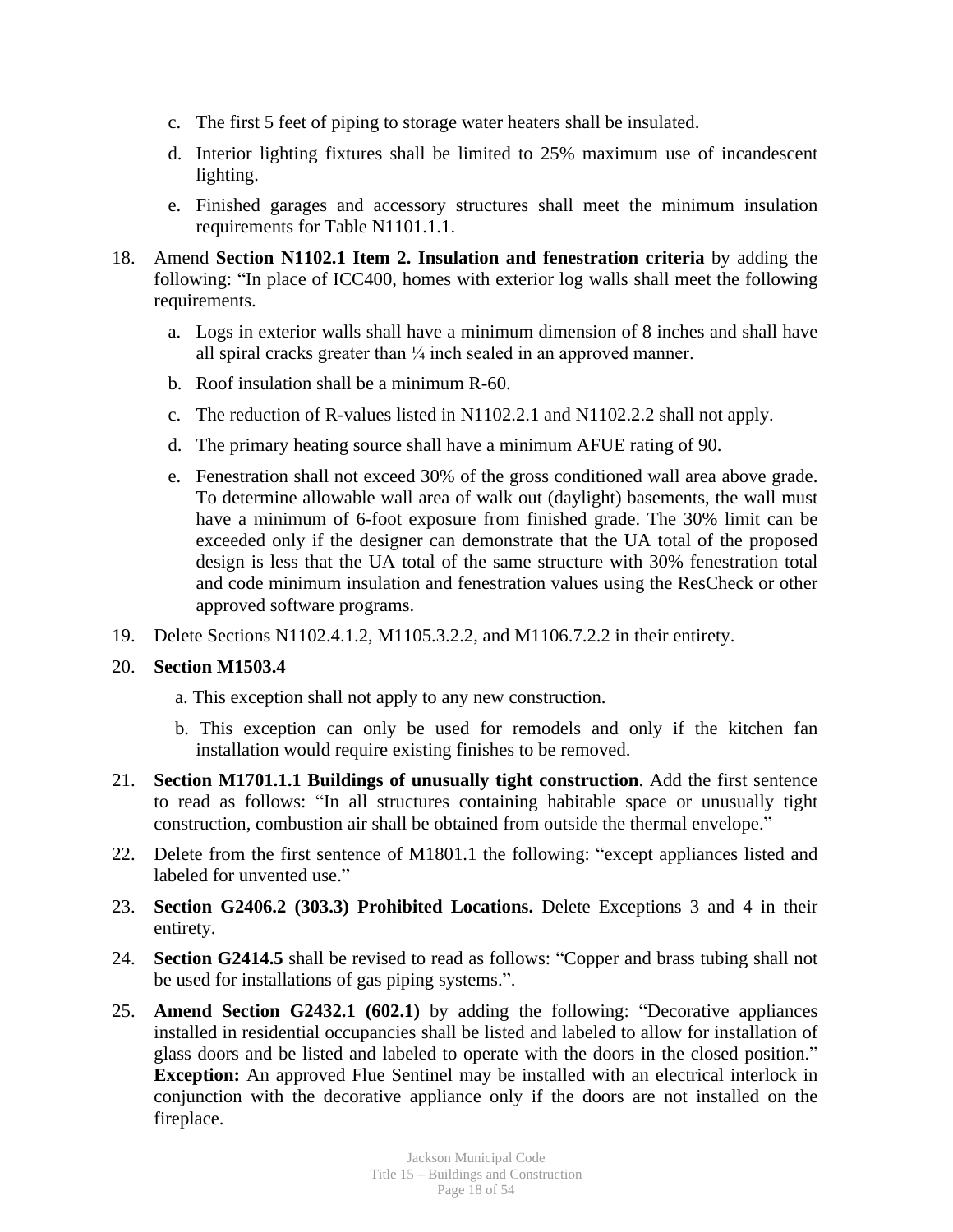- 26. **Section G2433.1 (603.1) Log lighters.** General. Amend by adding the following sentence: "All gas fired log lighters shall be provided with a listed pilot safety device installed in accordance with the manufacturer's installation specifications."
- 27. **Section G2445.4 (621.2) Prohibited Use** shall be amended to read as follows: "Unvented room heaters shall not be installed in dwelling units, normally occupied spaces, any area meeting the definition of unusually tight construction, and shall also comply with Section G2406.2."
- 28. **Section G2445.7.** A second sentence shall be added to read: "Unvented log heaters shall not be installed in habitable rooms or spaces or any space meeting the requirements of unusually tight construction."
- 29. **Section P2603.5** The last sentence shall be revised to read "Water service pipe shall be installed not less than 72 inches deep."
- 30. **Section P2603.5.1** shall be revised to read: "Building sewers shall be a minimum of 48 inches below grade or shall be protected from freezing in an approved manner by the administrative authority."
- 31. **Section P3103.1.1** shall be revised to read "Open vent pipes that extend through a roof shall be terminated at least 16 inches above the roof or 6 inches above the anticipated snow accumulation level, whichever is greater."
- 32. Delete **Sections E34 thru E40** in their entirety.

(Ord. 1308 § 1, 2022; Ord. 1230 § 1, 2019; Ord. 1147 § 1, 2016; Ord.1024 § 1, 2013; Ord. 856 § 2, 2007; Ord. 764 § 3, 2004.)

## **15.17.020 Priority of ordinances.**

In the event any of the adopted ordinances of the town as codified in this code as of the date of the adoption of the ordinance codified in this section conflict with any other sections of the Town of Jackson Municipal Code, the most restrictive shall apply.

(Ord. 764 § 4, 2004; Ord. 591 § 1, 1998: Ord. 497 § 1, 1995: Ord. 372 § 2, 1987.)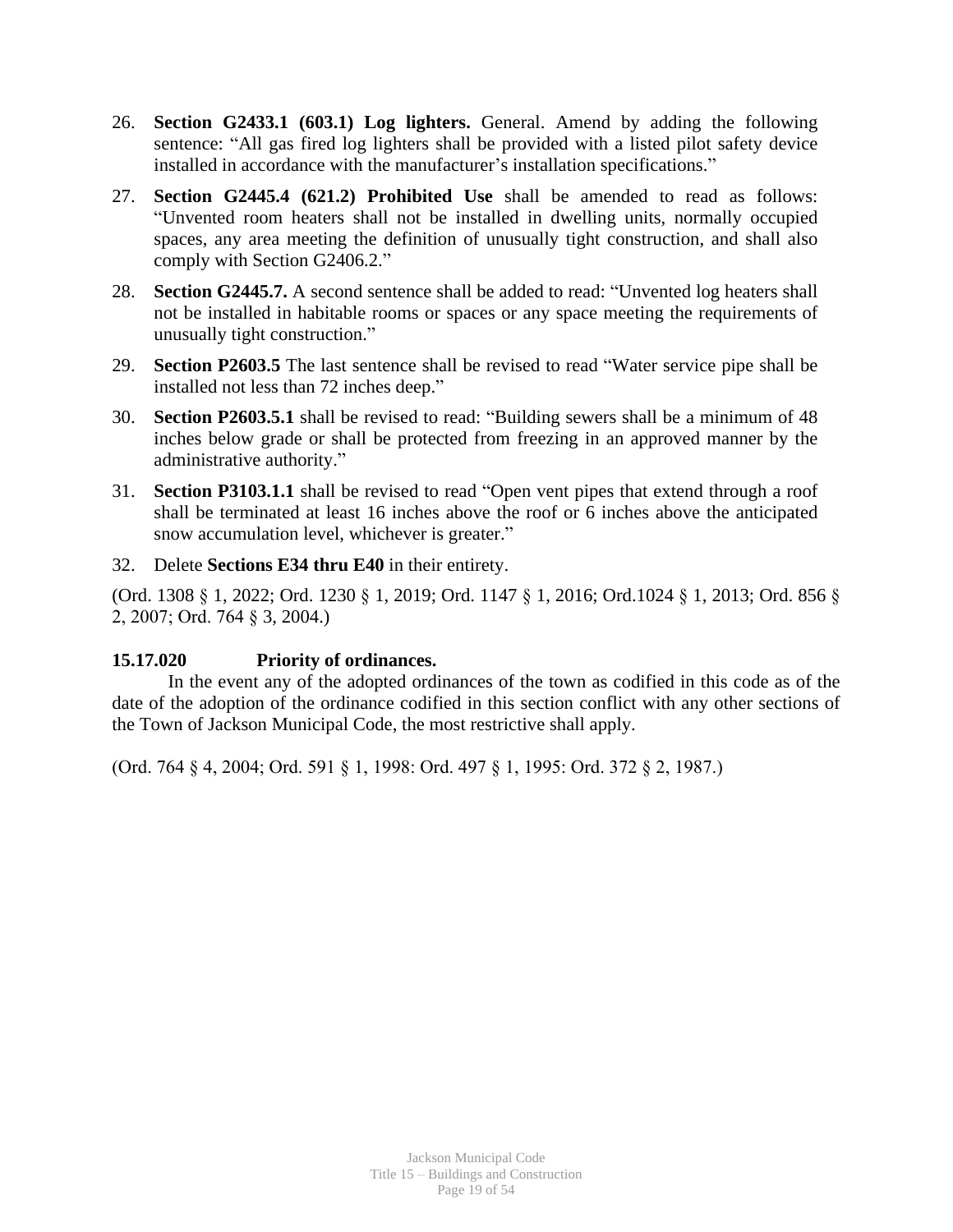# **Chapter 15.20 ELECTRICAL CODE**

**Sections:**

# **15.20.010 Adoption of the National Electrical Code**

# **15.20.010 Adoption of the National Electrical Code**

**A. The National Electrical Code,** including Tables, Appendices and Uniform Administrative Code Provisions, by references, 2020 Edition, NFPA 70 (a document of the National Fire Protection Association, Inc.) with the following amendments:

# **1. ARTICLE 230, Services, SECTION VI, Service Equipment – Disconnecting Means, SUBSECTION 230.7, (A), (1) Readily Accessible Location**.

The service disconnecting means shall be installed outside of the building or structure at a readily accessible location.

**Exception**: Services of 300 amp or less with line-to-line meter sockets with the service disconnect directly behind the meter base and connected to the meter base with rigid conduit are allowed to have service disconnect inside the building. Feeders to other buildings or structures are required to have a disconnect on the exterior.

# **2. ARTICLE 250, Grounding, SECTION III, Grounding Electrode System and Grounding Electrode Conductor, SUBSECTION 250.52, (A), (3) Concrete-Encased Electrode**.

All services over 200 amperes in size shall have at least 20 ft in length of bare copper conductor sized in accordance with Table 250-66 installed in the foundation footers and with enough length added to connect in the main disconnect.

# **3. ARTICLE 300, Wiring Methods, SECTION I, General Requirements, SUBSECTION 300.1, Scope, SUBSECTION (A) All Wiring Installations.**

All electrical wiring installed in buildings, structures or premises designed using the International Building Code located in Teton County shall be installed in accordance with the following wiring methods:

- 1. Article 320, Armored Cable: Type AC
- 2. Article 330, Metal-Clad Cable: Type MC
- 3. Article 332, Mineral-Insulated, Metal-Sheathed Cable: Type MI
- 4. Article 342, Intermediate Metal Conduit: Type IMC
- 5. Article 344, Rigid Metal Conduit, Type RMC
- 6. Article 348, Flexible Metal Conduit, Type FMC
- 7. Article 350, Liquid-tight Flexible Metal Conduit: Type LFMC
- 8. Article 358, Electrical metallic Tubing: Type EMT

# **Electrical Fee Schedule.**

All electrical fees shall be in amounts established by resolution.

(Ord. 1280 § 8, 2021; Ord. 1254 § 1, 2020; Ord. 1171 § 1, 2017; Ord. 1101 § 1, 2015; Ord. 1057 § 1, 2014; Ord. 990 § 1, 2011; Ord. 899 §1, 2008; Ord. 886 §1, 2008; Ord. 803 §1, 2005; Ord. 706 §1, 2002, Ord. 633 §1, 2000; Ord. 413 §1, 1990; Ord. 325 §1, 1984; Ord. 313 §2, 1983)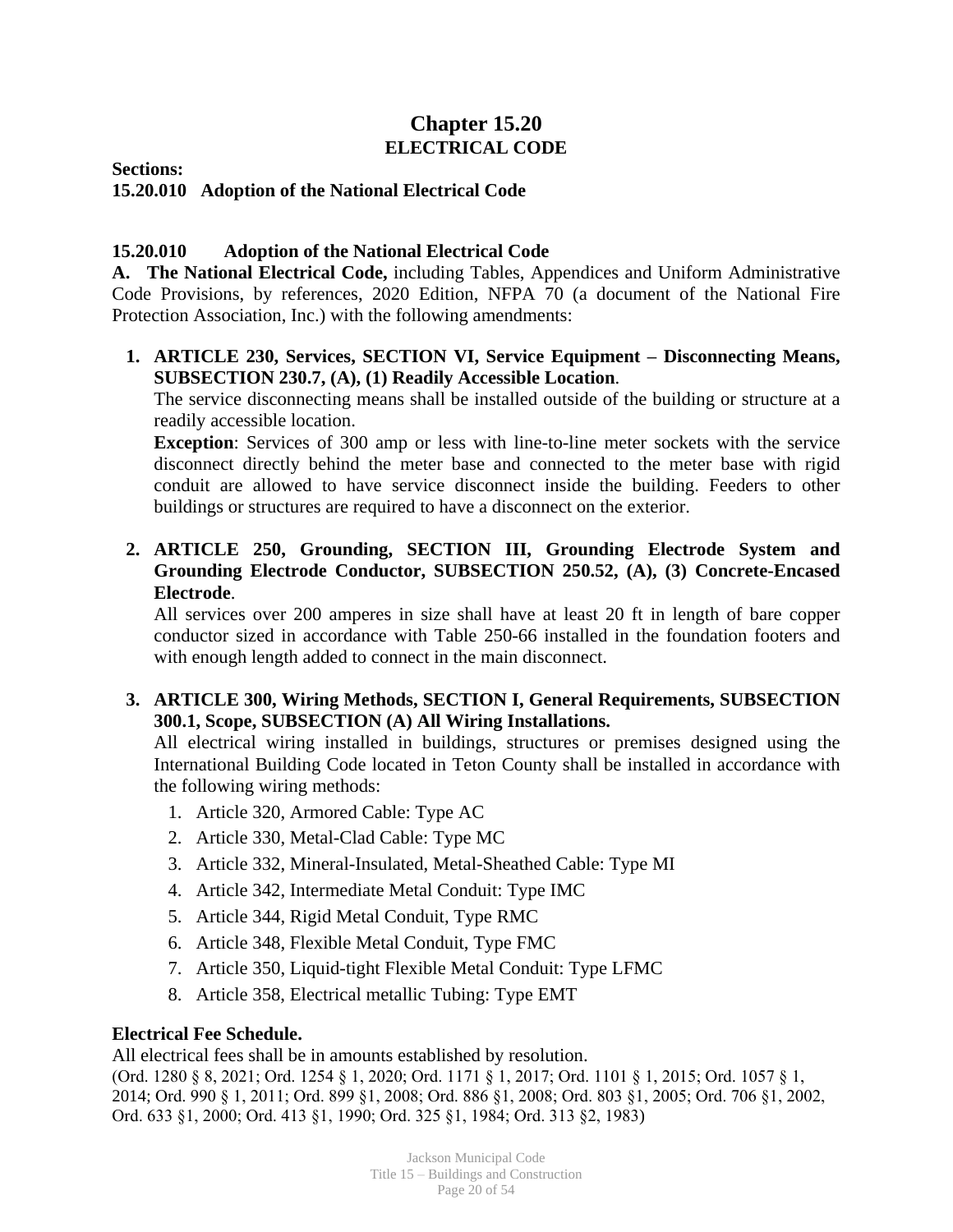## **Chapter 15.24 INTERNATIONAL PLUMBING CODE**

**Sections:**

- **15.24.010 Adoption of International Plumbing Code by reference.**
- **15.24.020 Priority of Ordinances**
- **15.24.030 Plumbing/Fuel Gas Permit Fees**

## **15.24.010 Adoption of International Plumbing Code by reference.**

A. All buildings and temporary structures built or located within the town from and after January 1, 2022 shall be constructed in accordance with the requirements of the International Plumbing Code, 2021 Edition, as published by the International Code Council, specifically **excluding** all appendices. Said Code is incorporated herein by reference as if the same were fully herein set out except as follows:

- 1. **Section 106.6.2 Fee Schedule** shall read, "The fees for work shall be paid in an amount as established by resolution." (Ord. 1280 § 8, 2021)
- 2. **Section 106.6.3 Fee refunds** number .2 shall read, "If no work has begun pursuant to an issued building permit and the permittee requests a refund in writing from the Town Manager, or their designee, on or before the 270th day since the issuance of the building permit, the permittee shall be refunded 80% of the building permit fee. After passage of the 270th day since the issuance, no refund shall be issued. There shall be no refund of the plan review fee under any circumstance."
- 3. **Section 106.6.3 Fee refunds** number .3 shall be deleted.
- 4. **Section 108.4 Violation penalties** shall read, "Any person who violates a provision of this Code; or fails to comply with any of the requirements of this Code; or who erects, installs, alters, or repairs plumbing work in violation of the approved construction documents, directive of the code official, or of a permit or certificate of occupancy issued under the provisions of this code, shall, upon conviction, be punished as provided in Section 1.12.010 of the Town of Jackson Municipal Code.
- 5. **Section 108.5 Stop work orders**. The last sentence shall read: "Any person who continues any work in or about the structure after having been served with a stop work order, except such work as that person is directed to perform to remove a violation or unsafe condition shall, upon conviction, be punished as provided in Section 1.12.010 of the Town of Jackson Municipal Code".
- 6. The last sentence of **Section 305.4 Freezing** shall read, "Exterior water supply system piping shall be installed not less than 6 feet below grade."
- 7. **Section 305.4.1 Sewer depth** shall read "Building sewers shall be a minimum of 48 inches below grade or shall be protected from freezing in an approved manner by the administrative authority."
- 8. **Section 312.3** Delete sentence "Plastic pipe shall not be tested using air."
- 9. **Section 416 Commercial Food Waste Grinder Units** shall have Section416.1.1Prohibited Installations added which shall read: "Food waste grinder units shall not be installed in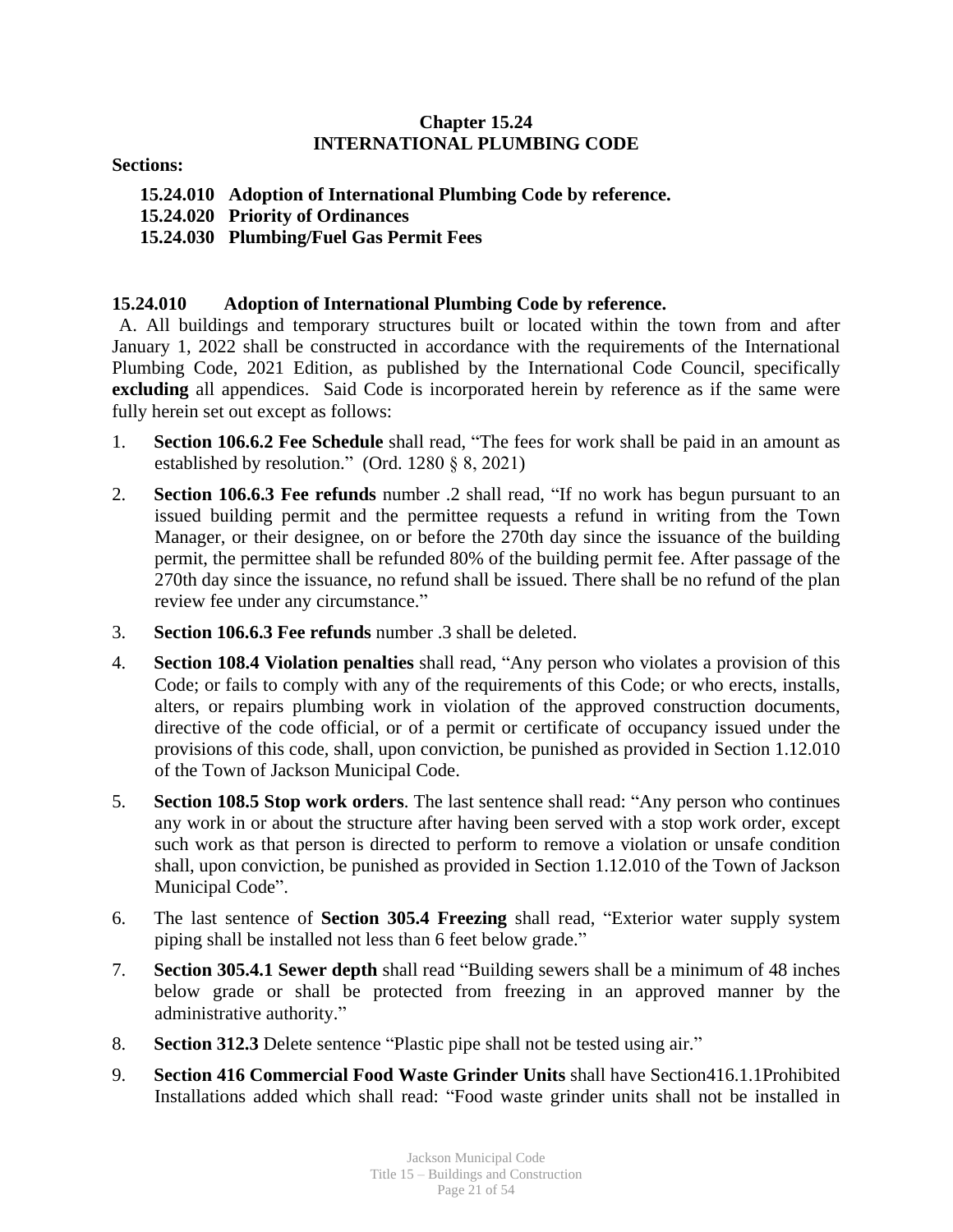commercial kitchens unless connected to an approved grease interceptor with a minimum liquid capacity of 750 gallons."

- 10. **Section 608.17.4** Connection to automatic fire sprinkler systems and standpipe systems shall read: "The potable water supply to automatic fire sprinkler and standpipe systems shall be protected against backflow by a reduced pressure principal backflow preventer.
- 11. **Section 904.1 Required vent extension** shall read, "All open vent pipes that extend through a roof shall be terminated at least 16 inches above the roof, except that where a roof is to be used for any purpose other than weather protection, the vent extensions shall be run at least 7 feet above the roof."
- 12. **903.2 Frost closure.** Amend the first sentence to read: Every vent extension through a roof or wall shall be a minimum of 3 inches in diameter.
- 13. **Section 1003.3 Grease interceptors** shall read, "Grease interceptors shall be approved by the Building Official and shall comply with the requirements of Sections 1003.3.1 through 1003.3.5. Interior grease interceptors shall be provided with a solids interceptor that shall separate the discharge before connecting to the interior grease interceptor."
- 14. **Section 1003.3.2 Food Waste disposers** shall be amended to read, "*Food waste disposers shall not be connected to a grease interceptor with a liquid capacity of less than 750 gallons*. Emulsifiers, chemicals, enzymes and bacteria shall not discharge into the food waste grinder."
- 15. Amend **Section 1003.3.6** to read: Grease Interceptors shall be sized by the Town of Jackson Engineering Department.
- 16. **Section 1106.1 General**. Amended to read as follows: The sizing requirements for this section shall be based upon the 100-year 1 hour rainfall rate of 1.8 inches.

(Ord. 1309 § 1, 2022; Ord.1233 § 1, 2019; Ord. 1146 § 1, 2016; Ord. 1025 § 1, 2013; Ord. 857 § 2, 2007; Ord. 765 § 3, 2004; Ord. 602 § 1, 1998; Ord. 495 § 1, 1995; Ord. 448 § 1, 1992; Ord. 407 § 1, 1990; Ord. 323 § 1, 1984; Ord. 274 § 1, 1981; Ord. 64 § 1, 1958.)

## **15.24.020 Priority of ordinances.**

In the event any of the adopted ordinances of the town as codified in this code as of the date of the adoption of the ordinance codified in this section conflict with any other sections of the Town of Jackson Municipal Code, the most restrictive shall apply.

# **15.24.030 Plumbing/Fuel Gas Permit Fees**

All Plumbing/Fuel Gas Permit Fees are in an amount established by resolution. (Ord. 1280 § 8, 2021; Ord. 892 § 1, 2008; Ord 772 § 1, 2004; Ord 765 § 3, 2004; Ord. 771 § 2, 3, 2004; Ord 701 § 2, 2002; Ord. 24, 1930)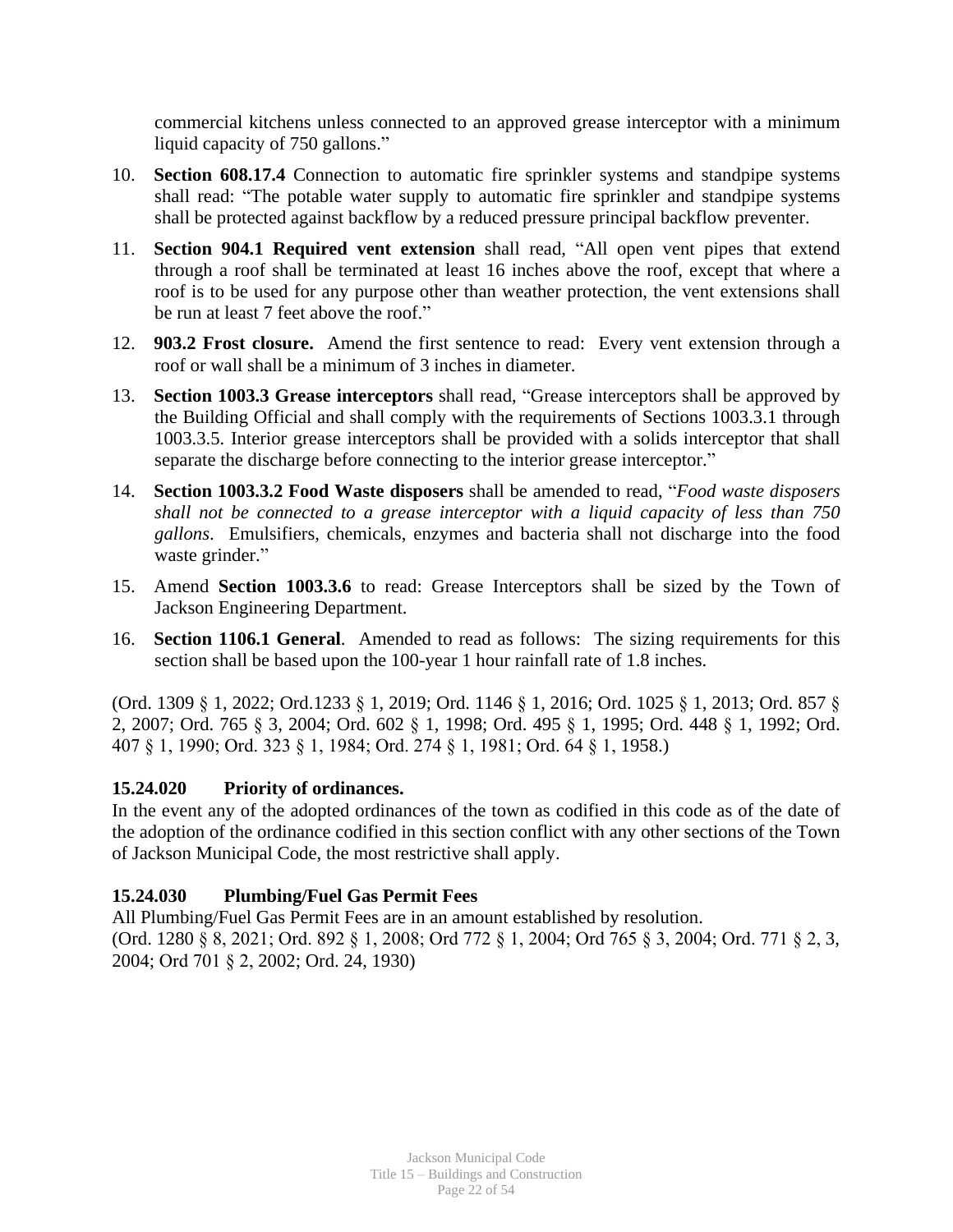# **Chapter 15.26 ENERGY EFFICIENCY CODE (Repealed)**

**Sections:**

**15.26.010 Adoption of the Wyoming State Energy Efficiency Code by reference. Repealed**. (Ord 766 § 1, 2004; Ord. 315 § 1, 1984.)

## **Chapter 15.27 INTERNATIONAL FUEL GAS CODE**

**Sections:**

**15.27.010 International Fuel Gas Code - Adoption by reference.**

**15.27.020 Priority of Ordinances**

#### **15.27.010 International Fuel Gas Code-- Adoption by reference.**

A. All buildings and temporary structures built or located within the town from and after January 1, 2022 shall be constructed in accordance with the requirements of the International Fuel Gas Code, 2021 Edition, as published by the International Code Council, specifically **excluding** all appendices. Said Code is incorporated herein by reference as if the same were fully herein set out except as follows:

- 1. **Section 101.1 Title** shall read, "These regulations shall be known as the Fuel Gas Code of the Town of Jackson, hereinafter referred to as "this code".
- 2. **Section 106.6.2 Fee Schedule** shall read, "The fees for work shall be in an amount established by resolution and due at the time of application." (Ord. 1280 § 8, 2021; Ord. 1231§ 1, 2019; Ord. 1144 § 2, 2016; Ord. 1024 § 1, 2013; Ord. 858 § 2, 2007; Ord. 766 § 1, 2004.)

#### 3. **Section 106.6.3 Fee Refunds**

a. number .2 shall read: "If no work has begun pursuant to an issued building permit and the permittee requests a refund in writing from the Town Manager, or their designee, on or before the 270th day since the issuance of the building permit, the permittee shall be refunded 80% of the building permit fee. After passage of the 270th day since the issuance, no refund shall be issued. There shall be no refund of the plan review fee under any circumstance."

4. A third sentence shall be added to **Section 107.3.3 re-inspection and testing** and shall read, "A re-inspection fee, in an amount established by resolution and due prior to the reinspection taking place, may be assessed for each re-inspection when such portion of the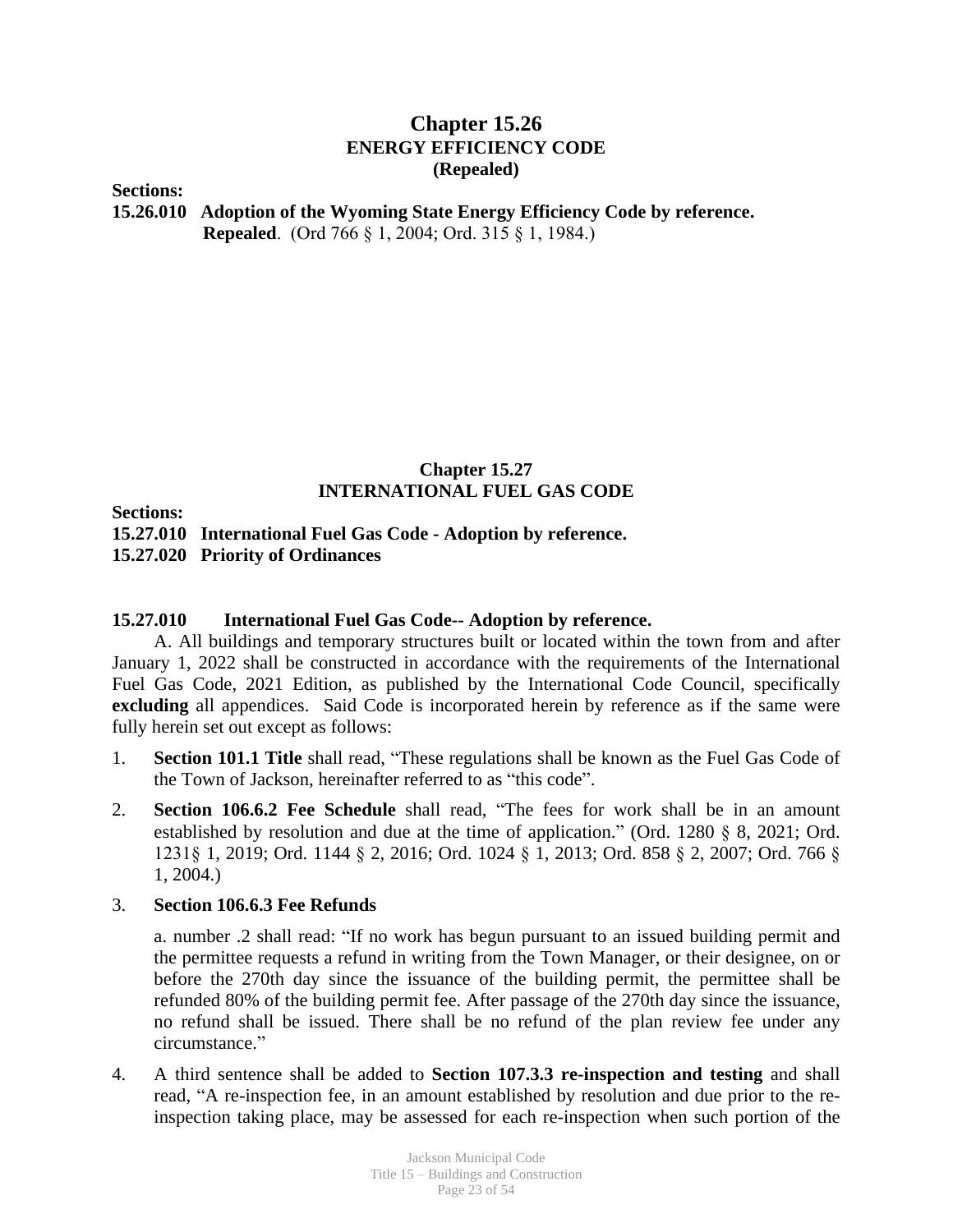work for which inspection is requested is not complete or when required corrections have not been made. Re-inspection fees may be assessed when the approved plans are not readily available to the inspector, for failure to provide access on the date for which inspection is requested, or for deviating from the plans requiring the approval of the Building Official."

- 5. **Section 108.4 Violation Penalties** shall read "Any person who violates a provision of this code; fails to comply with any of the requirements of this code; or who erects, installs, alters, or repairs plumbing or mechanical work in violation of the approved construction documents, directive of the code official, or of a permit or certificate of occupancy issued under the provisions of this code, shall, upon conviction, be punished as provided in Section 1.12.010 of the Town of Jackson Municipal Code."
- 6. The last sentence of **Section 108.5 Stop Work Orders** shall read : "Any person who continues any work in or about the structure after having been served with a stop work order, except such work as that person is directed to perform to remove a violation or unsafe condition shall, upon conviction, be punished as provided in Section 1.12.010 of the Town of Jackson Municipal Code."
- 7. **Section 303.3 Prohibited Locations** Exception 3 and 4 shall be deleted.
- 8. **Section 403.4.3 Copper and copper alloy** shall be revised to read "Copper piping shall not be used for natural gas piping."
- 9. **Section 403.5** shall be revised to read as follows: Copper and brass tubing shall not be used for installations of gas piping systems.
- 10. **Section 602.1** shall be amended by adding: Decorative appliances installed in residential occupancies shall be listed and labeled to allow for installation of glass doors and be listed and labeled to operate with the doors in the closed position.

**Exception**: An approved Flue Sentinel may be installed with an electrical interlock in conjunction with the decorative appliance **only** if the doors are not installed on the fireplace

- 11. **Section 603.1 Log Lighters** shall have the following sentence added "All gas fired log lighters shall be provided with a listed pilot safety device installed in accordance with the manufacturer's installation requirements."
- 12. **Unvented Room Heaters Section 621.2 Prohibited Use** shall be deleted.
- 13. **Section 621.4 Prohibited Locations** shall read, "Unvented room heaters shall not be installed in residential occupancies, habitable rooms or spaces, or buildings of unusually tight construction."
- 14. **Section 621.7 Unvented decorative room heaters**. Revise to read as follows: An unvented decorative room heater shall not be installed in a factory-built fireplace unless the fireplace system has been specifically tested, listed and labeled for such use in accordance with UL 127 and Section 602.
- 15. **Section 621.7.1 Ventless firebox enclosures** shall be deleted in its entirety.

(Ord. 1310 §1, 2022; Ord. 1231§ 1, 2019; Ord. 1144 § 2, 2016; Ord. 1024 § 1, 2013; Ord. 858 § 2, 2007; Ord. 766 § 1, 2004.)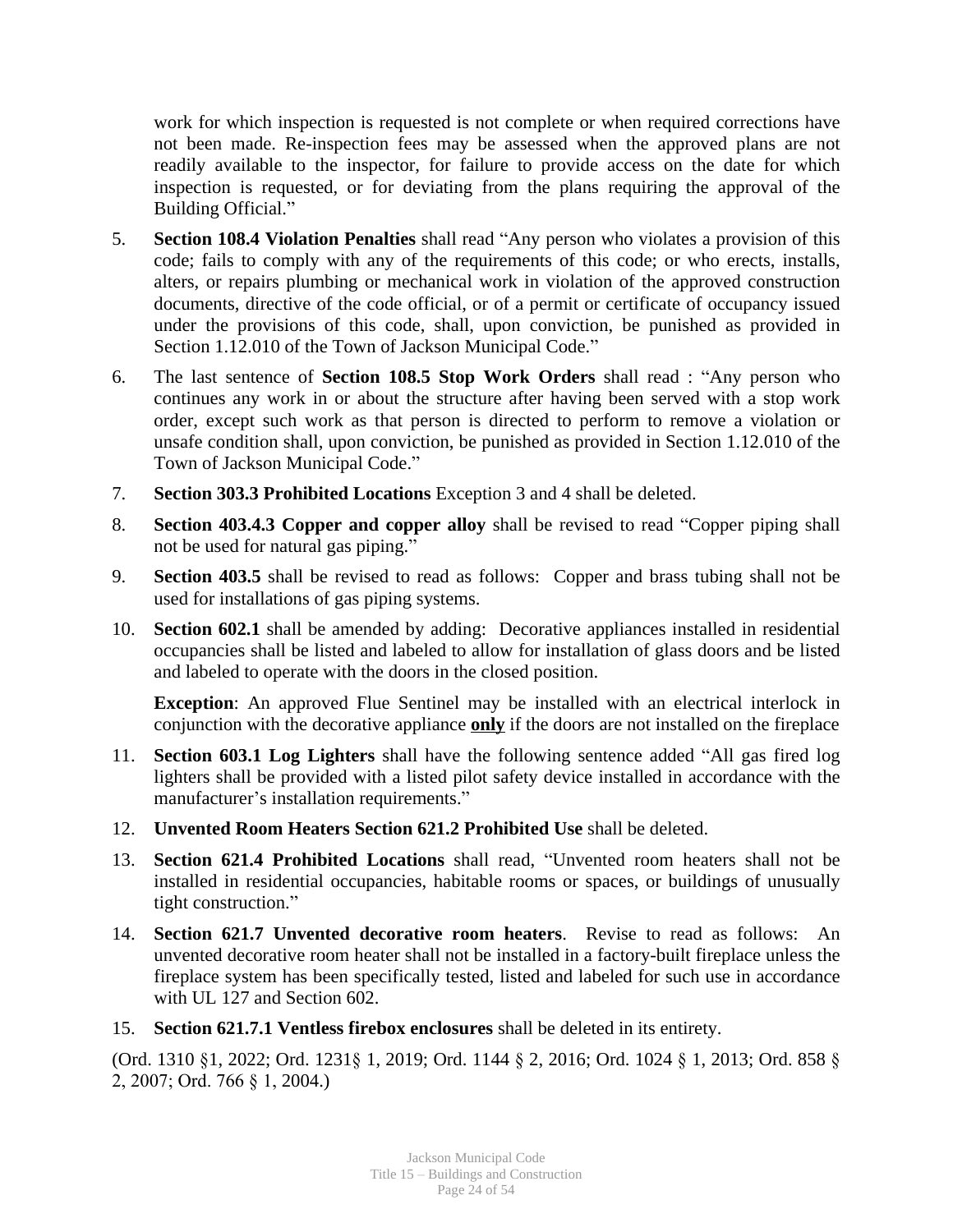# **15.27.020 Priority of ordinances.**

In the event any of the adopted ordinances of the town as codified in this code as of the date of the adoption of the ordinance codified in this section conflict with any other sections of the Town of Jackson Municipal Code, the most restrictive shall apply. (Ord. 766 § 1, 2004)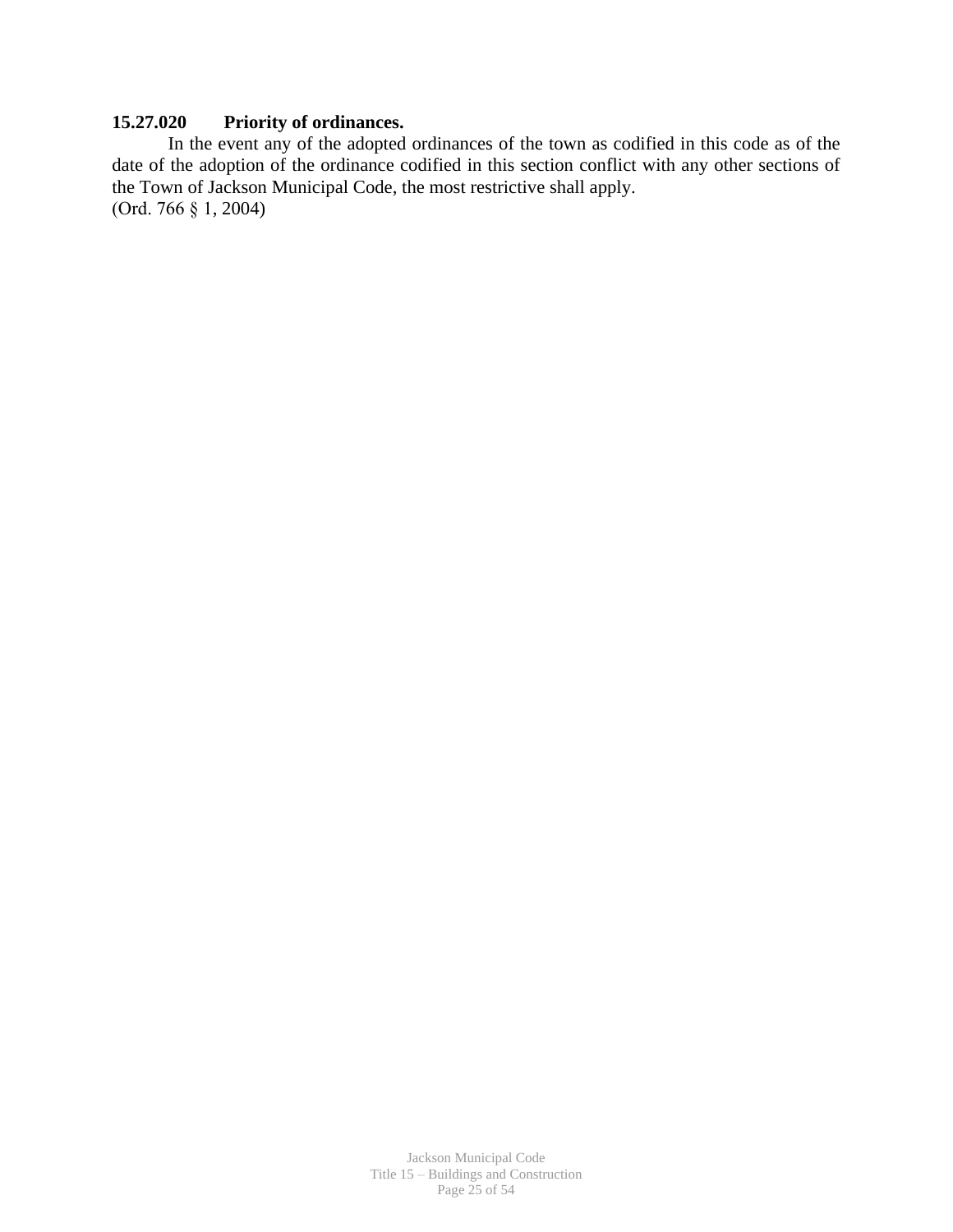## **Chapter 15.28 SIGNS (Repealed)**

#### **Sections:**

**15.28.010 Purpose and authority.**

**(Repealed.** Ord. 774 § 1, 2004; Ord. 336 § 2 (part), 1985.)

**15.28.020 Short title--Citation.**

**(Repealed.** Ord. 774 § 1, 2004; Ord. 336 § 2 (part), 1985.)

## **Chapter 15.30 FLOOD DAMAGE PREVENTION**

## **Sections:**

- **15.30.010 Findings of fact.**
- **15.30.020 Statement of purpose.**
- **15.30.030 Methods of reducing flood losses.**
- **15.30.040 Definitions.**
- **15.30.050 Land to which this chapter applies.**
- **15.30.060 Basis for establishing the areas of special flood hazard.**
- **15.30.070 Compliance.**
- **15.30.080 Abrogation and greater restrictions.**
- **15.30.090 Interpretation.**
- **15.30.100 Warning and disclaimer of liability.**
- **15.30.110 Establishment of development permit.**
- **15.30.120 Designation of the administrator.**
- **15.30.130 Duties and responsibilities of the Town Administrator.**
- **15.30.140 Variance procedure.**
- **15.30.150 Provisions for flood hazard reduction.**
- **15.30.160 Specific standards.**
- **15.30.170 Floodways.**

## **15.30.010 Findings of fact.**

- A. The flood hazard areas of the Town are subject to periodic inundation which results in threats to loss of life and property, health and safety hazards, disruption of commerce and governmental services, extraordinary public expenditures for flood protection and relief, and impairment of the tax base, all of which adversely affect the public health, safety and general welfare.
- B. These flood losses are caused by the cumulative effect of obstructions in areas of special flood hazards which increase flood heights and velocities, and when inadequately anchored, damage uses in other areas. Uses that are inadequately floodproofed, elevated or otherwise protected from damage also contribute to the flood loss.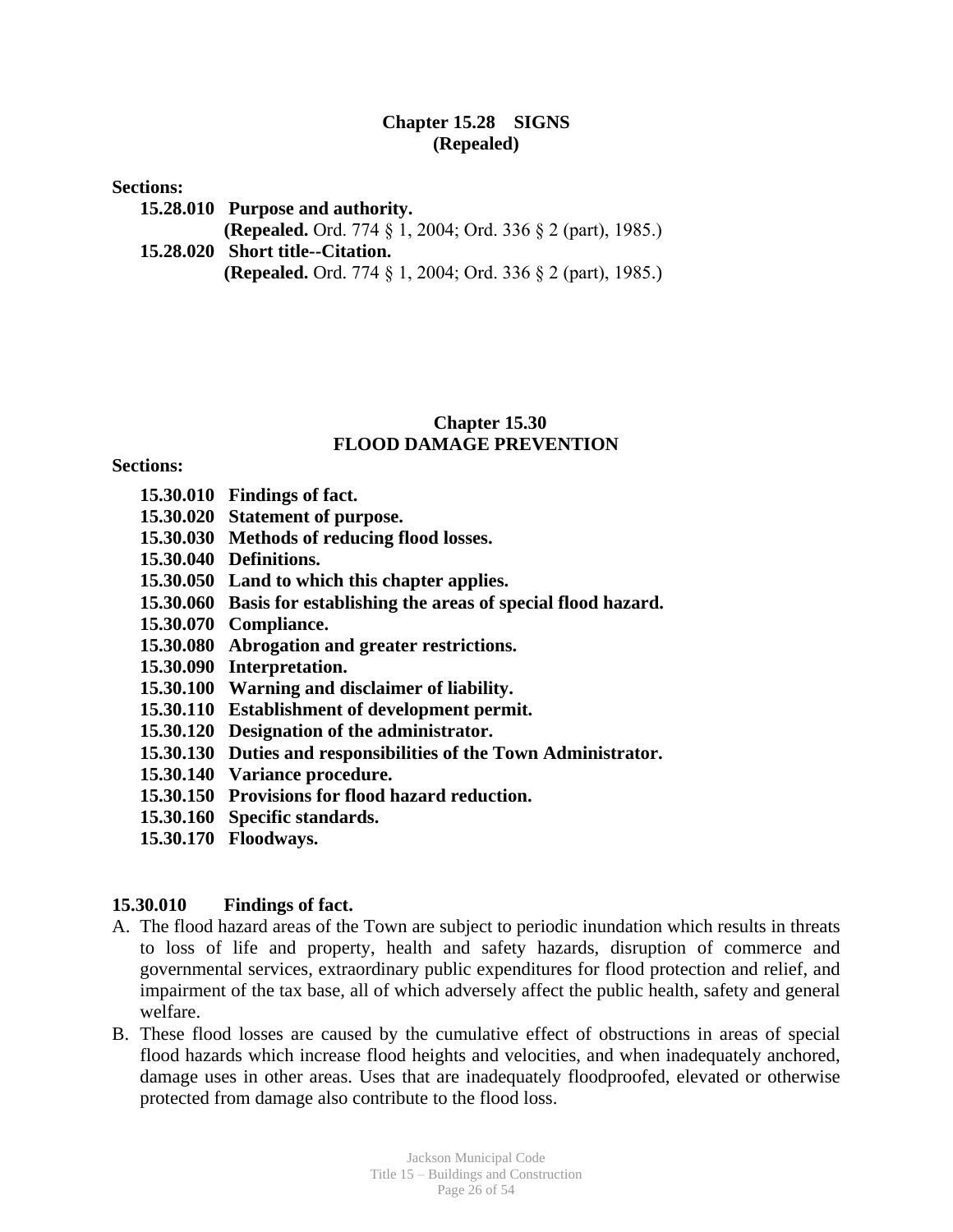#### **15.30.020 Statement of purpose.**

The purpose of this chapter is to promote the public health, safety and general welfare, and to minimize public and private losses due to flood conditions in specific areas by provisions designed to accomplish the following:

- A. Protect human life and health;
- B. Minimize expenditure of public money for costly flood control projects;
- C. Minimize the need for rescue and relief efforts associated with flooding and generally undertaken at the expense of the general public;
- D. Minimize prolonged business interruptions;
- E. Minimize damage to public facilities and utilities such as water and gas mains, electric, telephone and sewer lines, streets and bridges located in areas of special flood hazard;
- F. Help maintain a stable tax base by providing for the sound use and development of areas of special flood hazard so as to minimize future flood blight areas:
- G. Ensure that potential buyers are notified that property is in an area of special flood hazard; and
- H. Ensure that those who occupy the areas of special flood hazards assume responsibility for their actions.

## **15.30.030 Methods of reducing flood losses.**

In order to accomplish the purposes of this chapter, methods and provisions for accomplishing the following shall be adopted:

- A. Restricting or prohibiting uses which are dangerous to health, safety and property due to water or erosion hazards, or which result in damaging increases in erosion or in flood heights or velocities;
- B. Requiring that uses vulnerable to floods, including facilities which serve such uses, be protected against flood damage at the time of initial construction;
- C. Controlling the alteration of natural floodplains, stream channels, and natural protective barriers, which help accommodate or channel floodwaters;
- D. Controlling filling, grading, dredging and other development which may increase flood damage; and
- E. Preventing or regulating the construction of flood barriers which will unnaturally divert floodwaters or which may increase flood hazards in other areas.

## **15.30.040 Definitions.**

Unless specifically defined below, words or phrases used in this chapter shall be interpreted so as to give them the meaning they have in common use and to give this chapter its most reasonable application.

- "**Alluvial fan flooding**" means flooding occurring on the surface of an alluvial fan or similar landform, which originates at the apex and is characterized by high-velocity flows; active processes of erosion, sediment transport, and deposition; and unpredictable flow paths.
- "**Apex**" means a point on an alluvial fan or similar landform below which the flow path of the major stream that formed the fan becomes unpredictable and alluvial fan flooding can occur.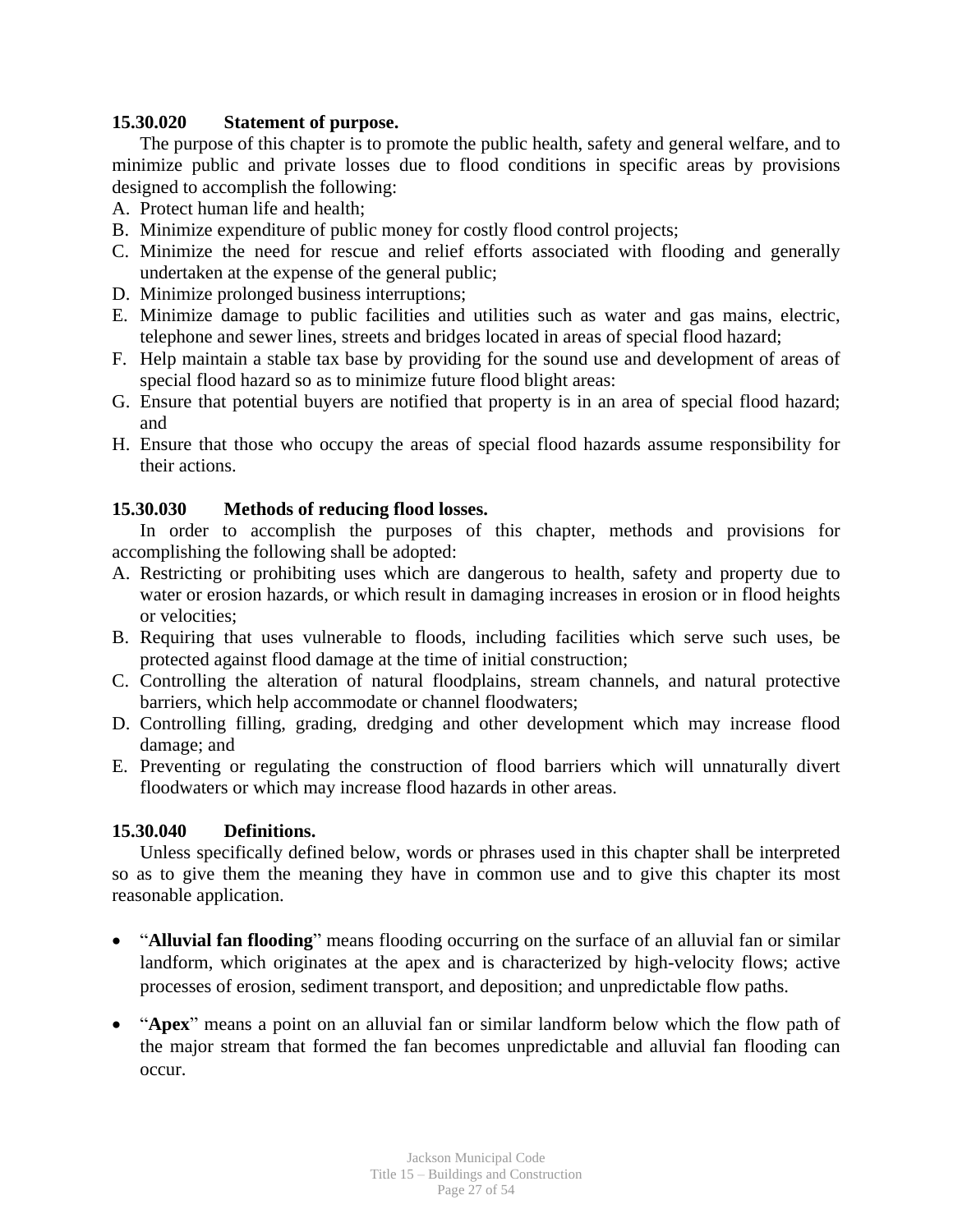- "**Appeal**" means a request for a review of the Floodplain Administrator's interpretation of any provisions of this chapter or a request for a Variance.
- "**Area of shallow flooding**" means a designated AO, AH or VO zone on a community's Flood Insurance Rate Map (FIRM) with a one percent chance or greater annual chance of flooding to an average depth of one to three feet where a clearly defined channel does not exist, where the path of flooding is unpredictable and where velocity follow may be evident. Such flooding is characterized by ponding or sheet flow.
- "**Area of special flood hazard**" means the land in the floodplain within a community subject to a one-percent or greater chance of flooding in any given year.
- **"Base flood"** means the flood having a one-percent chance of being equaled or exceeded in any given year.
- "**Basement**" means the lowest level of a building which must be located with the floor above the one-hundred-year flood elevation. This does not include areas used exclusively for parking of vehicles, limited storage or building access which meet the FEMA requirements as contained in 44 CFR 60.3.
- "**Critical Feature**" means an integral and readily identifiable part of a flood protection system, without which the flood protection provided by the entire system would be compromised.
- **Development**" means any manmade change to improved or unimproved real estate, including but not limited to buildings or other structures, mining, dredging, filling, grading, paving, excavation or drilling operations, or storage of equipment or materials.
- "**Elevated building**" means a non-basement building (i) built, in the case of a building in Zones A1-30, AE, A, A99, AO, AH, B, C, X, and D, to have the top of the elevated floor, or in the case of a building in Zones V-30, VE, or V, to have the bottom of the lowest horizontal structure member of the elevated floor elevated above the ground level by means of pilings, columns (posts and piers), or shear walls parallel to the floor of the water and (ii) adequately anchored so as not to impair the structural integrity of the building during a flood of up to the magnitude of the base flood. In the case of Zones A1-30, AE, A, A99, AO, Ah, B, C, X, and D, "elevated building" also includes a building elevated by means of fill or solid foundation perimeter walls with openings, sufficient to facilitate the unimpeded movement of flood waters. In the case of Zones V1-30, VE, or V, "elevated building" also includes a building otherwise meeting the definition of "elevated building" even though the lower area is enclosed by means of breakaway walls if the breakaway walls met the standards of Section 60.3(e)(5) of the National Flood Insurance Program regulations.
- "**Existing construction**" means for the purposes of determining rates, structures for which the "start of construction" commenced before the effective date of the FIRM or before January 1, 1975, for FIRMs effective before that date. "Existing construction" may also be referred to as "existing structures."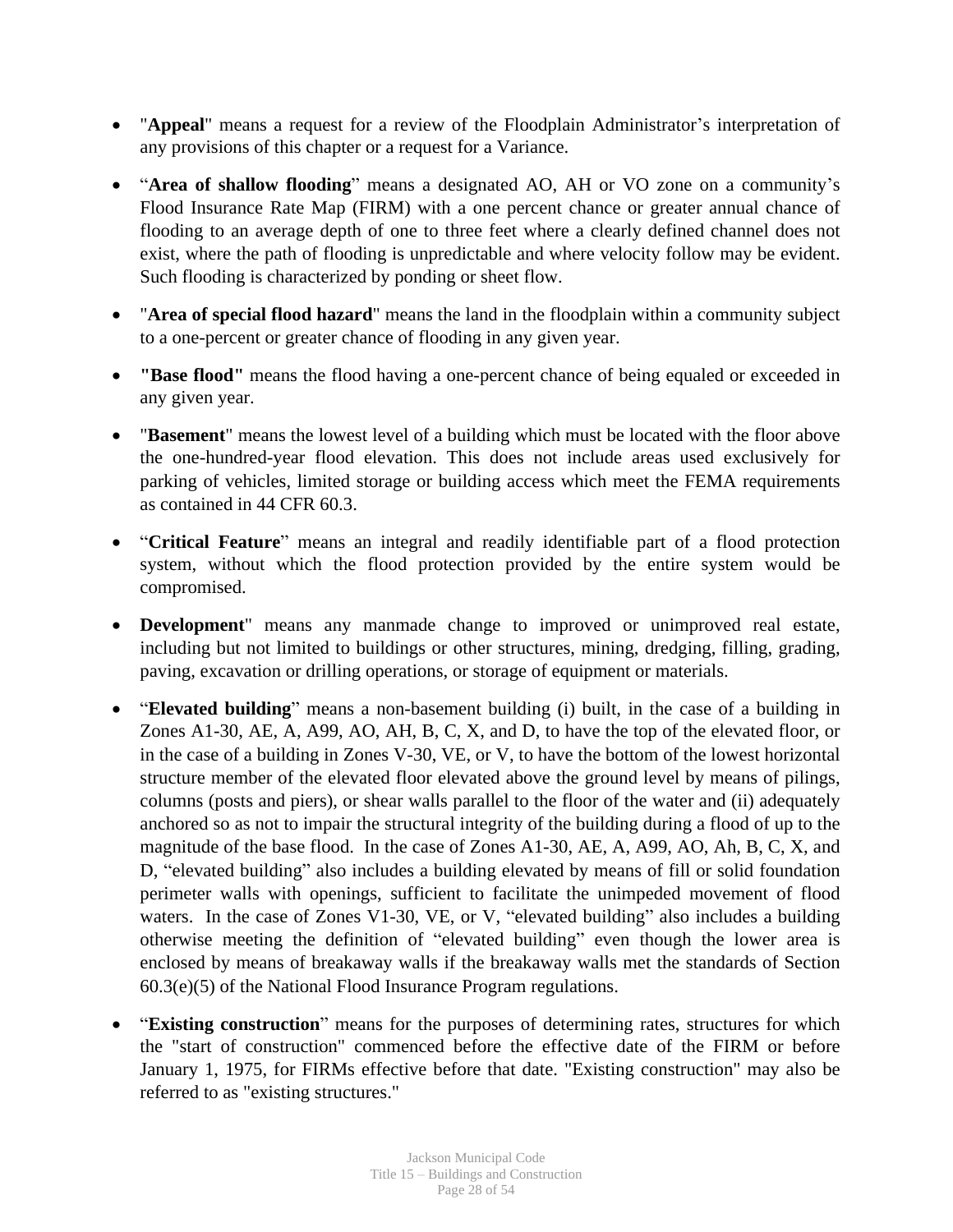- "**Existing manufactured home park or subdivision**" means a manufactured home park or subdivision for which the construction of facilities for servicing the lots on which the manufactured homes are to be affixed (including, at a minimum, the installation of utilities, the construction of streets, and either final site grading or the pouring of concrete pads) is completed before the effective date of the floodplain management regulations adopted by a community.
- "**Expansion to an existing manufactured home park or subdivision**" means the preparation of additional sites by the construction of facilities for servicing the lots on which the manufactured homes are to be affixed (including the installation of utilities, the construction of streets, and either final site grading or the pouring of concrete pads).
- "**Flood" or "flooding**" means a general and temporary condition of partial or complete inundation of normally dry land areas from: (1) the overflow of inland or tidal waters, or (2) the unusual and rapid accumulation or runoff of surface waters from any source.
- "**Flood Insurance Rate Map (FIRM**)" means the official map on which the Federal Emergency Management Agency has delineated both the areas of special flood hazards and the risk premium zones applicable to the community.
- "**Flood Insurance Study**" means the official report provided by the Federal Emergency Management Agency that includes flood profiles, the Flood Boundary-Floodway Map and the water surface elevation of the base flood.
- **"Floodplain or Flood-Prone Area"** means any land area susceptible to being inundated by water from any source (see definition of flooding).
- **"Floodplain Management"** means the operation of an overall program of corrective and preventive measures for reducing flood damage, including but not limited to emergency preparedness plans, flood control works and floodplain management regulations.
- **"Floodplain Management Regulations"** means zoning ordinances, subdivision regulations, building codes, health regulations, special purpose ordinances (such as a floodplain ordinance, grading ordinance and erosion control ordinance) and other applications of police power. The term describes such state or local regulations, in any combination thereof, which provide standards for the purpose of flood damage prevention and reduction.
- **"Flood Protection System"** means those physical structural works for which funds have been authorized, appropriated, and expended and which have been constructed specifically to modify flooding in order to reduce the extent of the areas within a community subject to a "special flood hazard" and the extent of the depths of associated flooding. Such a system typically includes hurricane tidal barriers, dams, reservoirs, levees or dikes. These specialized flood modifying works are those constructed in conformance with sound engineering standards.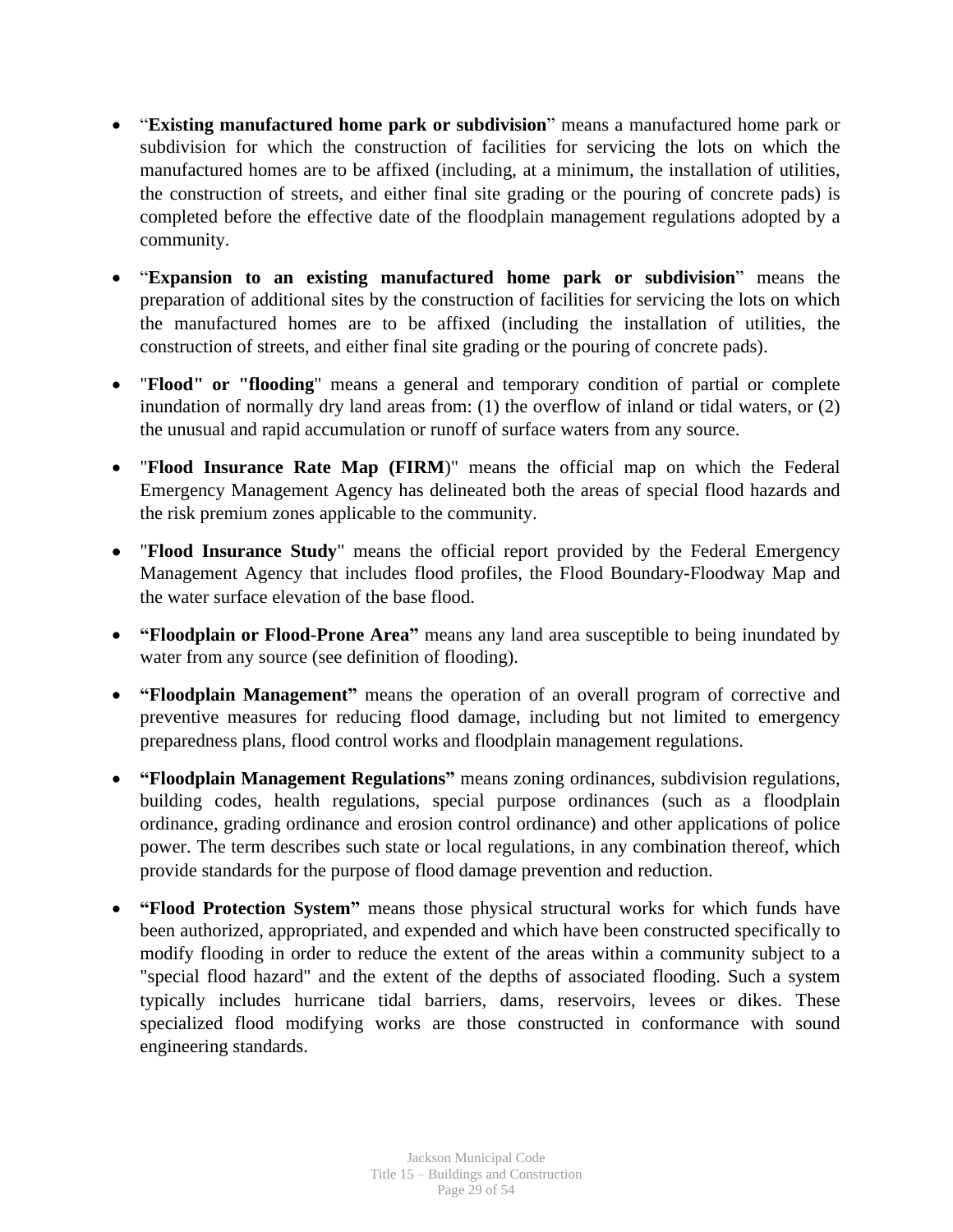- **"Flood Proofing"** means any combination of structural and non-structural additions, changes, or adjustments to structures, which reduce or eliminate flood damage to real estate or improved real property, water and sanitary facilities, structures and their contents.
- **"Floodway** (**Regulatory Floodway**)" means the channel of a river or other watercourse and the adjacent land areas that must be reserved in order to discharge the base flood without cumulatively increasing the water surface elevation more than one foot above base flood elevation.
- **"Functionally Dependent Use"** means a use which cannot perform its intended purpose unless it is located or carried out in close proximity to water. The term includes only docking facilities, port facilities that are necessary for the loading and unloading of cargo passengers, and ship building and ship repair facilities, but does not include long-term storage or related manufacturing facilities.
- **"Highest Adjacent Grade"** means the highest natural elevation of the ground surface prior to construction next to the proposed walls of a structure.
- **"Historic Structure"** means any structure that is:
	- 1. Listed individually in the National Register of Historic Places (a listing maintained by The Department of Interior) or preliminarily determined by the Secretary of the Interior as meeting the requirements for individual listing on the National Register;
	- 2. Certified or preliminarily determined by the Secretary of the Interior as contributing to the historical significance of a registered historic district or a district preliminarily determined by the Secretary to qualify as a registered historic district;
	- 3. Individually listed on a state inventory of historic places in states with historic preservation programs which have been approved by the Secretary of Interior; or
	- 4. Individually listed on a local inventory or historic places in communities with historic preservation programs that have been certified either:

a) by an approved state program as determined by the Secretary of the Interior or; b) directly by the Secretary of the Interior in states without approved programs.

- **"Levee"** means a man-made structure, usually an earthen embankment, designed and constructed in accordance with sound engineering practices to contain, control, or divert the flow of water so as to provide protection from temporary flooding.
- **"Levee System" -** means a flood protection system which consists of a levee, or levees, and associated structures, such as closure and drainage devices, which are constructed and operated in accordance with sound engineering practices.
- "**Lowest floor**" means the lowest floor of the lowest enclosed area (including basement). An unfinished or flood-resistant enclosure, usable solely for parking of vehicles, building access or storage, in an area other than a basement area, is not considered a building's lowest floor;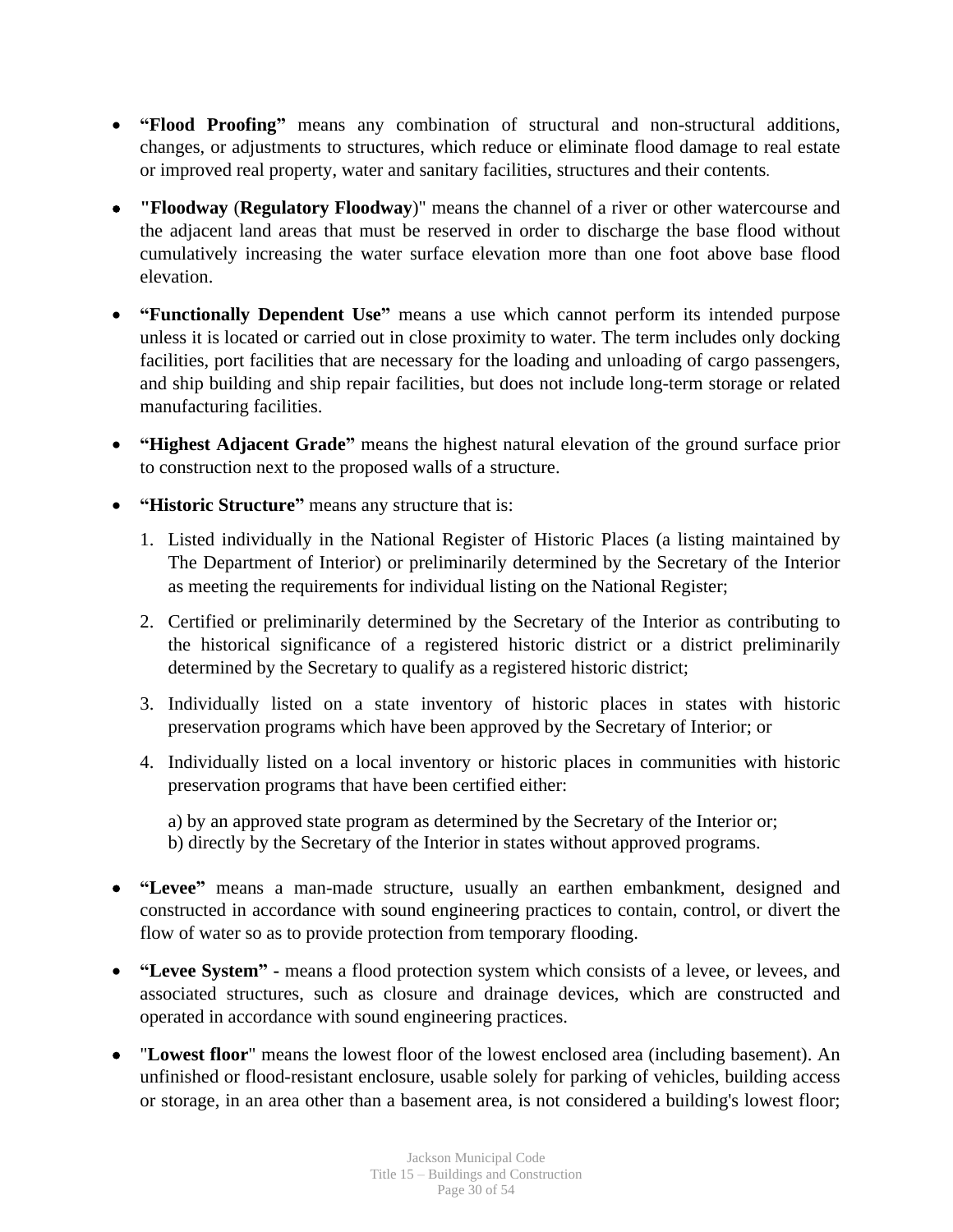provided that such enclosure is not built so as to render the structure in violation of the applicable non-elevation design requirements of this chapter.

- **"Manufactured Home" -** means a structure transportable in one or more sections, which is built on a permanent chassis and is designed for use with or without a permanent foundation when connected to the required utilities. The term "manufactured home" does not include a "recreational vehicle".
- **"Manufactured Home park or Subdivision"** means a parcel (or contiguous parcels) of land divided into two or more manufactured home lots for rent or sale.
- "**Mean sea level**" means, for purposes of the National Flood Insurance Program, the North American Vertical Datum (NAVD) of 1988 or other datum, to which base flood elevations shown on a community's Flood Insurance Rate Map are referenced.
- "**New construction**" means structures for which the "start of construction" commenced on or after the effective date of this chapter and includes any subsequent improvements to such structures.
- "**New manufactured home park or subdivision**" means a manufactured home park or subdivision for which the construction of facilities for servicing the lots on which the manufactured homes are to be affixed (including at a minimum, the installation of utilities, the construction of streets, and either final site grading or the pouring of concrete pads) is completed on or after the effective date of floodplain management regulations adopted by a community.
- **"Recreational vehicle"** means a vehicle which is:
	- 1. built on a single chassis;
	- 2. 400 square feet or less when measured at the largest horizontal projections;
	- 3. designed to be self-propelled or permanently towable by a light duty truck; and
	- 4. designed primarily not for use as a permanent dwelling but as temporary living quarters for recreational, camping, travel, or seasonal use.
- "**Start of construction**" means the date a building permit is issued, provided the actual start of construction, substantial improvement, repair, reconstruction, placement or other improvement is within one hundred eighty days of the permit date. The actual start means the first placement of permanent construction of a structure on a site, such as the pouring of slab or footings, the installation of piles, the construction of columns or any work beyond the stage of excavation or the placement of a manufactured home on a foundation. Permanent construction does not include land preparation, such as clearing, grading and filling; nor does it include the installation of streets or walkways; nor does it include excavation for a basement, footings, piers or foundations or the erection of temporary forms; nor does it include the installation on the property of accessory buildings, such as garages or sheds not occupied as dwelling units or not part of the main structure.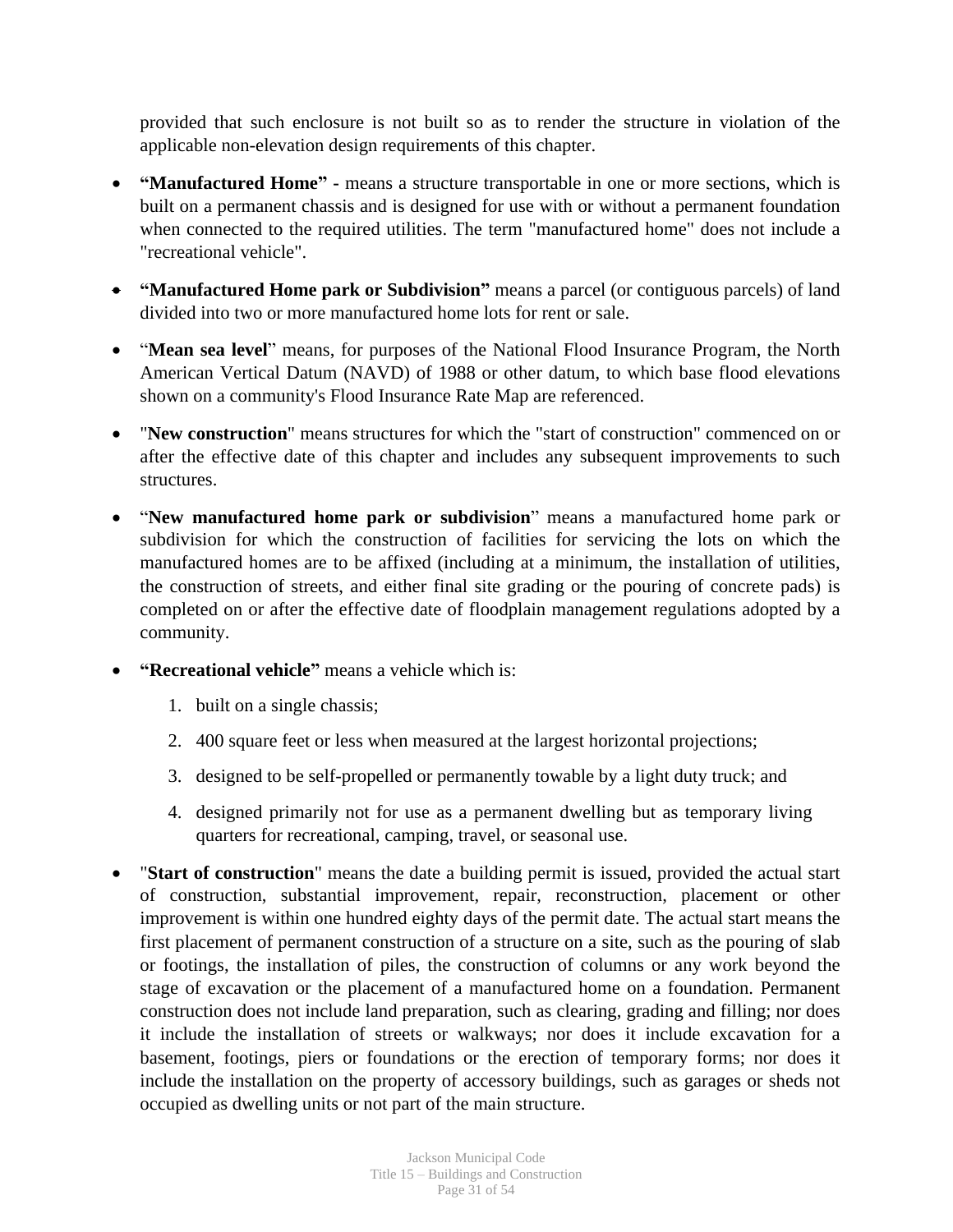- "**Structure**" means a walled and roofed building or manufactured home that is principally above ground.
- "**Substantial damage**" means damage of any origin sustained by a structure whereby the cost of restoring the structure to its before damaged condition would equal or exceed 50 percent of the market value of the structure before the damage occurred.
- "**Substantial improvement**" means any repair, reconstruction or improvement of a structure, the cost of which equals or exceeds fifty percent of the market value of the structure either: (1) before the improvement or repair is started, or (2) if the structure has been damaged and is being restored. For the purpose of this definition, substantial improvement is considered to occur when the first alteration of any wall, ceiling, floor or other structural part of the building commences, whether or not that alteration affects the external dimensions of the structure.

The term does not, however, include either: (1) any project for improvement of a structure to comply with existing state or local health, sanitary or safety code specifications which are solely necessary to assure safe living conditions, or (2) any alteration of a structure listed on the National Register of Historic Places or a State Inventory of Historic Places.

- "**Variance**" means a grant of relief from the requirements of this chapter which permits construction in a manner that would otherwise be prohibited by this chapter.
- "**Violation**" means the failure of a structure or other development to be fully compliant with the community's floodplain management regulations. A structure or other development without the elevation certificate, other certifications, or other evidence of compliance required in Section 60.3(b)(5), (c)(4), (c)(10), (d)(3), (e)(2), (e)(4), or (e)(5) is presumed to be in violation until such time as that documentation is provided.
- **"Water Surface Elevation"** means the height, in relation to the North American Vertical Datum (NAVD) of 1988 (or other datum, where specified), of floods of various magnitudes and frequencies in the floodplains of coastal or riverine areas.

(Ord. 1091 §1, 2015)

# **15.30.050 Land to which this chapter applies.**

This chapter shall apply to all areas of special flood hazards within the jurisdiction of the Town.

# **15.30.060 Basis for establishing the areas of special flood hazard.**

The areas of special flood hazard identified by the Federal Emergency Management Agency in a scientific and engineering report entitled The Flood Insurance Study for Teton County and Incorporated Areas, dated September 16, 2015, with an accompanying Flood Insurance Rate Map (FIRM) are hereby adopted and declared to be a part of this chapter. The Flood Insurance Study and FIRM are on file at the office of the Town of Jackson Planning & Building Office, 150 East Pearl Avenue, Jackson, Wyoming. (Ord. 1091 §1, 2015; Ord. 970 §1, 2010)

## **15.30.070 Compliance.**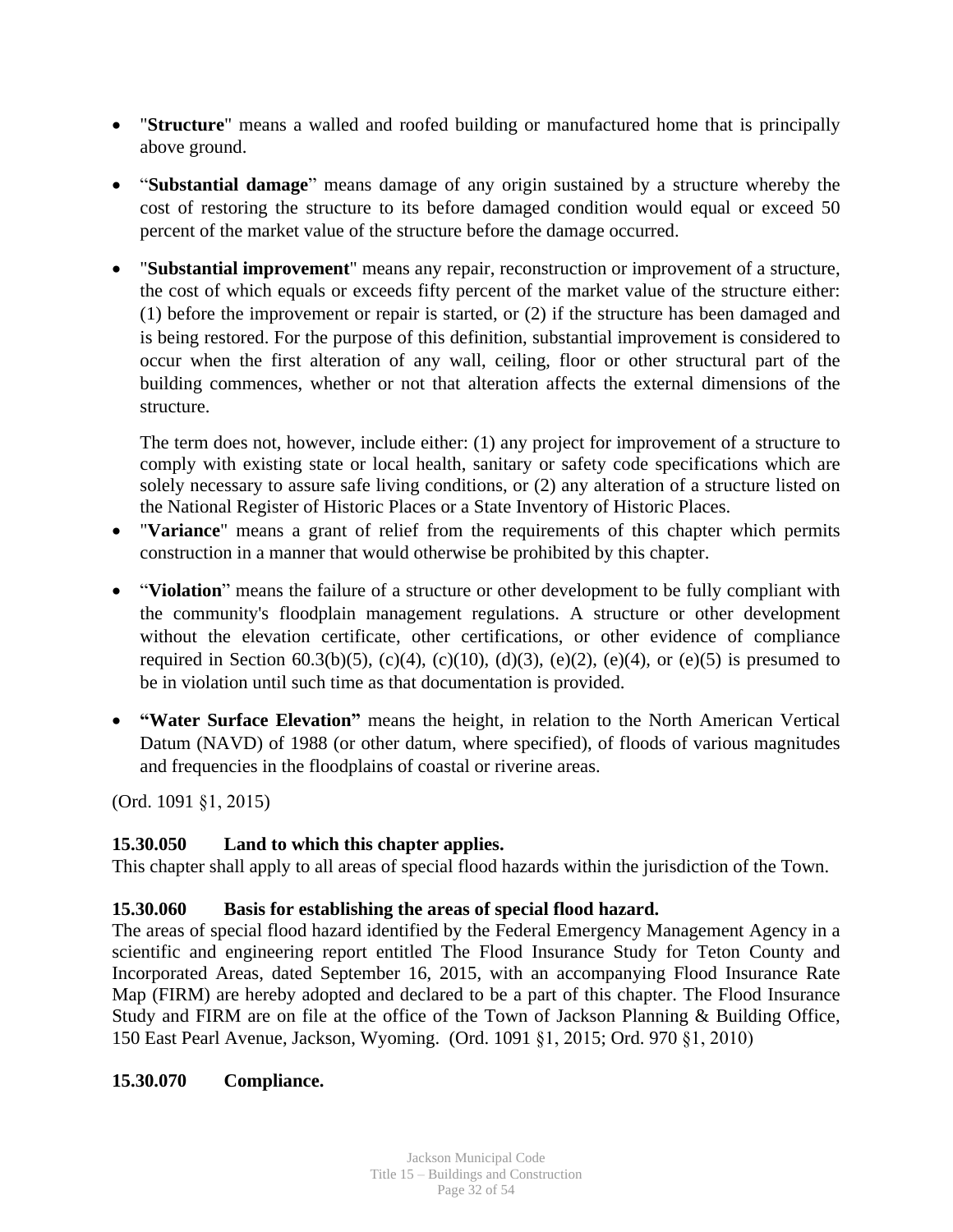No structure or land shall hereafter be constructed, located, extended, converted or altered without full compliance with the terms of this chapter and other applicable regulations.

## **15.30.080 Abrogation and greater restrictions.**

This chapter is not intended to repeal, abrogate or impair any existing easements, covenants or deed restrictions. Where this chapter and another ordinance, easement, covenant or deed restriction conflict or overlap, whichever imposes the more stringent restrictions shall prevail.

## **15.30.090 Interpretation.**

In the interpretation and application of this chapter all provisions shall be:

- A. Considered as minimum requirements;
- B. Liberally construed in favor of the governing body; and
- C. Deemed neither to limit nor repeal any other powers granted under Wyoming State Statutes.

## **15.30.100 Warning and disclaimer of liability.**

The degree of flood protection required by this chapter is considered reasonable for regulatory purposes and is based on scientific and engineering considerations. Larger floods can and will occur on rare occasions. Flood heights may be increased by manmade or natural causes. This chapter does not imply that land outside the areas of special flood hazard or uses permitted within such areas will be free from flooding or flood damages. This chapter shall not create liability on the part of the Town of Jackson, any officer or employee thereof, or the Federal Emergency Management Agency for any flood damages that result from reliance on this chapter or any administrative decision lawfully made thereunder.

#### **15.30.110 Establishment of development permit.**

- A. A development permit or a building permit shall be obtained before construction or development begins within any area of special flood hazard established in Section 15.30.060.
- B. Application for a development permit or a building permit shall be made on forms furnished by the Town Administrator or his designee and may include, but not be limited to: plans in duplicate drawn to scale showing the nature, location, dimensions and elevations of the area in question; existing or proposed structures, fill, storage of materials, drainage facilities; and the location of the foregoing. Specifically, the following information is required:

1. Elevation in relation to mean sea level of the lowest floor (including basement) of all structures;

2. Elevation in relation to mean sea level to which any structure has been floodproofed;

3. Certification by a registered professional engineer or architect that the floodproofing methods for any nonresidential structure meet the floodproofing criteria in Section 15.30.160B of this chapter; and

4. Description of the extent to which any watercourse will be altered or relocated as a result of proposed development.

#### **15.30.120 Designation of the administrator.**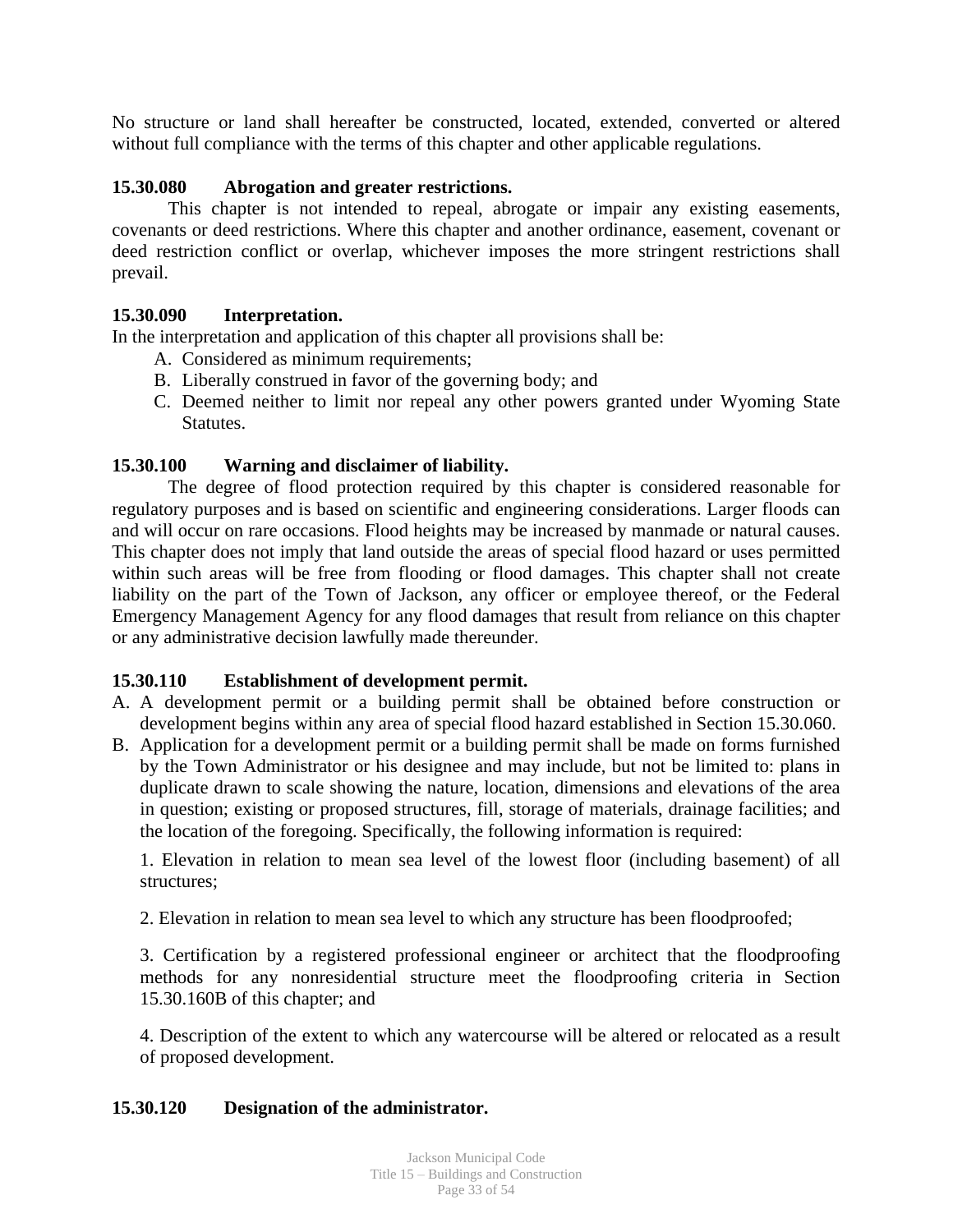The Town Administrator is appointed to administer and implement this chapter by granting or denying development permit applications in accordance with its provisions.

## **15.30.130 Duties and responsibilities of the Town Administrator.**

Duties of the Town Administrator or his/her designee shall include, but not be limited to the following:

A. Development Review.

- 1. Review all development permit applications to determine that the permit requirements of this chapter have been satisfied.
- 2. Review all development permit applications to determine that all necessary permits have been obtained from federal, state or local governmental agencies from which prior approval is required.
- 3. Review all development permit applications to determine if the proposed development is located in the floodway. If located in the floodway, assure that the encroachment provisions of Section 15.30.170A are met.
- 4. Review all development permit applications to determine whether proposed building site, including the placement of manufactured homes, will be reasonably safe from flooding.
- B. Use of Other Base Flood Data. When base flood elevation data has not been provided in accordance with Section 15.30.060 of this chapter, the Town Administrator shall obtain, review and reasonably use any base flood elevation and floodway data available from any federal, state or other source as criteria for requiring that new construction, substantial improvements or other development in Zone A are administered in accordance with Section 15.30.160 of this chapter.
- C. Information to be Obtained and Maintained.
	- 1. Obtain and record the actual elevation (in relation to mean sea level) of the lowest floor (including basement) of all new or substantially improved structures, and whether or not the structure contains a basement.
	- 2. For all new or substantially improved floodproofed structures:

a. Verify and record the actual elevation (in relation to mean sea level) to which the structure has been floodproofed:

b. Maintain the floodproofing certifications required in Section 15.30.110B3 of this chapter.

- 3. Maintain for public inspection all records pertaining to the provisions of this chapter.
- D. Alteration of Watercourses.
	- 1. Notify adjacent communities and the Wyoming Office of Homeland Security prior to any alteration or relocation of a watercourse and submit evidence of such notification to the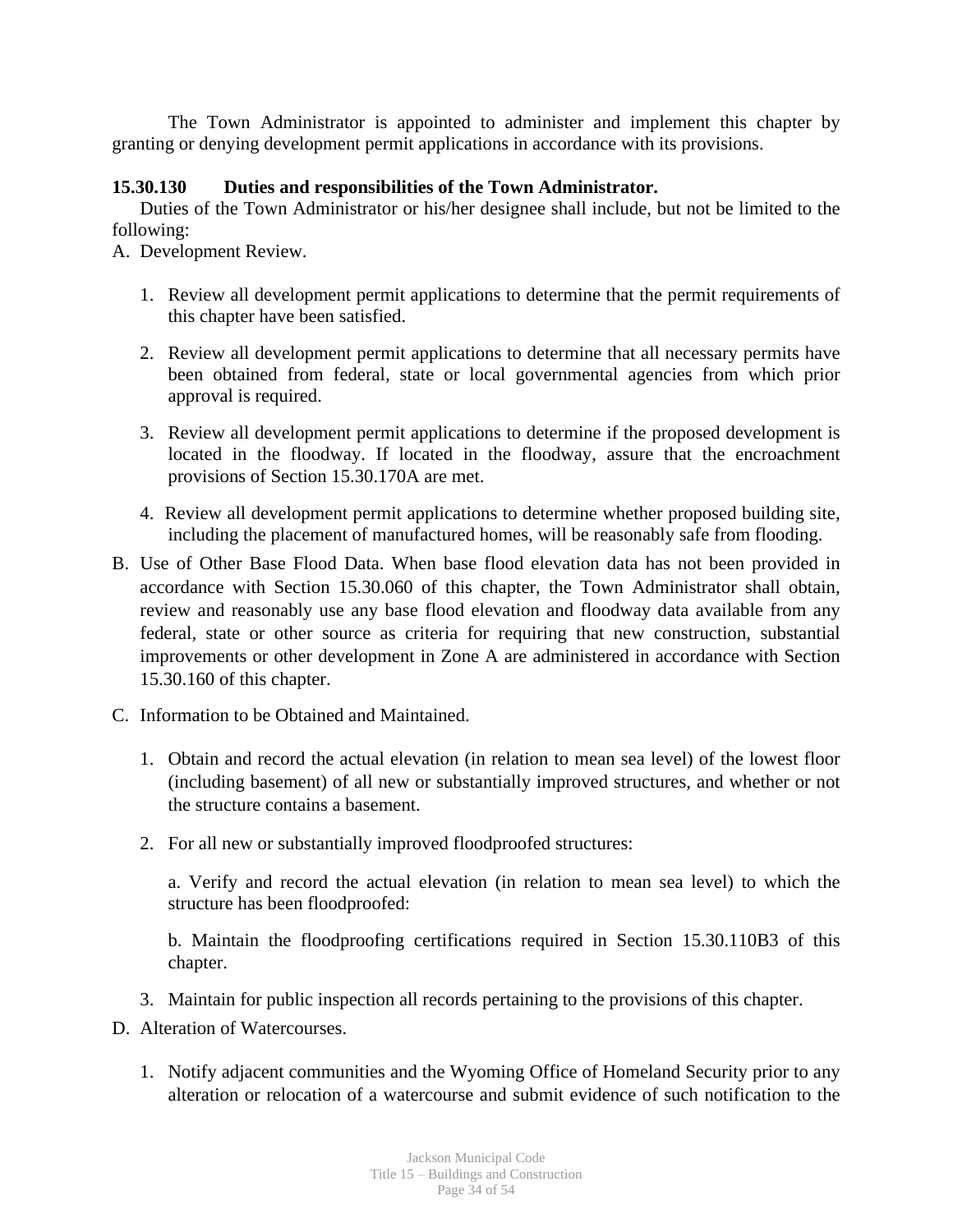Federal Emergency Management Agency. (Ord. 1091 §1, 2015; Ord. 830 §2, 2006; Ord. 392 §1, 1989.)

- 2. Require that maintenance is provided within the altered or relocated portion of said watercourse so that flood-carrying capacity is not diminished.
- E. Interpretation of FIRM Boundaries. Make interpretations, where needed, as to the exact location of the boundaries of the areas of special flood hazards (for example, where there appears to be a conflict between a mapped boundary and actual field conditions). The person contesting the location of the boundary shall be given a reasonable opportunity to appeal the interpretation as provided in Section 15.30.140 of this chapter.
- F. When a regulatory floodway has not been designated, the administrator or his/her designee must require that no new construction, substantial improvements, or other development (including fill) shall be permitted within Zones A1-30 and AE on the community's FIRM, unless it is demonstrated that the cumulative effect of the proposed development, when combined with all other existing and anticipated development, will not increase the water surface elevation of the base flood more than one foot at any point within the community.

## **15.30.140 Variance procedure.**

# A. Appeal Board.

- 1. The Town Board of Adjustment, as established by the Town, shall hear and decide appeals and requests for Variances from the requirements of this chapter.
- 2. The Board of Adjustment shall hear and decide appeals when it is alleged there is an error in any requirement, decision or determination made by the Town Administrator or his designee in the enforcement or administration of this chapter.
- 3. Those aggrieved by the decision of the Board of Adjustment or any taxpayer, may appeal such decisions to the 9th Judicial District Court as provided by Wyoming Statutes.
- 4. In passing upon such applications, the Board of Adjustment shall consider all technical evaluations, all relevant factors, standards specified in other sections of this chapter and:
	- a. The danger that materials may be swept onto other lands to the injury of others;
	- b. The danger to life and property due to flooding or erosion damage;
	- c. The susceptibility of the proposed facility and its contents to flood damage and the effect of such damage on the individual owners;
	- d. The importance of the services provided by the proposed facility to the community;
	- e. The necessity to the facility of a waterfront location, where applicable;
	- f. The availability of alternative locations for the proposed use which are not subject to flooding or erosion damage;
	- g. The compatibility of the proposed use with the existing and anticipated development;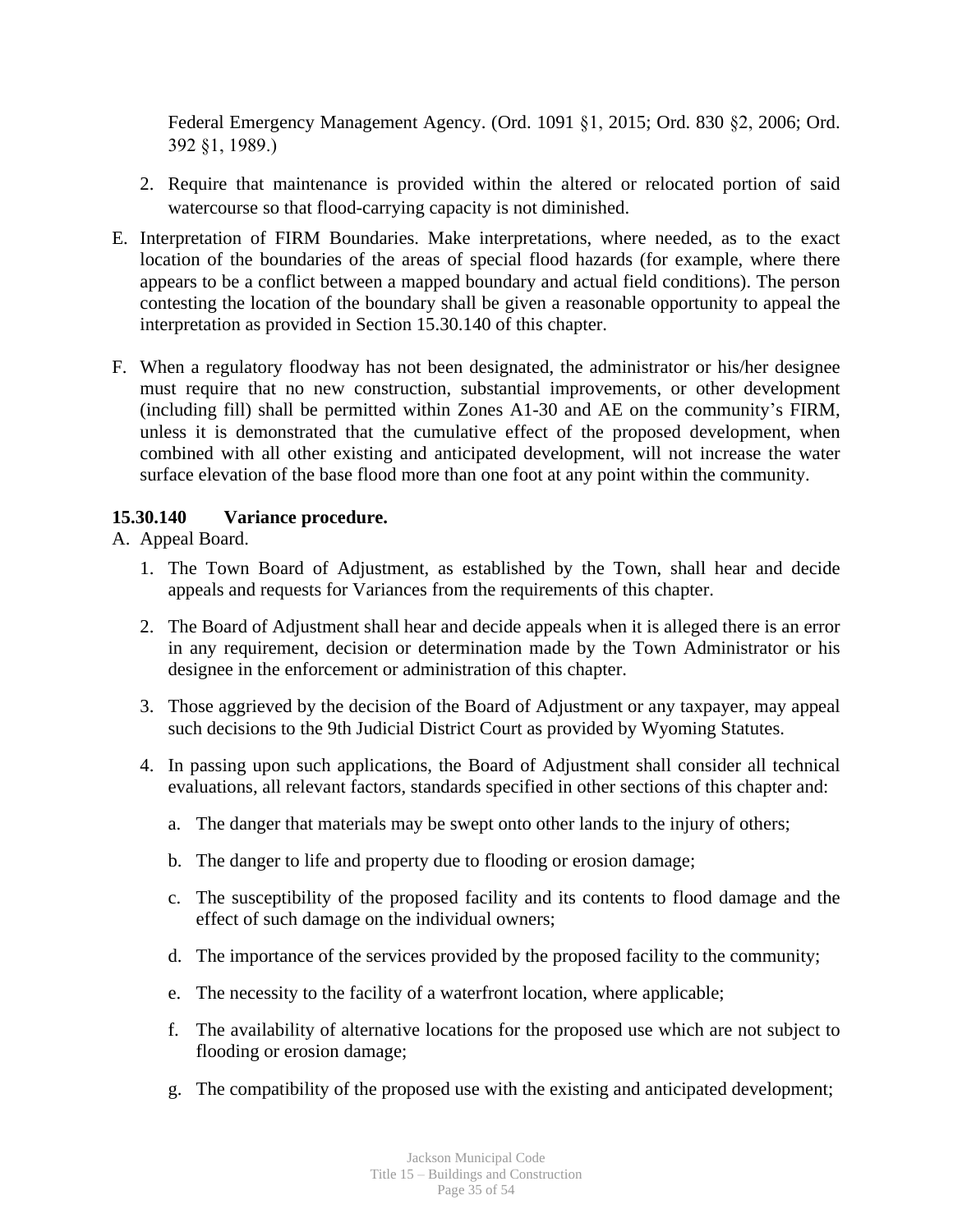- h. The relationship of the proposed use to the comprehensive plan and flood damage prevention for that area;
- i. The safety of access to the property in times of flood for ordinary and emergency vehicles;
- j. The expected heights, velocity, duration, rate of rise and sediment transport of the floodwaters and the effects of wave action, if applicable, expected at the site; and
- k. The costs of providing governmental services during and after flood conditions, including maintenance and repair of public utilities and facilities such as sewer, gas, electrical, and water systems, streets and bridges.
- 5. Upon consideration of the factors of subdivision 4 of this subsection, and the purposes of this chapter, the Board of Adjustment may attach such conditions to the granting of Variances as it deems necessary to further the purposes of this chapter.
- 6. The Town Administrator or his designee shall maintain the records of all appeal actions, including technical information, and report any Variances to the Federal Emergency Management Agency.
- B. Conditions for Variances.
	- 1. Generally, Variances may be issued for new construction and substantial improvements to be erected on a lot of one-half acre or less in size contiguous to a and surrounded by lots with existing structures constructed below the base level, providing paragraphs a through k of subdivision 4 of subsection A of this section have been fully considered. As the lot size increases beyond the one-half acre, the technical justifications required for issuing the variance increases.
	- 2. Variances may be issued for the reconstruction, rehabilitation or restoration of structures listed on the National Register of Historic Places or the State Inventory of Historic Places without regard to the procedures set forth in the rest of this section.
	- 3. Variances shall not be issued within any designated floodway if any increase in flood levels during the base flood discharge would result.
	- 4. Variances shall only be issued upon a determination that the Variance is the minimum necessary, considering the flood hazard, to afford relief.
	- 5. Variances shall only be issued upon the following:
		- a. A showing of good and sufficient cause;
		- b. A determination that failure to grant the Variance would result in exceptional hardship to the applicant; and
		- c. A determination that the granting of a Variance will not result in increased flood heights, additional threats to public safety, extraordinary public expense, create nuisances, cause fraud on or victimization of the public as identified in subdivision 4 of subsection A of this section or conflict with existing local laws or ordinances.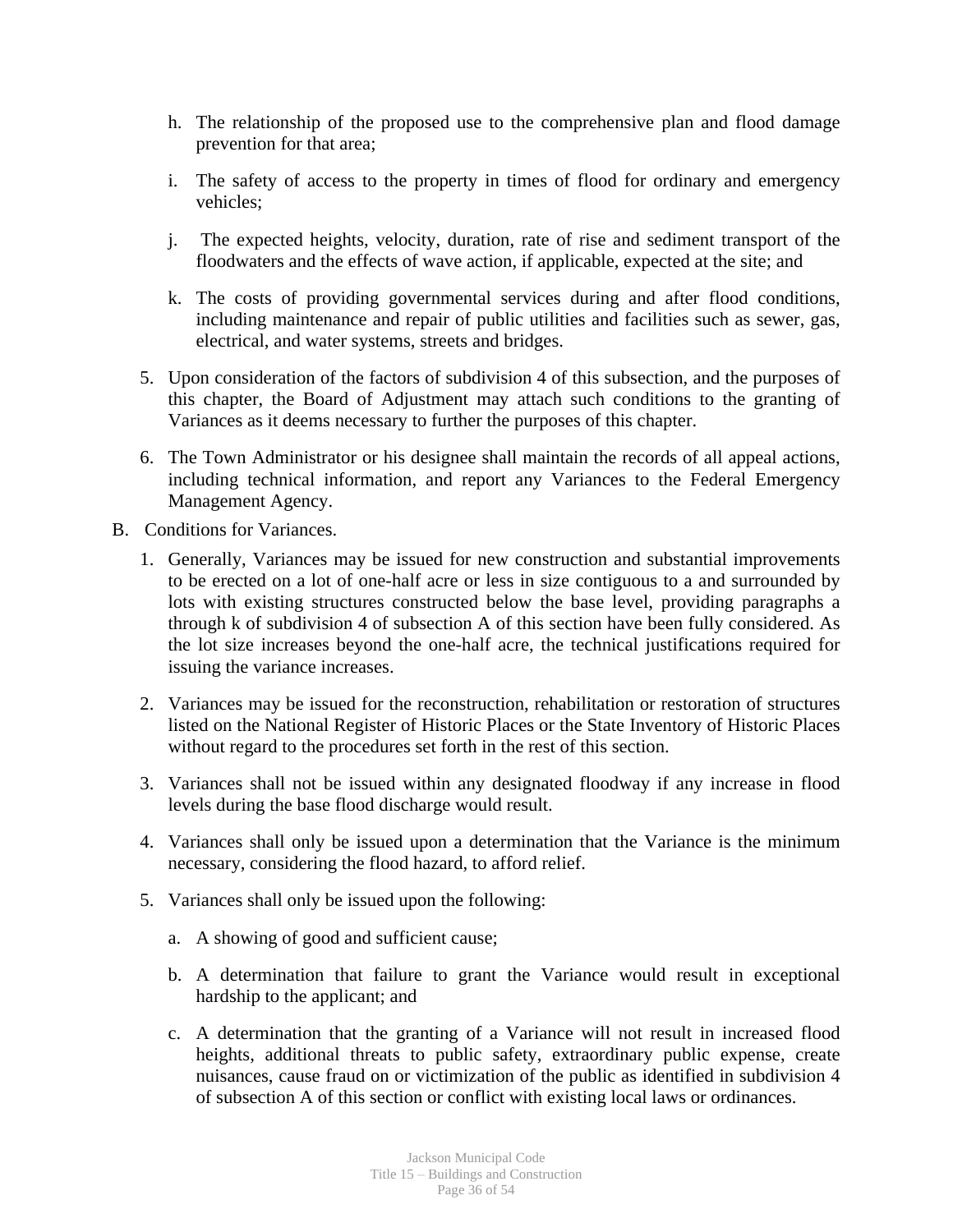- 6. Any applicant to whom a Variance is granted shall be given written notice that the structure will be permitted to be built with a lowest floor below the base flood elevation and that the cost of flood insurance will be commensurate with the increased risk from the reduced lowest floor elevation.
- 7. Variances may be issued for the repair or rehabilitation of historic structures upon a determination that the proposed repair or rehabilitation will not preclude the structure's continued designation as a historic structure and the Variance is the minimum necessary to preserve the historic character and design of the structure.
- 8. Variances may be issued by a community for new construction and substantial improvements and for other development necessary for the conduct of a functionally dependent use provided that:
	- a. The criteria outlined in Section 15.30.140 are met, and
	- b. The structure or other development is protected by methods that minimize flood damages during the base flood and create no additional threats to public safety.

# **15.30.150 Provisions for flood hazard reduction.**

- A. General Standards.
	- 1. In all areas of special flood hazards, the standards set out in this section are required:
- B. Anchoring.
	- 1. All new construction and substantial improvements shall be adequately anchored to prevent flotation, collapse or lateral movement of the structure and capable of resisting the hydrostatic and hydrodynamic loads, including the effects of buoyancy as projected by a Wyoming registered engineer.
	- 2. All manufactured homes must be elevated and adequately anchored to resist flotation, collapse or lateral movement and be capable of resisting the hydrostatic and hydrodynamic loads. Methods of anchoring may include, but are not limited to, use of over-the-top or frame ties to ground anchors. This requirement is in addition to applicable state and local anchoring requirements for resisting wind forces. Specific requirements may be:
		- a. Over-the-top ties be provided at each of the four corners of the manufactured home, with two additional ties per side at intermediate locations, with manufactured homes less than fifty feet long requiring one additional tie per side;
		- b. Frame ties be provided at each corner of the home with five additional ties per side at intermediate points, with manufactured homes less than fifty feet long requiring four additional ties per side;
		- c. All components of the anchoring system be capable of carrying a force of four thousand eight hundred pounds; and
		- d. Any additions to the manufactured home must be similarly anchored.
- C. Construction Materials and Methods.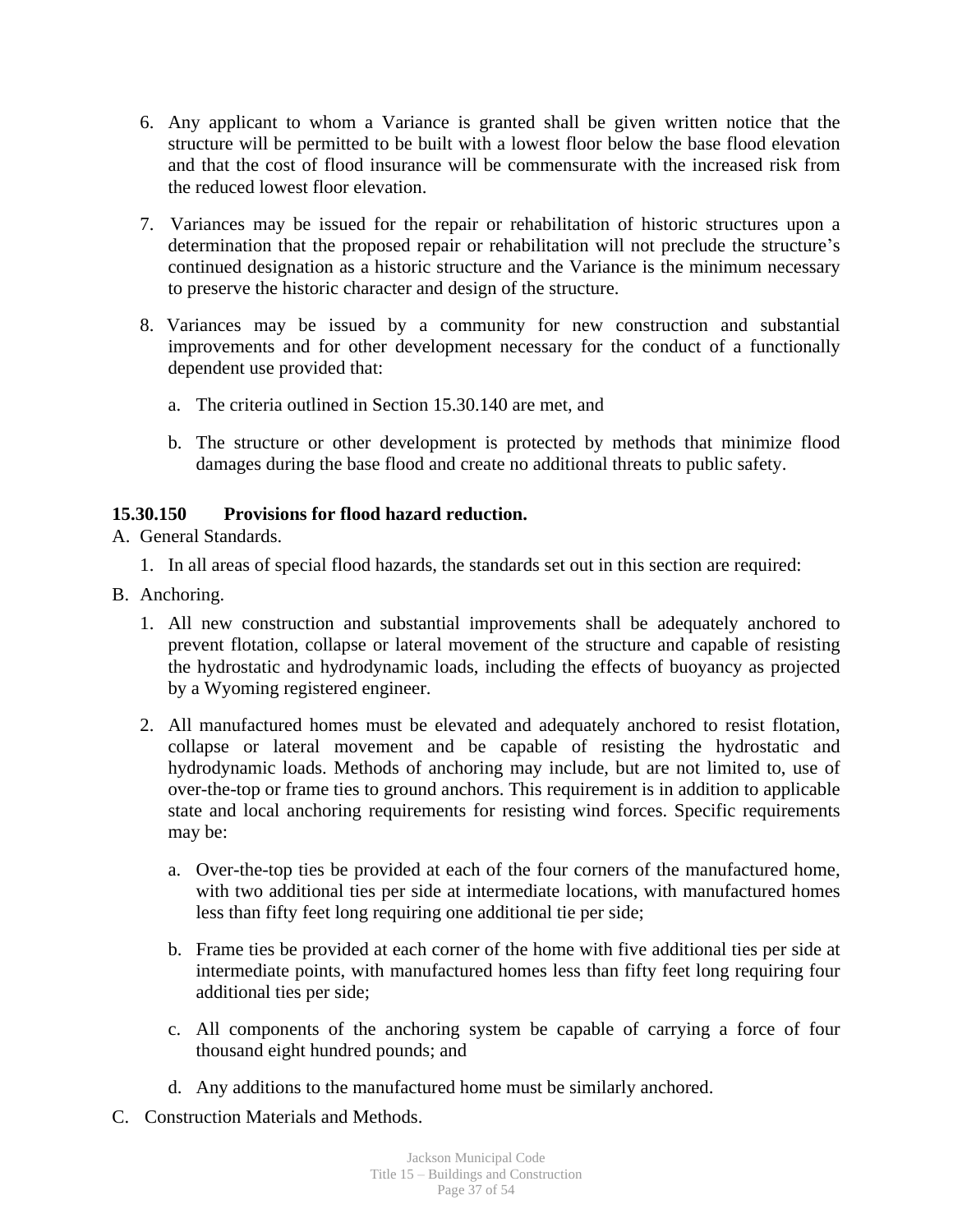- 1. All new construction and substantial improvements shall be constructed with materials and utility equipment resistant to flood damage.
- 2. All new construction and substantial improvements shall be constructed using methods and practices that minimize flood damage.
- 3. All new construction and substantial improvements shall be constructed with electrical, heating, ventilation, plumbing and air conditioning equipment and other service facilities that are designed or located so as to prevent water from entering or accumulating within the components during conditions of flooding.
- D. Utilities.
	- 1. All new and replacement water supply systems shall be designed to minimize or eliminate infiltration of floodwaters into the system;
	- 2. New and replacement sanitary sewage systems shall be designed to minimize or eliminate infiltration of floodwaters into the systems and discharge from the systems into floodwaters; and
	- 3. On-site waste disposal systems shall be located to avoid impairment to them or contamination from them during flooding.
- E. Subdivision Proposals.
	- 1. All subdivision proposals shall be consistent with the need to minimize flood damage;
	- 2. All subdivision proposals shall have public utilities and facilities such as sewer, gas, electrical and water systems located and constructed to minimize flood damage;
	- 3. All subdivision proposals shall have adequate drainage provided to reduce exposure to flood damage; and
	- 4. Base flood elevation data shall be provided for subdivision proposals and other proposed development which contain at least fifty lots or five acres, (whichever is less).

#### **15.30.160 Specific standards.**

In all areas of special flood hazards where base flood elevation data has been provided as set forth in Section 15.30.060, or Section 15.30.130B, the following provisions are required:

- A. Residential Construction.
	- 1. New construction and substantial improvement of any residential structure shall have the lowest floor (including basement) elevated one foot above the base flood elevation.
- B. Nonresidential Construction. New construction and substantial improvement of any commercial, industrial or other nonresidential structure shall either have the lowest floor (including basement) elevated one foot above the level of the base flood elevation or, together with attendant utility and sanitary facilities, shall:
	- 1. Be flood-proofed so that below the base flood elevation the structure is watertight with walls substantially impermeable to the passage of water;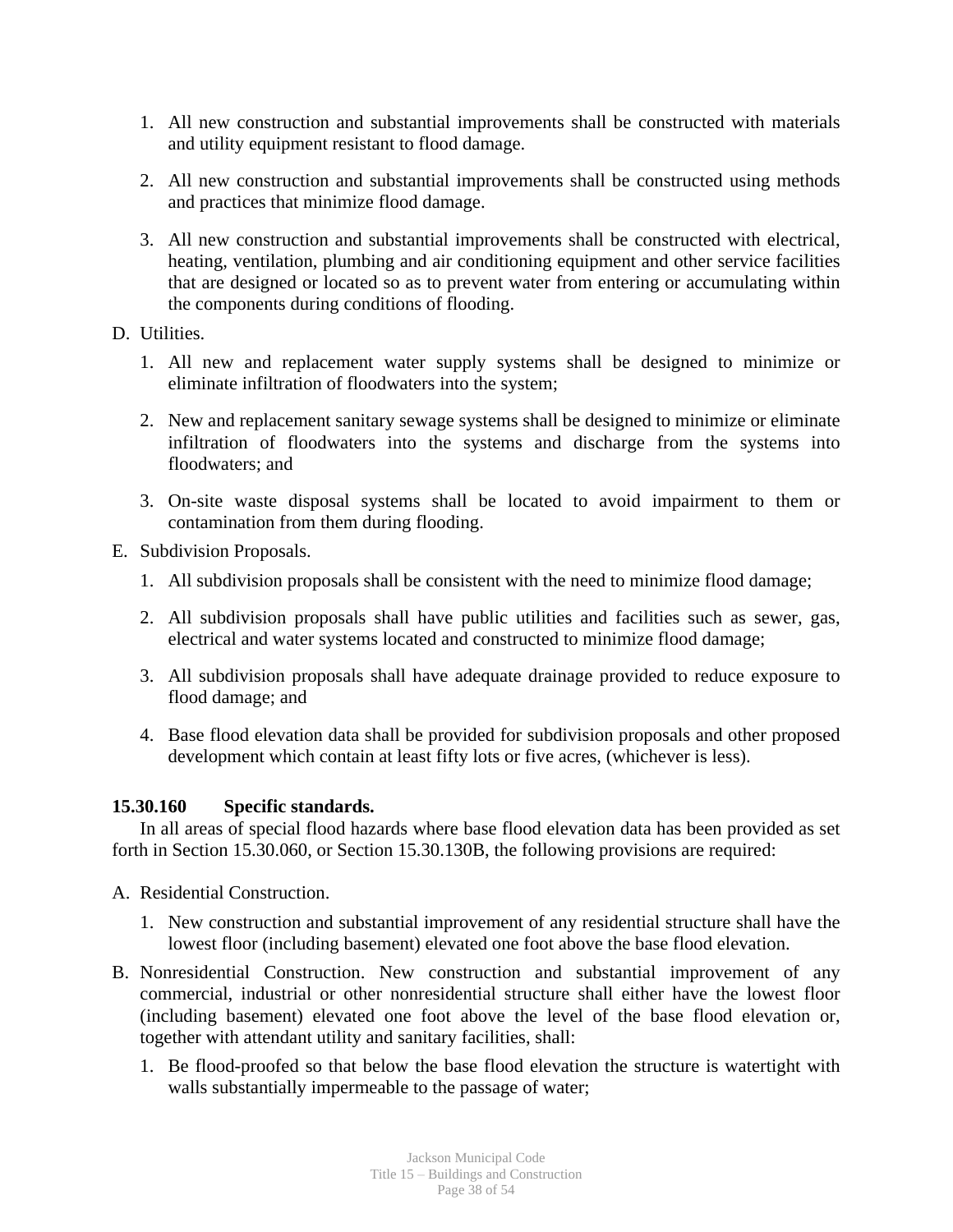- 2. Have structural components capable of resisting hydrostatic and hydrodynamic loads and effects of buoyancy; and
- 3. Be certified by a registered professional engineer or architect that the design and methods of construction are in accordance with accepted standards of practice for meeting the provisions of this paragraph. Such certifications shall be provided to the official as set forth in Section 15.30.130C2.
- C. Manufactured Homes.
	- 1. Manufactured homes shall be anchored in accordance with Section 15.30.150B2.
	- 2. All new manufactured homes or those to be substantially improved shall be elevated on a permanent foundation such that the lowest floor of the manufactured home is one foot above the base flood elevation and is securely anchored to an adequately anchored foundation system.
- D. Enclosures new construction and substantial improvements, with fully enclosed areas below the lowest floor that are usable solely for parking of vehicles, building access or storage in an area other than a basement and which are subject to flooding shall be designed to automatically equalize hydrostatic flood forces on exterior walls by allowing for the entry and exit of floodwaters. Designs for meeting this requirement must either be certified by a registered professional engineer or architect or meet or exceed the following minimum criteria:
	- a) A minimum of two openings having a total net area of not less than one square inch for every square foot of enclosed area subject to flooding shall be provided.
	- b) The bottom of all openings shall be no higher than one foot above grade.
	- c) Openings may be equipped with screens, louvers, valves, or other coverings or devices provided that they permit the automatic entry and exit of floodwaters.
- E. Recreational Vehicles **-** Require that recreational vehicles placed on sites within Zones A1- 30, AH, and AE on the community's FIRM either:
	- a) be on the site for fewer than 180 consecutive days,
	- b) be fully licensed and ready for highway use, or
	- c) meet the permit requirements of Article 4, Section C(1), and the elevation and anchoring requirements for "manufactured homes" in paragraph (4) of this section. A recreational vehicle is ready for highway use if it is on its wheels or jacking system, is attached to the site only by quick disconnect type utilities and security devices, and has no permanently attached additions.
- F. Standards for below grade crawlspaces in Special Flood Hazard areas.

The interior grade of a below grade crawlspace may be constructed below an elevation equal to the base flood elevation plus one foot provided: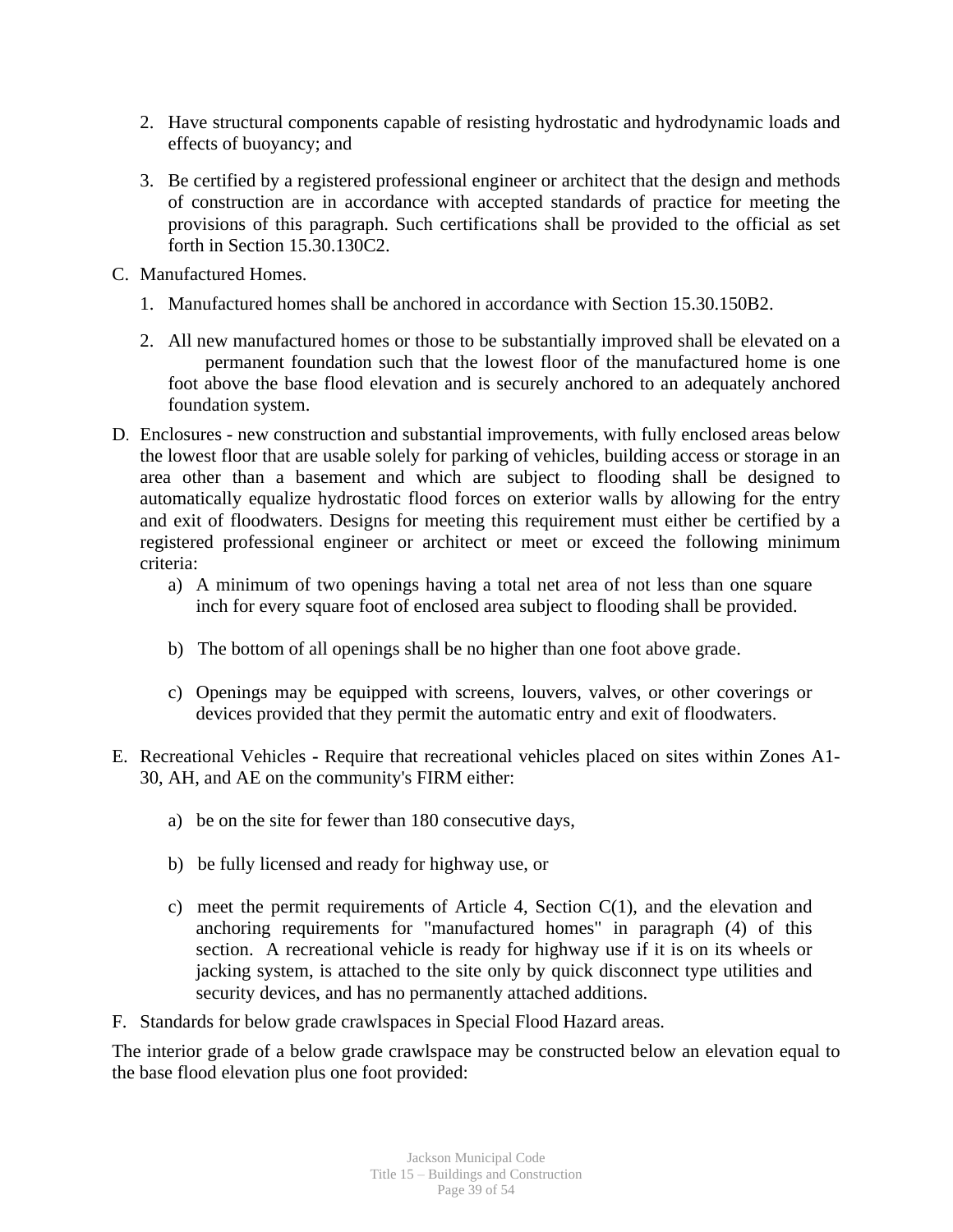- 1. That the interior grade of the crawlspace is no lower than two feet below the lowest adjacent exterior grade.
- 2. The height of the crawlspace measured from the interior grade of the crawlspace to the top of the crawlspace foundation wall must not exceed four feet at any point.
- 3. There must be an adequate drainage system that removes floodwaters from the interior of the crawlspace.
- 4. That the building must be designed and adequately anchored to resist flotation, collapse and lateral movement of the structure resulting from hydrodynamic and hydrostatic loads, including the effects of buoyancy.
- 5. That the portions of the building below the base flood elevation (BFE) must be constructed with materials resistant to flood damage.
- 6. Those portions of the building below the BFE must be constructed by methods and practices that minimize flood damages.
- 7. That electrical, heating, ventilation, plumbing and air conditioning equipment and other service facilities constructed are designed and/or located so as to prevent water from entering or accumulating within the components during conditions of flooding.
- 8. That the areas below the lowest floor that are subject to flooding shall be designed to automatically equalize hydrostatic flood forces on exterior walls by allowing for the entry and exit of floodwaters.

# **15.30.170 Floodways.**

Located within areas of special flood hazard established in Section 15.30.060 are areas designated as floodways. Since the floodway is an extremely hazardous area due to the velocity of floodwaters which carry debris, potential projectiles and erosion potential, the following provisions apply:

- A. Prohibit encroachments, including fill, new construction, substantial improvements and other development within the adopted regulatory floodway unless it has been demonstrated through hydrologic and hydraulic analyses performed in accordance with standard engineering practice that the proposed encroachment would not result in any increase in flood levels within the community during the occurrence of the base flood discharge.
- B. If subsection A of this section is satisfied, all new construction and substantial improvements shall comply with all applicable flood hazard reduction provisions of Section 15.30.150.

(Ord. 830 §2, 2006; Ord. 686 §1, 2001; Ord. 393 §1, 1989; Ord. 392 §1, 1989.)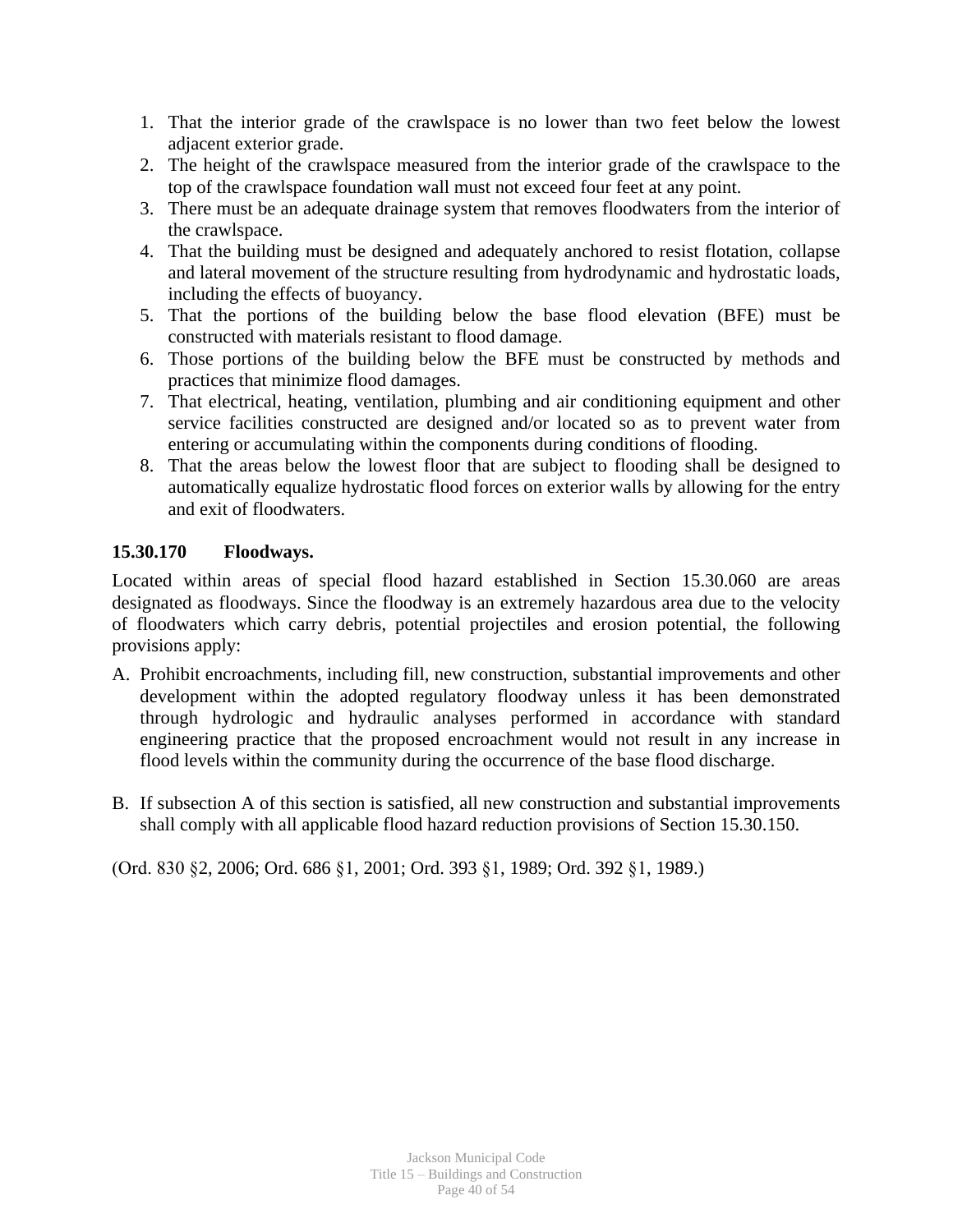# **Chapter 15.32 MUNICIPAL CAPITAL CONSTRUCTION PROJECTS**

#### **Sections:**

**15.32.010 Definitions 15.32.020 Standard design process. 15.32.030 Design consultant selection process. 15.32.040 Contracts for public improvements.**

**15.32.050 Conflict of interest.**

## **15.32.010 Definitions**

For the purposes of this chapter, the following terms, phrases, words, and their derivations shall have the meanings given herein. When not inconsistent with the context, words used in the present tense include the future, words in the plural number include the singular number, and words in the singular number include the plural number. The word "shall" is always mandatory and not merely directory.

- A. 'Major municipal capital improvement project' is any capital project which is in whole or part funded by the town and the total cost of which is estimated to exceed \$100,000 (the threshold currently set forth in Sub-section 9-2-1031(b) of the Wyoming Statutes).
- B. 'Design consultant' shall mean an individual or firm engaged in the practice of architecture or landscape architecture pursuant to Sections 33-4-101 through 33-4-115 of the Wyoming Statutes or engaged in the practice of engineering or land surveying pursuant to Sections 33- 29-114 through 33-29-139 of the Wyoming Statutes.

#### **15.32.020 Standard design process.**

There shall be a standard design process utilized by the town for all major municipal capital improvement projects. This process shall be set forth in and adopted by resolution of the town council. Said process may be amended by further resolution adopted by the town council. Other municipal capital improvement projects not meeting the threshold set forth in Sub-section 15.32.010A of this chapter are not required to utilize the standard design process but may do so if the project is deemed to be of high visibility or sensitivity to the community. Should a major municipal capital improvement project be subject to a conditional use permit approval process, said process shall substitute for the required standard design process. (Resolution 99-06)

## **15.32.030 Design consultant selection process.**

For all major municipal capital improvement projects and for those other municipal capital improvement projects for which the estimated design consultant fee is in excess of \$25,000 (the threshold currently set forth in Sub-section 9-2-1031(b) of the Wyoming Statutes) for which the town elects to utilize a design consultant, the town shall also utilize a formal design consultant selection process. Said process shall at a minimum comport with the State of Wyoming 'Professional Architectural, Engineering and Land Surveying Services Procurement Act' (Wyoming Statutes 9-2-1027 through 9-2-1033). The process utilized by the town shall be set forth in and adopted by resolution of the town council. Said process may be amended by further resolution adopted by the town council. Other municipal capital improvement projects not meeting the thresholds set forth in Sub-section 9-2-1031(b) of the Wyoming Statutes are not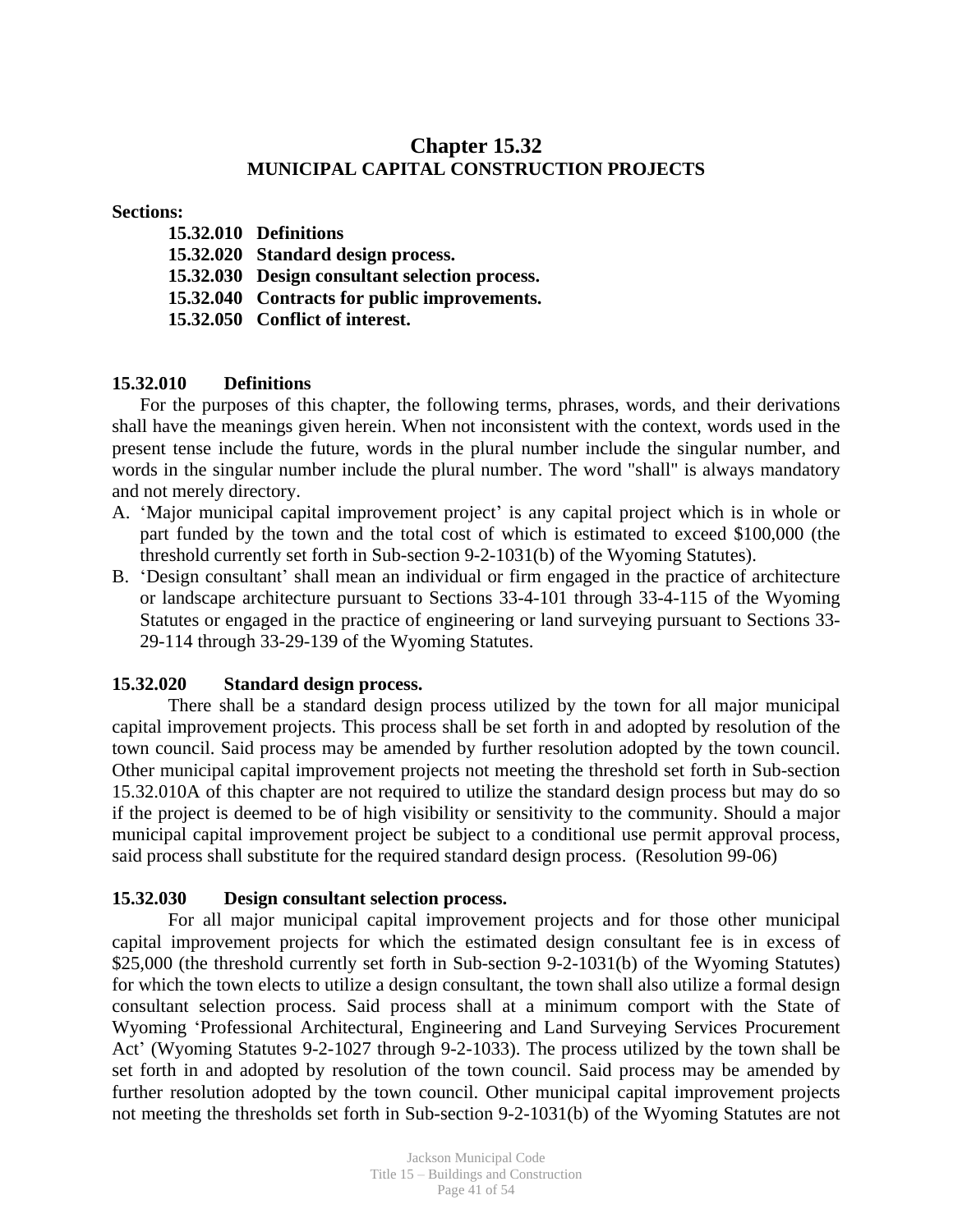required to follow the full design consultant selection process but may follow an abbreviated process comporting with Sub-sections 9-2-1031(a), (c), and (d) of the Wyoming Statutes. (Resolution 99-05)

## **15.32.040 Contracts for public improvements.**

All contracts for any type of public improvement, excluding contracts for professional services, shall be advertised for bid if the cost exceeds the threshold set forth in Sub-section 15- 1-113(a) of the Wyoming Statutes. The procedures utilized by the town in letting contracts for public improvements shall at a minimum comport with Section 15-1-113 and Sections 16-6-101 through 16-6-119 of the Wyoming Statutes.

# **15.32.050 Conflict of interest.**

For the purposes of this chapter, the mayor, members of the town council, and members of the planning and zoning commission/board of adjustment are considered to be 'public officials,' as that term is defined in Section 9-13-102 of the Wyoming Statutes, and shall be subject to all of the provisions of Sections 9-13-101 through 9-13-107 and Section 9-13-109. (Ord. 627 § 1, 1999)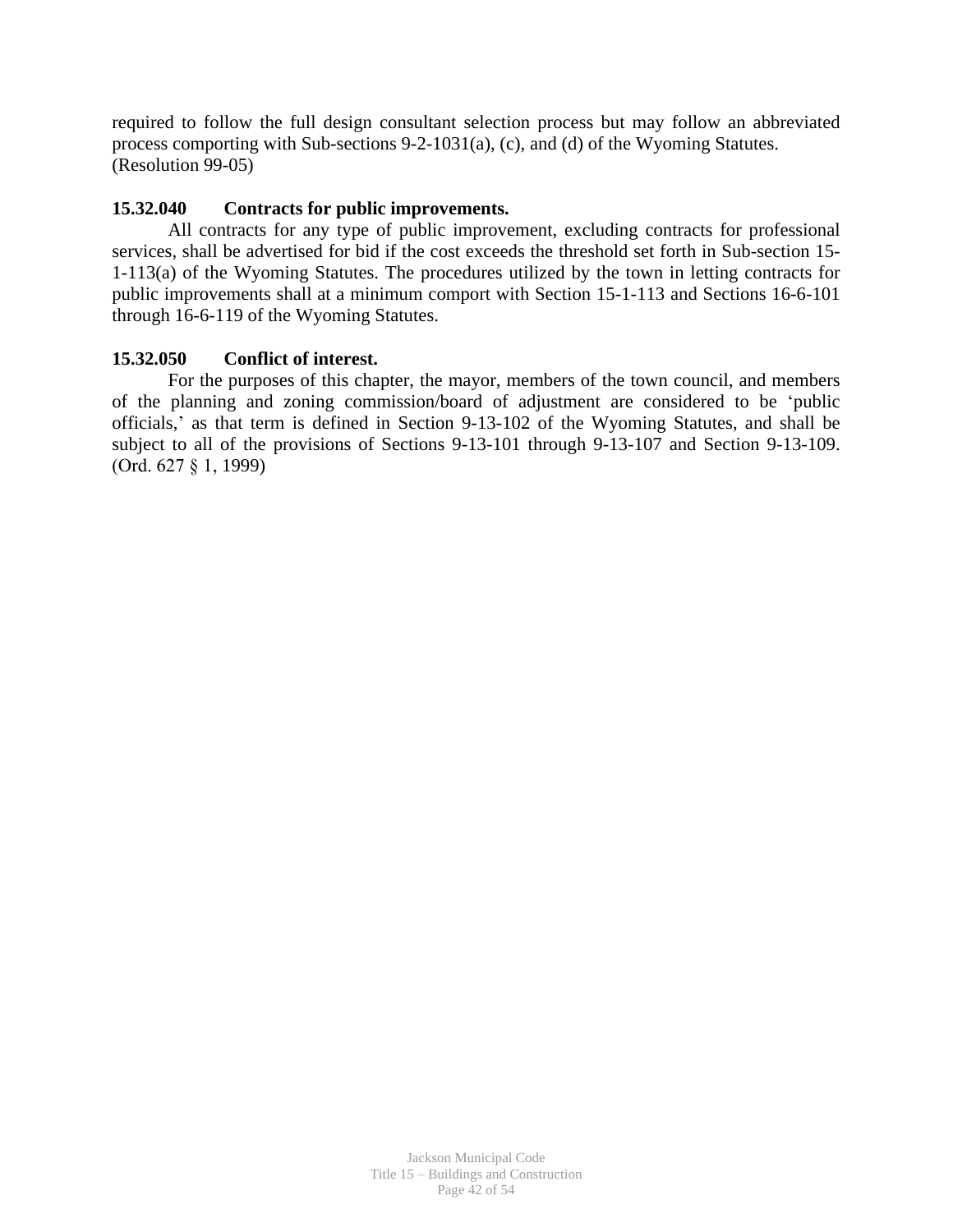# **Chapter 15.36 CONTRACTOR LICENSING**

#### **Sections:**

**15.36.000 Purpose and Scope. 15.36.010 Board of Examiners Created; Duties of Same. 15.36.020 Definitions. 15.36.030 Contractor Licenses and Certificates of Qualifications. 15.36.040 Contractor Licenses Required. 15.36.050 Certificates of Qualification Required.**

# **15.36.000 Purpose and Scope.**

To provide minimum safety measures and equipment to protect property, workmen and the public as provided herein or otherwise prescribed by the Town of Jackson and other local, State or Federal regulations.

## **15.36.010 Board of Examiners Created; Duties of Same.**

- A. Town of Jackson Board of Examiners shall be created, consisting of five (5) to nine (9) members, including a chairperson, to be appointed by the Town Council. The Board shall serve at the pleasure of the Town Council and members shall be volunteer, non-paid positions*.* Upon the affirmative vote of a majority of the Town Council, members may be removed from the Board. Members of the Board of Examiners shall consist of tradespeople from the trades that are being regulated or others who have knowledge of such issues as may be taken under consideration by the Board of Examiners. At least one member shall be from the public at large. The Building Official or designee shall be an ex-officio member of the Board.
- B. The Board of Examiners shall establish rules, regulations and procedures for conducting business, subject to the approval of the Town Council, such approval not to be unreasonably withheld. These shall be established and written and will be made available to the public prior to any decisions or determinations being made.
- C. Initial appointments to the Board of Examiners shall be two (2) appointments for one (1) year and three (3) appointments for two (2) years, and thereafter members shall be appointed for a term of two (2) years in the manner herein provided at the expiration of the term of each member.
- D. The Board of Examiners shall review the qualifications of applicants licensed in other jurisdictions or applicants who have not passed the contractors license exam as administered by the Wyoming Association of Municipalities (WAM) to determine the applicants eligibility to obtain a license to perform work within the Town of Jackson.
- E. The Board of Examiners shall also serve as the Board of Appeals as required by the building code, in order to hear and decide appeals of orders, decisions, or determinations made by the building official relative to the application and interpretation of the building code.

## **15.36.020 Definitions**.

A. **Apprentice**. Apprentice means an individual who is learning a trade under the direct supervision of a person qualified under the terms of this ordinance to train an individual in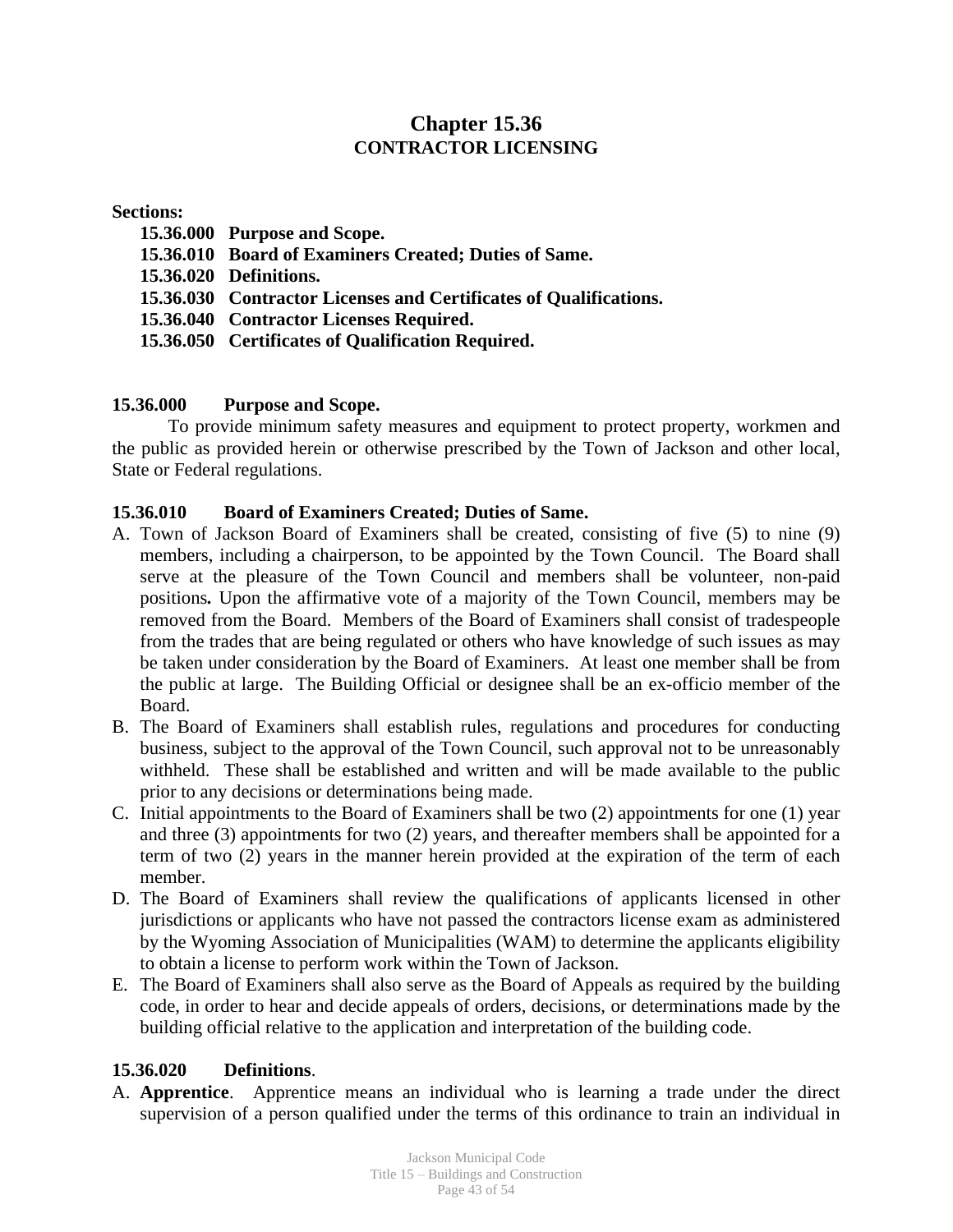that trade.

- B. **Certificate of Qualification**. Certificate of Qualification means non-transferable authority to perform certain skills and is issued to an individual by the administrative authority.
- C. **Contractor**. Contractor means anyone engaged in any of the trades as a general, building, or residential contractor, construction manager, electrical contractor, plumbing contractor, HVAC contractor, gas service contractor, wood stove/ gas stove installer, water conditioning installer, lawn sprinkler installer, fire sprinkler contractor or refrigeration contractor.
- D. **Journeyman.** Journeyman means an individual who, through proven experience and demonstrated knowledge, shows proficiency in their trade. Such an individual shall be qualified to work for a licensed contractor without direct supervision.
- E. **License**. License means the authority to contract for the construction, alteration, addition to or relocation of any system or portions of a system regulated by this ordinance. A license shall be non-transferable.
- F. **Master**. Master means an individual who, through demonstrated knowledge and verified experience, may qualify a business, corporation, partnership or individual for a license.
- G. **Supervision**. Supervision means the continuous control of all work in progress as authorized by the journeyman or master.

## **15.36.030 Contractor Licenses and Certificates of Qualification.**

There is vested in the Building Official or designee, herein known as the administrative authority, the duty of determining the qualifications of applicants for those contractor licenses and certificates established by this ordinance. When approved, the Town shall issue a contractor license and certificate.

## **15.36.040 Contractor Licenses Required.**

- A. Except as provided for in this ordinance, it shall be unlawful for any person, firm, corporation or other organization to contract for any of the types of work regulated by this section for work within the Town. Such license shall serve as the business license as required in Chapter 5.12 of the Town of Jackson Municipal Code*.*
- B. Exemptions. A homeowner who constructs, alters or repairs their own residence that they occupy, including accessory buildings, may do so without a contractor's license. A homeowner building their own residence shall not build more than one residence in any two year period without obtaining, at a minimum, a Class C Residential Contractor license. The owner or tenant of a commercial structure or tenant space may perform their own repairs or maintenance as permitted in the Permits-Exempt Work provisions of each applicable code. A qualified individual in the employ of the business may perform work requiring a permit without obtaining a contractor's license for that trade, provided he/she has been granted a certificate of qualification, specific to that business, by the Town of Jackson. Sewer and water service line installation and repair work from the building to the public sewer or public water main shall be exempt from the requirements of this ordinance. However, this shall not exempt the work being performed from the requirements of a permit pursuant to the current edition of the adopted codes.
- C. Application. Every applicant for a license shall complete the application form provided by the administrative authority. A non-refundable application fee shall be submitted at the time of application for a license. The name of the certified master of the trade to be licensed shall appear on the license application. A final review and appropriate action shall be taken on such license application and the administrative authority shall notify the applicant within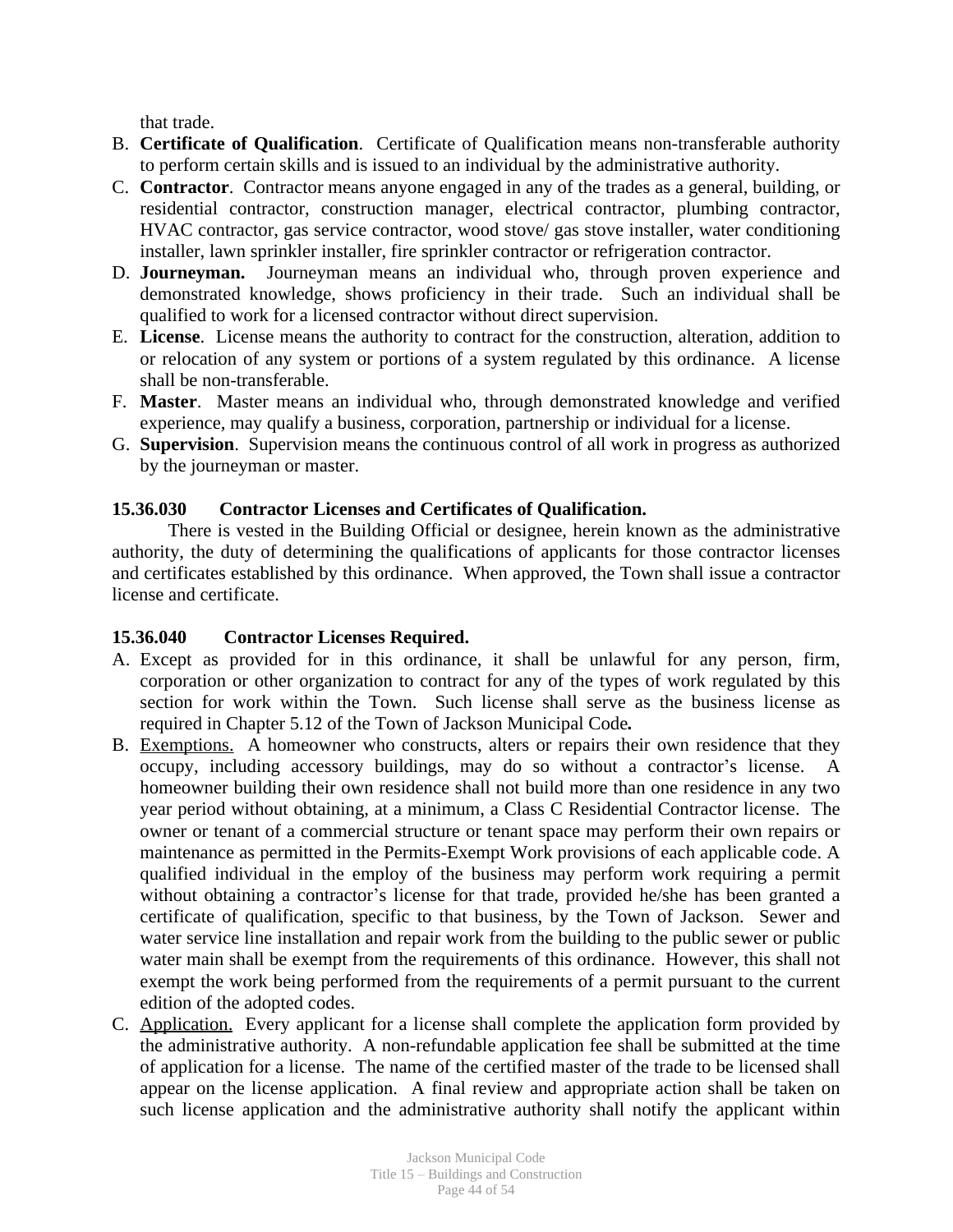thirty days of such action.

- D. Business Location and Telephone Required. Every applicant for a license shall provide a physical and mailing address. In the event of any change in the required address, the licensee shall notify the administrative authority within a ten-day period. Failure to do so shall result in the same suspension time frames and penalties as enumerated below. No license shall be issued unless the licensee has a business telephone listed in the telephone directory that serves the town or on file with the office of the administrative authority. The telephone shall be answered during normal working hours. The removal of the telephone service shall automatically suspend the license. The license may be removed from suspension by providing the required telephone service within a ten (10) day period of suspension and notifying the administrative authority of that action. In order to reestablish the business license after said ten-day period and within sixty (60) days of such suspension the licensee must provide the required telephone service and pay the full new license fee. In the event that the license is not removed from suspension within the sixty (60) day period immediately following suspension of the license, the license shall automatically be revoked and in order to reestablish said license the full application fee and process for new licenses must be followed.
- E. Supervision Required. Every contractor shall be required to have in their employ a person holding a master certificate of qualification in such classification as the licensed is issued. The license shall be valid only as long as the named master shall remain in the employ of the licensee in an active, full-time capacity. If the master should leave the employ of the licensee, the licensee shall notify the administrative authority within five (5) business days. Failure of the licensee to notify the administrative authority shall be cause for suspension or revocation of the license, as determined by the Board of Examiners. The licensee shall be required to obtain a qualified master as otherwise required by this ordinance within thirty (30) days of notification to the Town. The administrative authority may grant not more than three (3) ten (10) day extensions when considered to be in the best interest of the Town. If such master is not obtained within the thirty (30) day period or subsequent extensions, the license shall be deemed suspended until such supervisor is obtained.
- F. Additional Requirements.
	- 1. Applicants for a general, building, residential, plumbing, or HVAC license shall provide a certificate of insurance assuring that the applicant has purchased and has in effect an insurance policy by an insurance company authorized to do business in the State of Wyoming providing for public liability and property damage in the amount of not less than five hundred thousand dollars (\$500,000.00). Applicants for a low voltage electrical, wood stove/gas stove installer, gas service contractor, lawn sprinkler installer, and water conditioner installer's license shall provide a certificate of insurance assuring that the applicant has purchased and has in effect an insurance policy by an insurance company authorized to do business in the State of Wyoming providing for public liability and property damage in the amount of not less than three hundred thousand dollars (\$300,000.00).
	- 2. Every applicant shall provide proof of Workers' Compensation with the State of Wyoming or provide proof of why such is not required.
	- 3. Every applicant shall provide proof of Unemployment Insurance with the State of Wyoming or provide proof of why such is not required.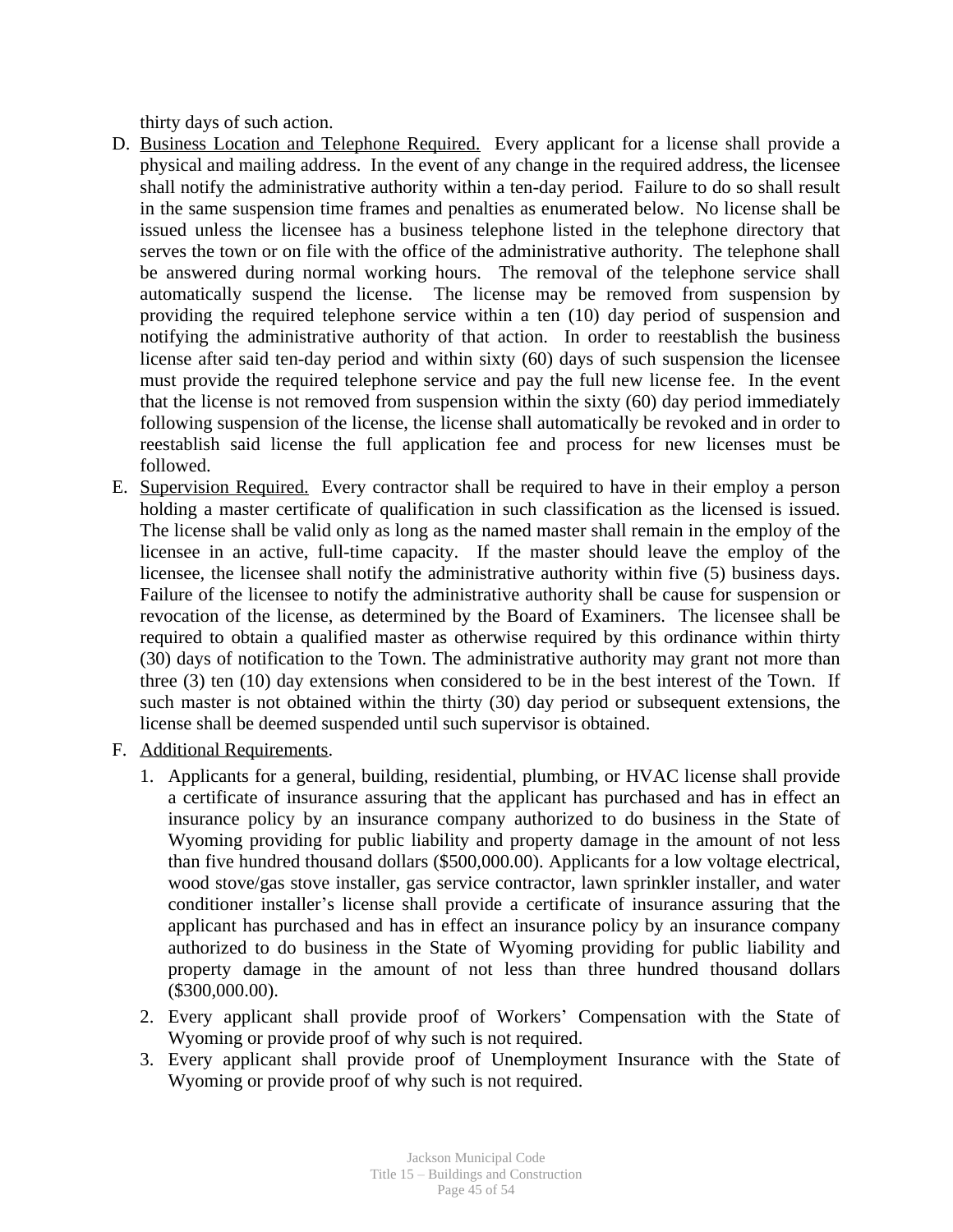- 4. Every application shall be accompanied by a compliance bond in the amount of ten thousand dollars (\$10,000) and executed by a surety company authorized to transact business in the State of Wyoming, as Surety with the applicant as Principal on the bond, and the Town of Jackson as Obligee, conditioned that the applicant shall faithfully perform the duties and in all things comply with the provisions of this ordinance, including all amendments thereto, pertaining to the license or permit applied for.
- 5*.* Every applicant that is a corporation or limited liability company shall show proof of good standing with the office of the Wyoming Secretary of State.
- 6. Each applicant shall be required to remit all sales tax receipts as specified by the Wyoming Department of Revenue*.*
- G. Classifications. There shall be the following classes of licenses and the holder of each license shall be authorized to do the following:
	- 1. General Contractor (Class A) To contract for the construction, alteration or repair of any type or size of structure.
	- 2. Building Contractor (Class B) To contract for the construction, alteration or repair of commercial buildings and single or multi-dwelling residential buildings, not exceeding three (3) stories in height.
	- 3. Building Contractor Restricted (Class Br) To contract for work of a non-structural nature in a commercial tenant space with a maximum gross floor area of 5000 square feet or less and for the construction, alterations and repairs of one- and two-family residences, townhouses and buildings accessory thereto.
	- 4. Residential Contractor (Class C) To contract for the construction, alterations and repairs of one- and two-family residences, and buildings accessory thereto.
	- 5. Electrical Contractor A person or company that holds a State of Wyoming electrical contractor license. Electrical contractors are not subject to the WAM testing program as referenced in 15.36.050 C.
	- 6. Low Voltage Electrical Contractor A person or company that holds any or all of the low voltage electrical contractor categories and is licensed in those categories by the State of Wyoming. Low voltage electrical contractors are not subject to the WAM testing program as referenced in 15.36.050.
	- 7. Plumbing Contractor Installation, alteration, addition or relocation of all sanitary plumbing, sanitary sewer and potable water supply and distribution piping, including all plumbing fixtures and traps and potable water-treating or water-using equipment, and including piping for transmission of chemicals, oil and gases, installation of steam and hydronic heating and chilled systems and water heaters and related vents. The appropriate licensed low voltage or electrical contractor shall perform electrical installations.
	- 8. Heating, Ventilating and Air Conditioning (HVAC) Contractor Installation, alteration, addition to, relocation, or replacement of any heating, ventilating, cooling, refrigeration system, incinerators or other miscellaneous heat-producing appliances, to include gas piping of related equipment.
	- 9. Wood Stove/Gas Stove Installer Installation, alteration, or relocation of any solid fuel or gas heating appliance and venting.
	- 10. Gas Service Contractor Installation, repair or maintenance of fuel gas systems.
	- 11. Lawn Sprinkler Installer Installation of water lines for lawn sprinkler systems, including their connection to potable water supply and related backflow prevention devices. The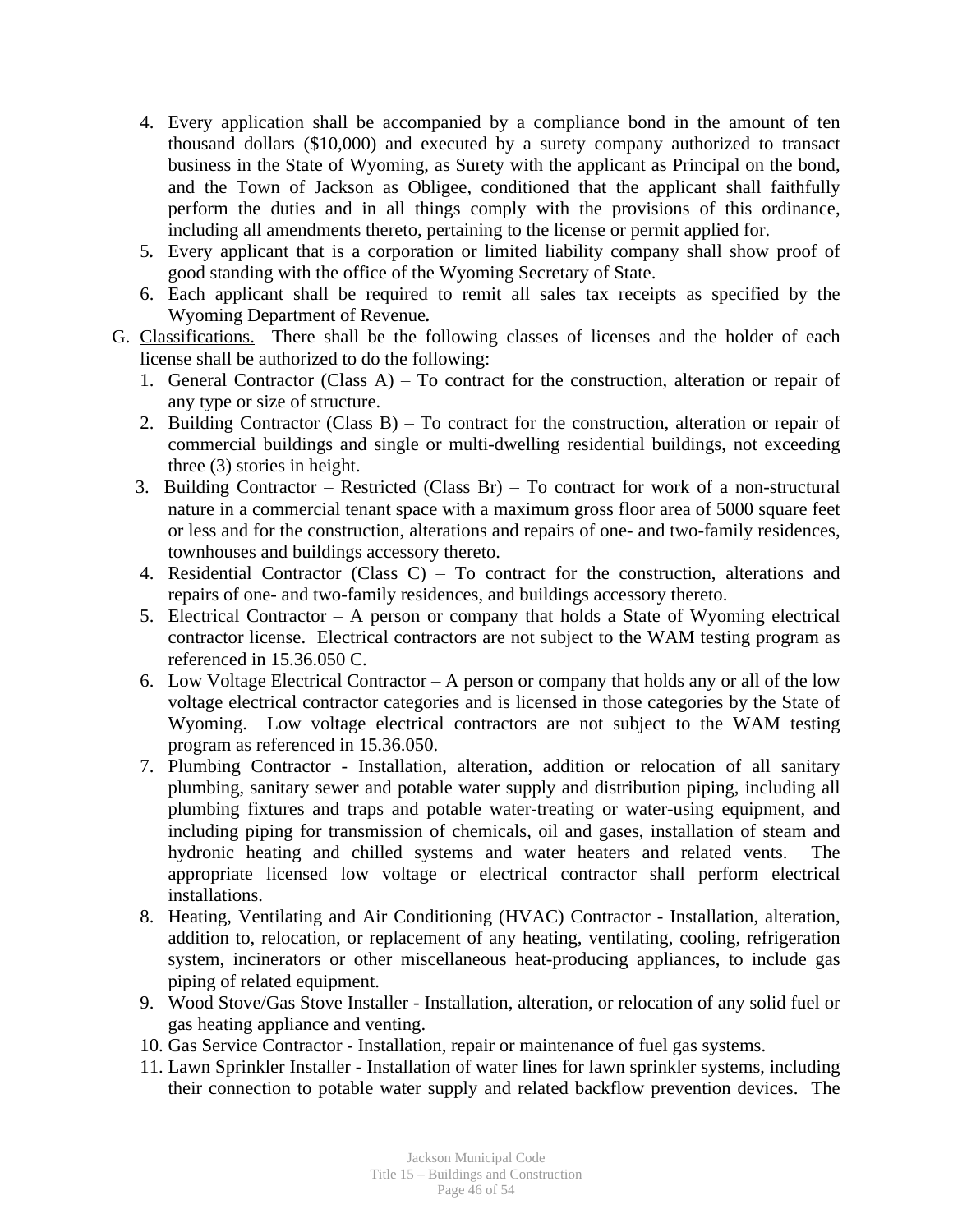appropriately licensed low voltage or electrical contractor shall perform electrical installations.

- 12. Water Conditioning Installer Installation and repair of potable water softeners and filtering equipment, including all necessary connections to the potable water supply and drainage system and related backflow prevention devices. The appropriately licensed low voltage or electrical contractor shall perform electrical installations.
- 13. Refrigeration Contractor Installation and repair or maintenance of refrigeration systems for freezing or cooling cabinets and mechanically refrigerated air- conditioning units.
- 14. Fire Sprinkler Contractor Installation, repair and maintenance of fire sprinkler systems including all necessary connections to the potable water supply and related backflow prevention devices.

(Ord. 1089, § 1, 2015; Ord. 701 § 1, 2002.)

- H. Responsibilities. All licensees shall be responsible for work requiring a permit under the provisions of this ordinance and without limitation to the items as specified in this section:
	- 1. To provide minimum safety measures and equipment to protect property, workmen and the public as provided herein or otherwise prescribed by the Town of Jackson and other local, State or Federal regulations;
	- 2. To obtain permits and inspections when required;
	- 3. To present certificate of qualification cards when requested by authorized agents of the administrative authority;
	- 4. To faithfully construct and complete the project as indicated by the permit and approved set of plans, without substantial departure from, or disregard of, drawings and specifications, when such drawings and specifications have been filed and approved and permit issued for same, unless such changes are approved by the administrative authority;
	- 5. To complete all work authorized by the permit issued unless good cause is shown.
	- 6. To pay any fee assessed by the Town of Jackson;
	- 7. To comply with all applicable codes and ordinances;
	- 8. To be responsible for all work for which a permit is issued.
- I. Contractor License Fees. The fees for a contractor license shall in an amount established by resolution. (Ord. 1280 § 8, 2021; Ord. 1089, § 1, 2015; Ord. 701 § 1, 2002)
- J. Renewal. Contractor licenses shall expire on December 31 of each year and shall be renewed by that date. Any work performed after expiration and prior to obtaining such license shall be in violation of this section. To reestablish a license after it expires, a new application shall be filed and new license fees shall be paid. Current proof of compliance with State of Wyoming laws pertaining to contractors shall be provided. A 30-day grace period may be granted by the administrative authority.
- K. Suspension or Revocation. The administrative authority shall review any complaint concerning the licensee's activities and upon finding good cause for license suspension or revocation, shall notify the licensee in writing of the grounds for suspension or revocation. The licensee shall have ten days from receipt of said notice in which to file a written request for hearing in front of the Board of Examiners. Such hearing shall be held within thirty days of the request and shall be conducted in accordance with the provisions of the Wyoming Administrative Procedures Act for contested case-type hearings. Failure to file a written request for hearing in a timely manner shall constitute a waiver by the licensee of any right to a hearing on the matter. After hearing, or after the ten-day notification period in the event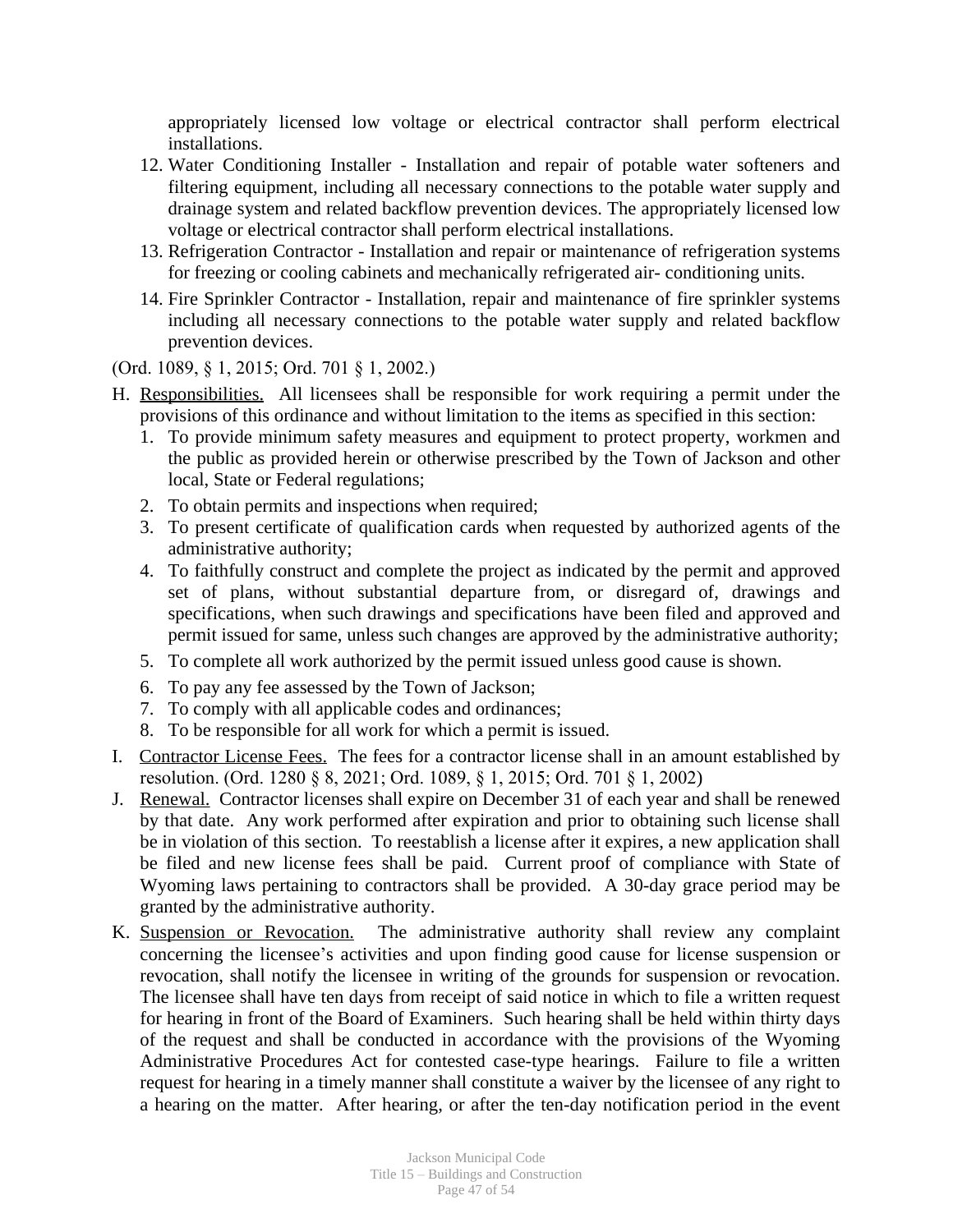that there is not written request for hearing, the Board shall take whatever action it deems appropriate as to the license, including but not limited to, suspension or revocation of said license.

# **15.36.050 Certificates of Qualification Required.**

A. Certificates of qualification shall be required of individuals for all types of work involving skills as specified and classified in this section and as otherwise provided in Section 15.36.040 B. In lieu of a Town of Jackson Certificate of Qualification, Masters, journeyman, and apprentices in the electrical trade shall be certified by the State of Wyoming. While engaged in a building or trade activity, the Certificate of Qualification shall be in the possession of the individual.

Through December 31, 2002, for transition purposes, the following will apply:

- 1. One master certificate will be granted to any contractor in a trade defined as a "Contractor" in Section 15.36.020 C provided they have been in business within the Town of Jackson for five (5) or more years or as approved by the Board of Examiners.
- 2. Journeyman certificates shall be granted to any tradesperson who can verify having worked in the Town of Jackson, in their trade for four (4) or more years, or as approved by the Board of Examiners.
- 3. Businesses in a trade defined as a "Contractor" in Section 15.36.020 C who have been in business in the Town of Jackson for less than the time period of five (5) years shall have until December 31, 2002 to obtain a master certificate of qualification pursuant to this ordinance.
- B. The Board of Examiners shall determine that this requirement is met by examining each application for such certificates. All other applicants will be required to obtain their certificate pursuant to this ordinance.
- C. Examining Procedure. The Town shall use the Wyoming Association of Municipalities Wyoming Trades Certification Program as a means of determining the qualifications of applicants for those certificates that are covered by said program. Electrical and low voltage electrical contractors shall be subject to existing State laws regarding such contractors. The Town of Jackson Building Department shall test wood stove/gas stove installer, gas service contractor, lawn sprinkler, water conditioning, refrigeration, and fire sprinkler installers.
- D. Temporary Work Authorization The Building Official may grant a temporary work authorization to applicants for a master, journeyman, or apprentice certificate of qualification. A temporary work authorization shall not apply to general, building, or residential master certificates of qualification.
- E. Application Fee. Applicants for a certificate of qualification shall fill out the form provided by the administrative authority and shall pay all application fees. Testing shall be through the Wyoming Association of Municipalities "Wyoming Trades Certification Program". Testing arrangements and fees are the responsibility of the applicant. A Town of Jackson certificate of qualification will be issued to the applicant upon presentation of the Wyoming Association of Municipalities certificate noting successful completion of the appropriate examination and meeting all other requirements of this ordinance. If the applicant is reexamined for any reason whatsoever, a new application shall be filed and an additional fee shall be required.
- F. Issuance/Reciprocity. A certificate of qualification shall be issued to every person who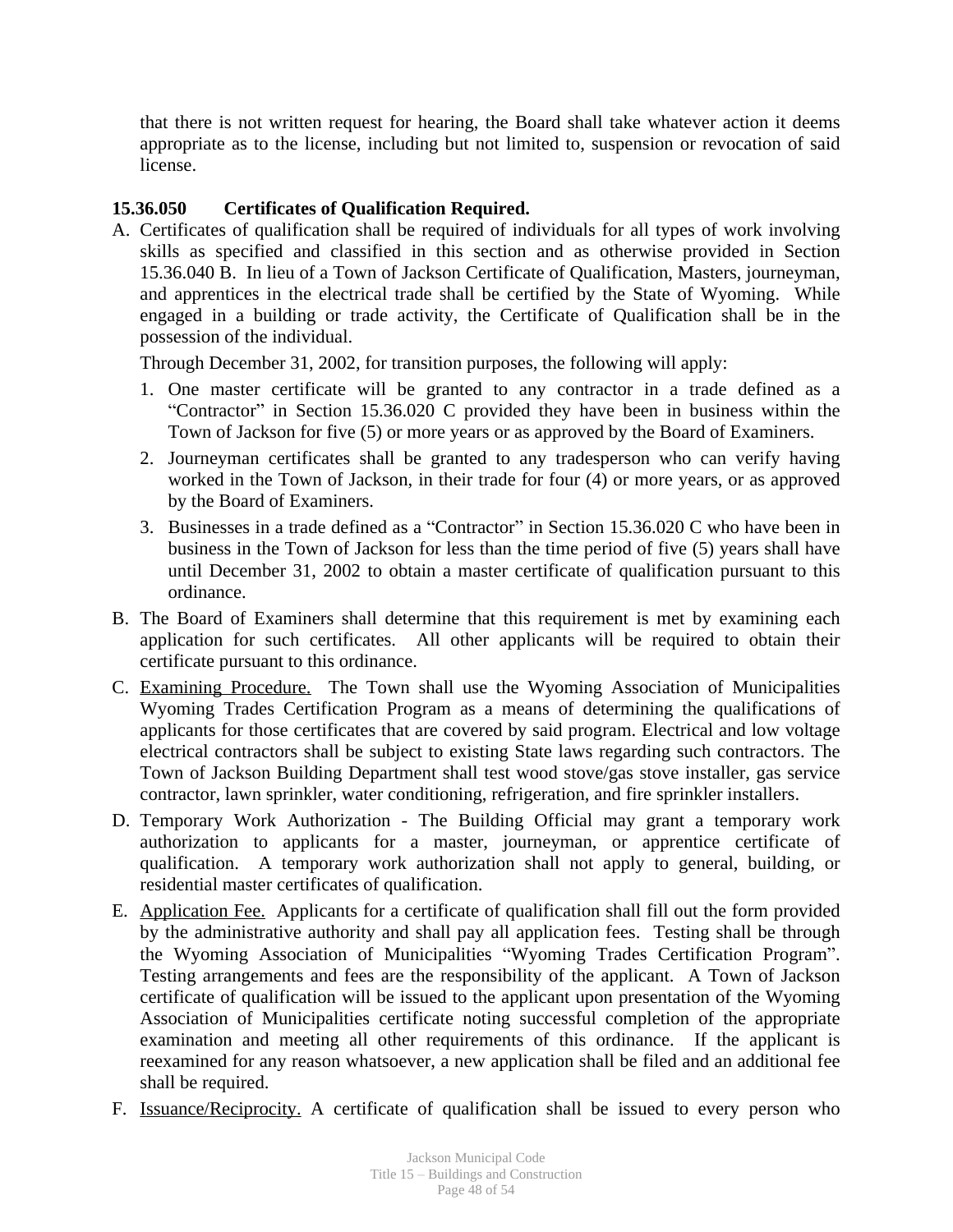makes application for such certificate, is able to show proper qualifications, pays the required fees and successfully passes an examination conducted by the Wyoming Association of Municipalities, "Wyoming Trades Certification Program"; provided, however, that in lieu of an examination, the administrative authority may issue such certificate to any person who makes application therefore, is able to show proper qualifications, pays the required fees and possesses and presents a valid certificate of qualification issued to them by any other governmental agency giving an examination, the scope and character of which, in the opinion of the Board of Examiners, is at least equal to that used by the administrative authority. The Board of Examiners may grant reciprocity with other jurisdictions and/or agencies as the Board determines appropriate. The Board shall maintain a record of all reciprocal agreements that the Board has approved. The applicant shall procure such certificate within thirty (30) days after being notified of approval. If applicant fails to procure said certificate within thirty (30) days, the certificate shall be void and a new application shall be filed.

- G. Certificate Fee. The initial fee for a certificate of qualification shall be in an amount established by resolution. The fee for the renewal of certificates of qualification shall be in an amount established by resolution. This shall be a non-refundable fee. (Ord. 1280  $\S$  8, 2021; Ord.1142 § 1, 2016; Ord. 1090 § 1, 2015; Ord. 701 § 1, 2002.)
- H Examination Failure. Every applicant who fails to pass the required examination shall not be eligible for another examination for thirty (30) days, and any applicant who fails to pass the second examination shall not be eligible for re-examination for six (6) months thereafter.
- I. Classifications. There shall be the following classes of certification and the holder shall be authorized to do the following:
	- 1. Masters Certificate of Qualification A certificate of qualification shall be required and shall permit the holder thereof to be supervisor or master for each of the trades in which they have been certified.
	- 2. Journeyman Certificate of Qualification A certificate of qualification shall be required in the trades described in this chapter and shall entitle the individual to work only in the trade for which they are certified and classified. Such certificates shall permit the individual to work only under the authority of a certified master or supervisor.
	- 3. Apprentice Certificate of Qualification A certificate of qualification shall serve as a registration with the administrative authority. Such certificate shall entitle the apprentice to work under the direct supervision of a journeyman or master within each respective classification. With the exception of general, building, and residential contractors, no individual journeyman or master shall have more than four apprentices under their direct supervision.
- J. Classifications Experience Required. An application shall be filed in accordance with the time periods listed below unless otherwise approved by the Board of Examiners. A person may not apply to upgrade their certificate to the next higher classification until they have met the experience requirement or equivalent, as approved by the Board**.** Up to 50% credit may be given toward the experience period set forth below at the discretion of the Board for relevant equivalent education in the construction field*.* The Board shall assist in verifying such experience requirements.
	- 1. General Contractor (Class A) Master applicants shall be able to verify at least eight (8) years actively working in the building construction or contracting trade.
	- 2. Building Contractor (Class B) Master applicants shall be able to verify at least four (4)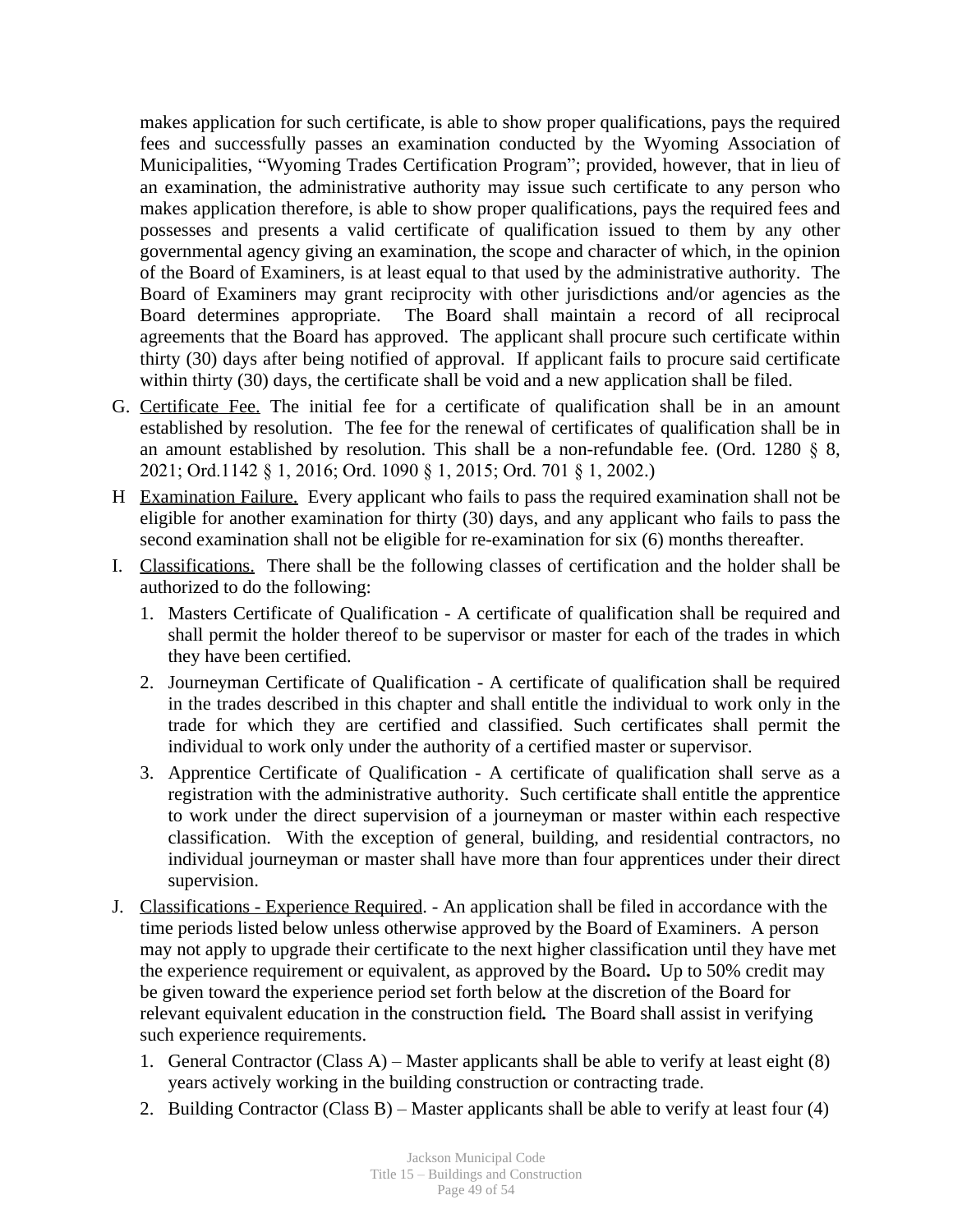years working in the building construction or contracting trade.

- 3. Building Contractor Restricted (Class Br) Master applicants shall have held a Class C license for the previous two (2) years and make application to the Board of Examiners for this license classification. The Board shall determine if an applicant qualifies. No additional testing required.
- 4. Residential Contractor (Class C) Master applicants shall be able to verify at least two (2) years working in the building construction or contracting trade.
- 5. Electrical Apprentice as registered with the State of Wyoming;

Journeyman – as licensed with the State of Wyoming;

Master – as licensed with the State of Wyoming.

- 6. Low Voltage Electrical as licensed with the State of Wyoming.
- 7. Plumbing Apprentices shall be able to verify four (4) years of working actively in a training program or for a qualified plumbing contractor prior to applying to advance to the journeyman level. Journeyman shall be able to verify four (4) years of working actively in a training program or for a qualified plumbing contractor prior to applying to advance to the master level.
- 8. HVAC –Apprentices shall be able to verify four (4) years of working actively in a training program or for a qualified HVAC contractor as an apprentice prior to applying to advance to the journeyman level. Journeyman shall be able to verify four (4) years of working actively in a training program or for a qualified HVAC contractor as a journeyman prior to applying to advance to the master level.
- 9. Wood Stove/Gas Stove Installer Masters shall pass an examination as required by the Town of Jackson.
- 10. Gas Service Applicants shall be able to verify three (3) years of working actively in a training program or for a qualified gas service contractor prior to attempting to advance to the master level. Masters shall pass an examination as required by the Town of Jackson.
- 11. Lawn Sprinkler Installer Masters shall pass an examination as required by the Town of Jackson.
- 12. Water Conditioning Installer Masters shall pass an examination as required by the Town of Jackson.
- 13. Refrigeration Applicants shall be able to verify three (3) years of working actively in a training program or for a refrigeration contractor prior to attempting to advance to the master level. Masters shall pass an examination as required by the Town of Jackson.
- 14. Automatic Fire Sprinkler Installer and Designers– Masters shall pass the Wyoming Association of Municipalities test for Wyoming Fire Suppression Installer/Worker. Designers of such systems shall be NICET level III or IV certified.

(Ord.1142 § 1, 2016; Ord. 1090 § 1, 2015; Ord. 701 § 1, 2002.)

K. Renewal. Certificates of qualification shall expire three (3) years from date of issuance and shall be renewed by that date. Certificate renewal shall consist of either eight (8) hours of approved educational seminar covering the adopted code for the applicable trade or the applicant may re-test through the Wyoming Association of Municipality Wyoming Trade Certification Program. Any work performed after expiration shall be in violation of this section. To establish a certificate of qualification after it expires, a new application shall be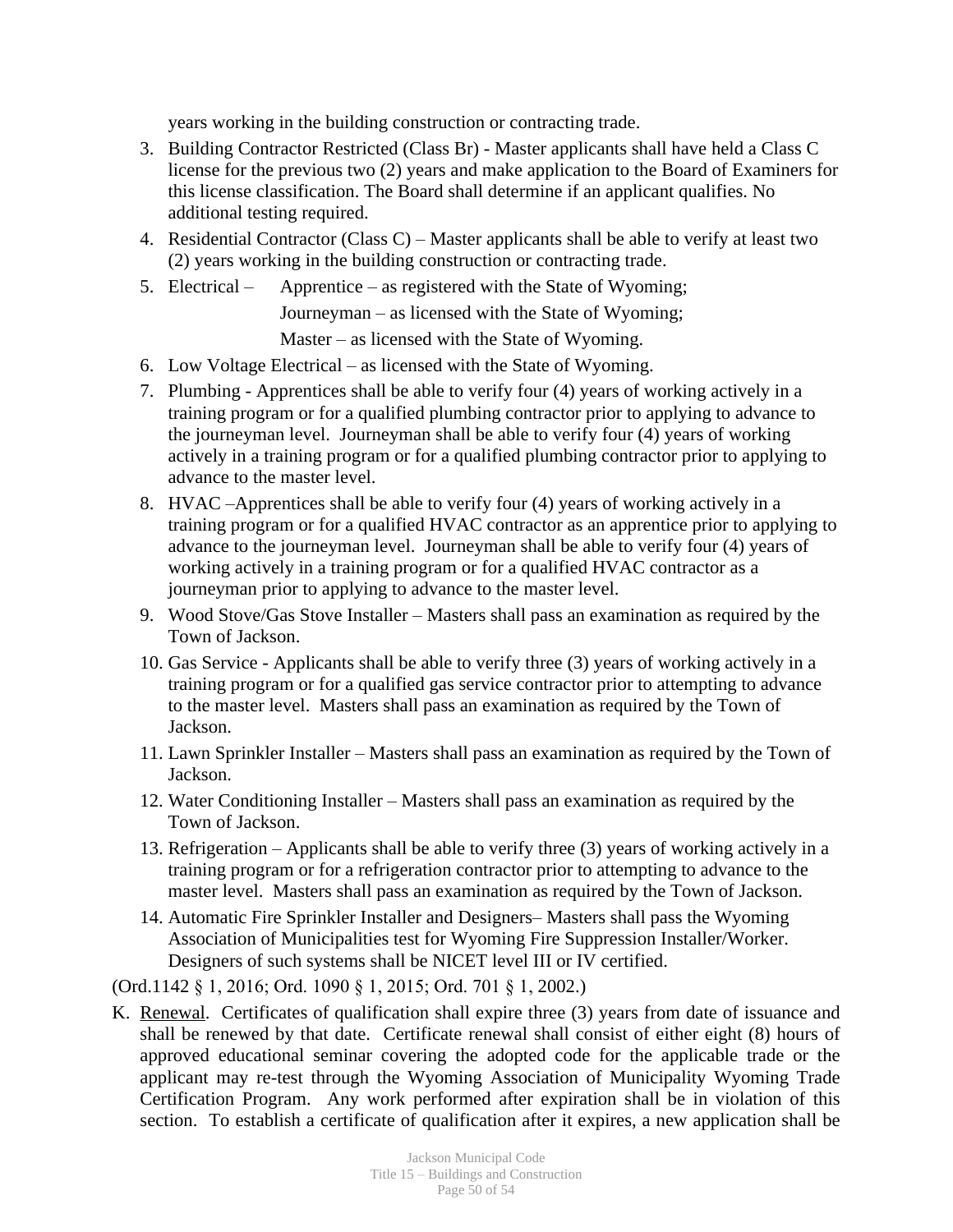filed and new application fees shall be paid*.*

- L. Suspension and Revocation.
	- 1. The Board of Examiners shall review any complaint concerning the activities of the holder of a certificate of qualification and, upon finding good cause for certificate suspension or revocation, shall notify the holder in writing of the grounds for suspension or revocation.
	- 2. The holder shall have ten (10) days from receipt of said notice in which to file a written request for an appeal hearing before the Board. The hearing shall be held within thirty (30) days of the request and shall be conducted in accordance with the provisions of the Wyoming Administrative Procedures Act for contested cases-type hearings. Failure to file a written request for the hearing in a timely manner shall constitute a waiver by the holder of any right to a hearing on the matter.
	- 3. After the hearing, or after the ten (10) day notification period runs, in the event that there is not written request for hearing, the Board shall take whatever action it deems appropriate as to the suspension or revocation of said certificate. The Board's decision may be appealed to the Town Council within 30 days of the Board's decision, such decision being final. Further appeal may be made to the district court by the town or the holder pursuant to the Wyoming Rules of Appellate Procedure.

(Ord. 701 § 1, 2002)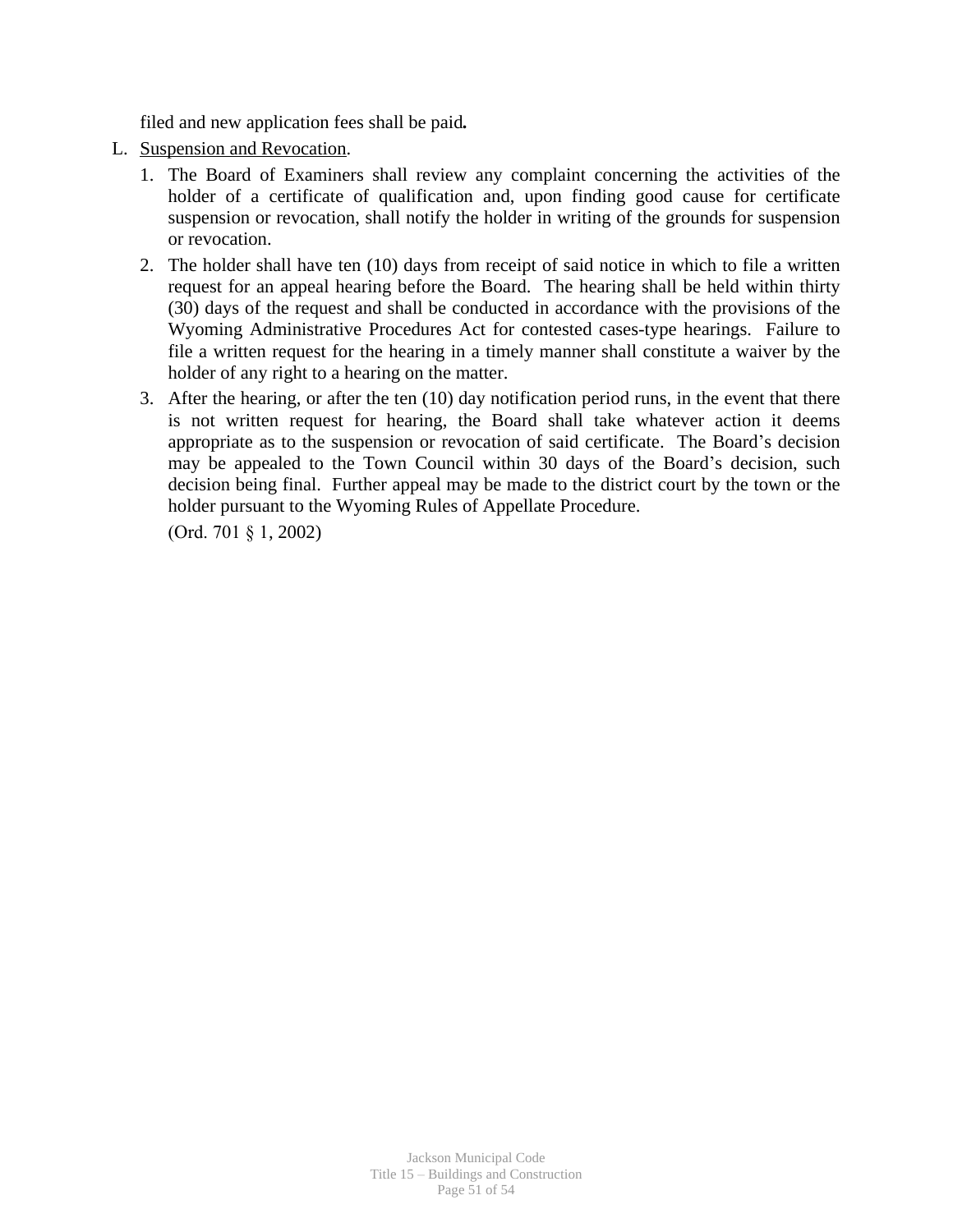# **Chapter 15.38 DEMOLITION STANDARDS**

#### **Sections:**

- **15.38.010 Permit Required-Application**
- **15.38.020 Historic Buildings.**
- **15.38.030 Priority of Ordinances.**
- **15.38.040 Penalty.**

## **15.38.010 Permit Required- Application**

It is unlawful for any person to demolish any building or structure within the town limits, whether in connection with the application for a separate building permit or other purpose without obtaining a demolition permit from the Building Official or his designee. Such Building Official or designee shall not issue any demolition permit unless the plans of and for the proposed demolition fully conform to the building regulations and the International Building Code then in effect. All applications for demolition permits shall be accompanied by a fee in an amount to be established by resolution, all documentation as required on the demolition permit application and such other information as may be deemed necessary to provide for the enforcement of the Town's Land Development Regulations (LDRs) [Appendix A of this code]. (Ord. 1280 § 8, 2021; Ord. 888 § 1, 2008)

For purposes of this Chapter, demolition includes the act of either demolishing or removing (including removals without destruction of the component elements of the structure):

- fifty percent or more of the exterior walls of a building as measured continuously around the building coverage; or
- fifty percent or more of the roof area as measured in plan view (defined as the view of a building from directly above which reveals the outer perimeter of building roof areas to be measured across a horizontal plane); or

any exterior wall facing a public street or right of way.

(Ord. 888 § 1, 2008.)

## **15.38.020 Historic Buildings**

**A. General.** The Town Council recognizes that many areas, improvements, buildings or structures have features with historic character or special historic or aesthetic interest or value representing architectural products of distinct periods in the history of Jackson. The Town Council also recognizes that the protection, enhancement and perpetuation of areas, improvements, buildings and structures with features having historic character or special historical or aesthetic interest or value is a public necessity and is required in the interest of the people of the Town.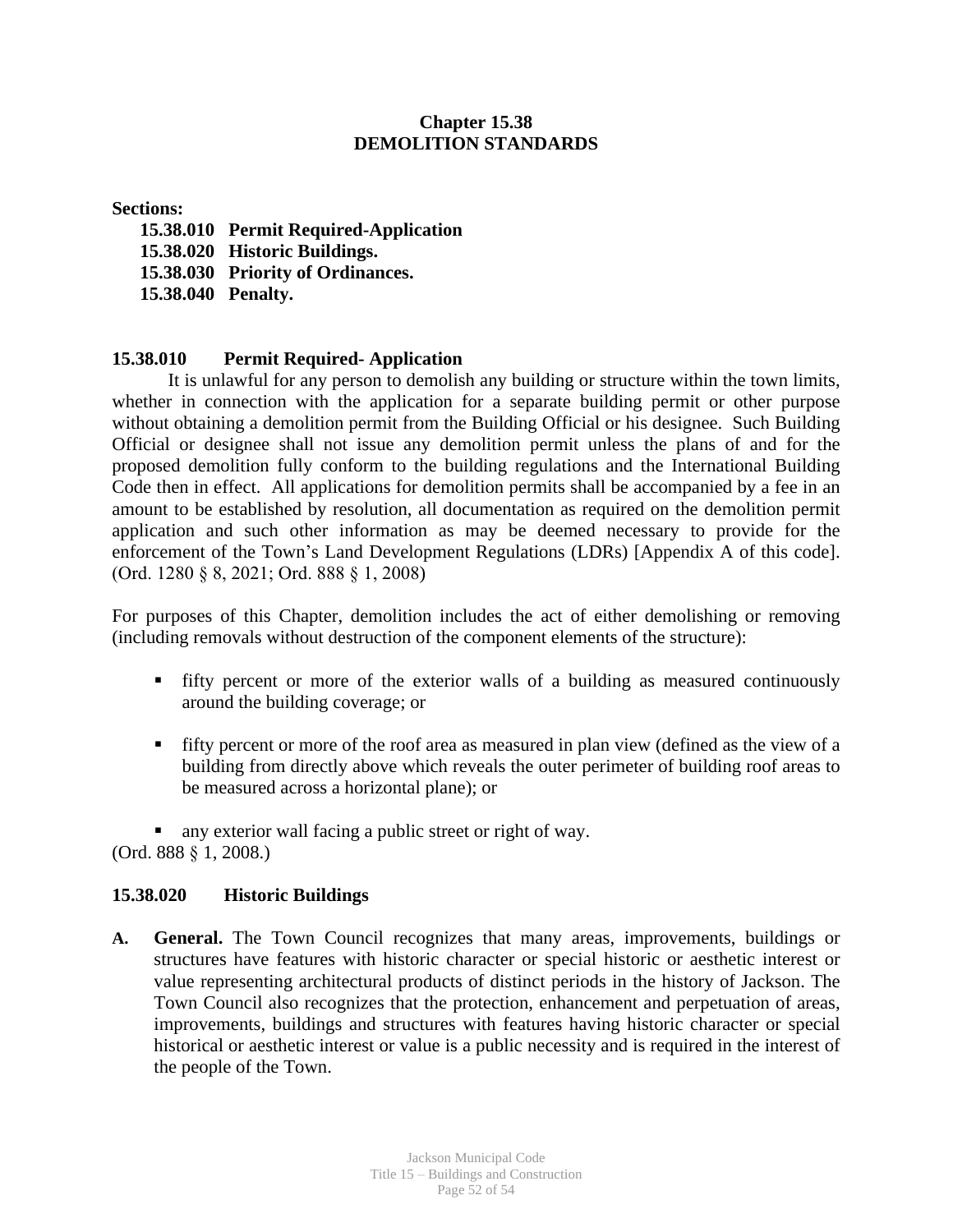For the purposes of this section, historic buildings or structures are those buildings, improvements or structures, which are on the Jackson Historic Register or are in excess of fifty (50) years old, or which are otherwise historically or architecturally significant.

Every applicant for a demolition permit shall state to the best of his or her knowledge whether a building or structure for which demolition is sought is either in excess of, or less than, fifty (50) years old as of the date of the application.

- **B. Authority to Enact.** Authority for enacting this chapter to protect historic integrity is provided in Wyo. Stat. Section §15-1-601(d)(iv).
- **C. The Teton County Historic Preservation Board.** The Teton County Historic Preservation Board ("TCHPB") shall be an advisory board to owners seeking to demolish historic buildings within the Town.
	- 1. The TCHPB shall be an informational and advisory board only and shall advise owners or residents of buildings or structures on the historic nature, aspects and other historic preservation issues concerning the building or structure sought for demolition.
	- 2. The TCHPB will maintain a non-exclusive list of structures which are either in excess of fifty (50) years old or are otherwise historically or architecturally significant. This list, the Structures of Merit, will be made publicly available and will be updated from time to time. The Structures of Merit List updated from time to time serves as a guideline to building owners and Town of Jackson officials.
	- 3. The TCHPB may present to the Town Council its findings and recommendations about any development proposal or regulation which impacts any building or structure in excess of fifty (50) years old or which are otherwise historically or architecturally significant.

## **D. Demolition Permit Review**

- 1. Upon receipt of a demolition permit application pursuant to Section 105.1 of the International Building Code, the planning and building department shall refer the demolition application to the TCHPB.
- 2. The TCHPB shall review demolition proposals which affect the exterior of any principal or accessory building or structure which is on the Jackson Historic Register or Structures of Merit list for their impacts on historic resources. The TCHPB will make a recommendation to the planning and building department and/or Town Council within thirty (30) calendar days from initial submission of the demolition application to the TCHPB. The TCHPB will either determine that:
	- A. The building or structure is not historically or architecturally significant, or
	- B. That the building or structure is historically or architecturally significant and recommend a ninety (90) day stay in the issuance of a demolition permit for public comment and in order for the applicant, the TCHPB and other interested parties to explore alternatives to demolition. The TCHPB shall cite the historic preservation principles upon which it is relying to make its comments or recommendations regarding the impact of such demolition on historic preservation